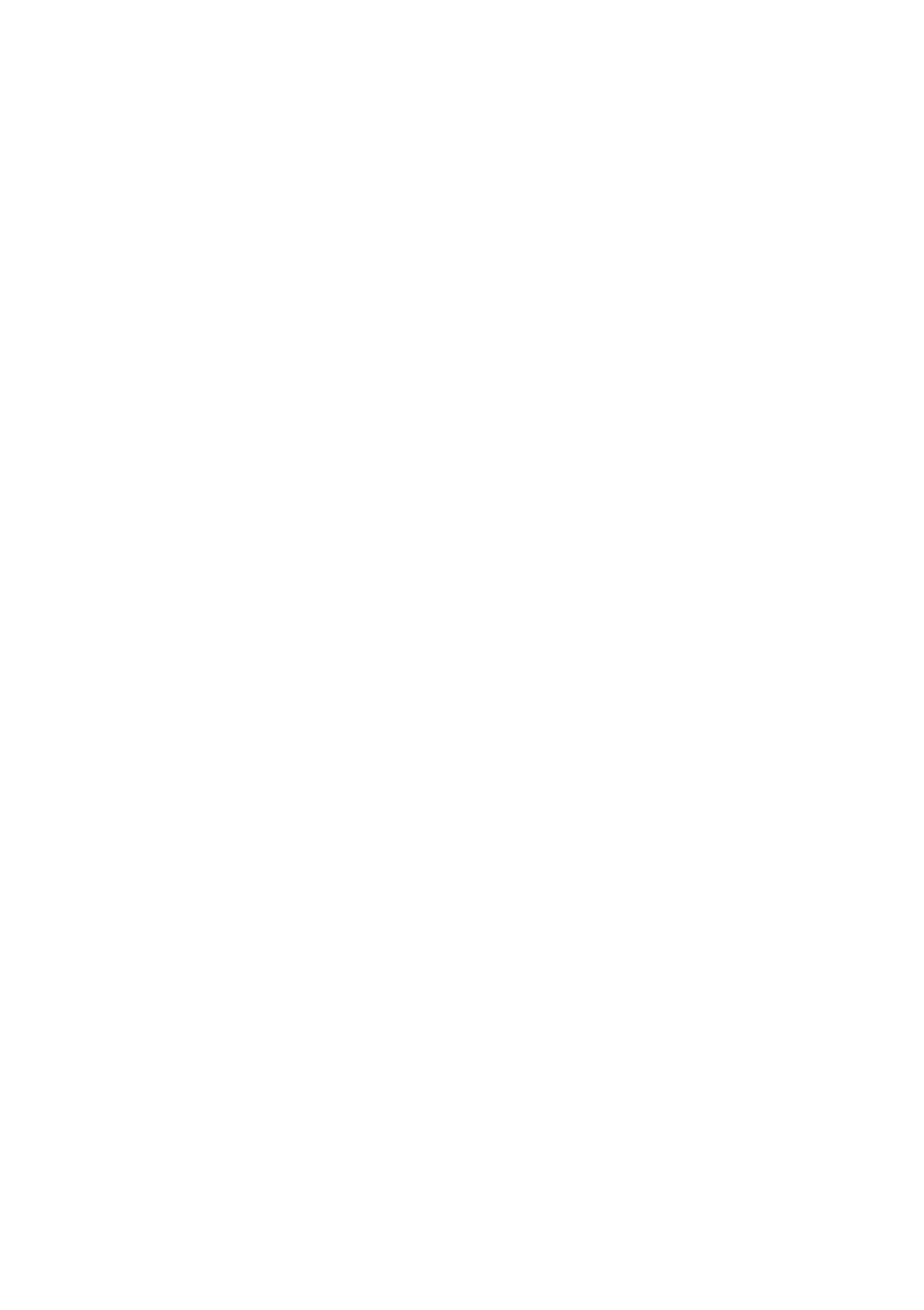# **CONTENTS**

|                                                                                                                                    | 2  |
|------------------------------------------------------------------------------------------------------------------------------------|----|
|                                                                                                                                    | 10 |
|                                                                                                                                    | 13 |
|                                                                                                                                    | 14 |
|                                                                                                                                    | 16 |
|                                                                                                                                    | 18 |
|                                                                                                                                    | 19 |
| <b>Detailed Programme</b>                                                                                                          |    |
| The AIDPATH Project - Advances in Digital Pathology *                                                                              | 22 |
| The AIDPATH Project - Her2 Automated Scoring Contest *                                                                             | 32 |
| Association of Clinical Electron Microscopists *<br>British Lymphoma Pathology Group (BLPG) *<br>Renal EOA<br>Renal Transplant EQA | 42 |
| British Lymphoma Pathology Group (BLPG) *<br>UK Cardiac Pathology Network *                                                        | 48 |
|                                                                                                                                    | 51 |
|                                                                                                                                    | 52 |
| * Visit www.path.org.uk for programme details.                                                                                     |    |
| Refer to <b>www.path.org.uk</b> for Abstract Listings:<br>• Invited Speakers • Plenary Oral and Oral • Posters                     |    |
| Programme acknowledgements<br>@7016<br>This Programme is jointly published by:                                                     |    |

The British Division of the International Academy of Pathology

and The Pathological Society of Great Britain & Ireland

# **Cover picture credits:**

| The publishers wish to thank the following for granting permission to use their photographs:                  |
|---------------------------------------------------------------------------------------------------------------|
|                                                                                                               |
|                                                                                                               |
| This publication was designed and printed in England by Byte & Type Limited, Birmingham (Tel: 0333 666 4321). |

**Nottingham Pathology 2016** 1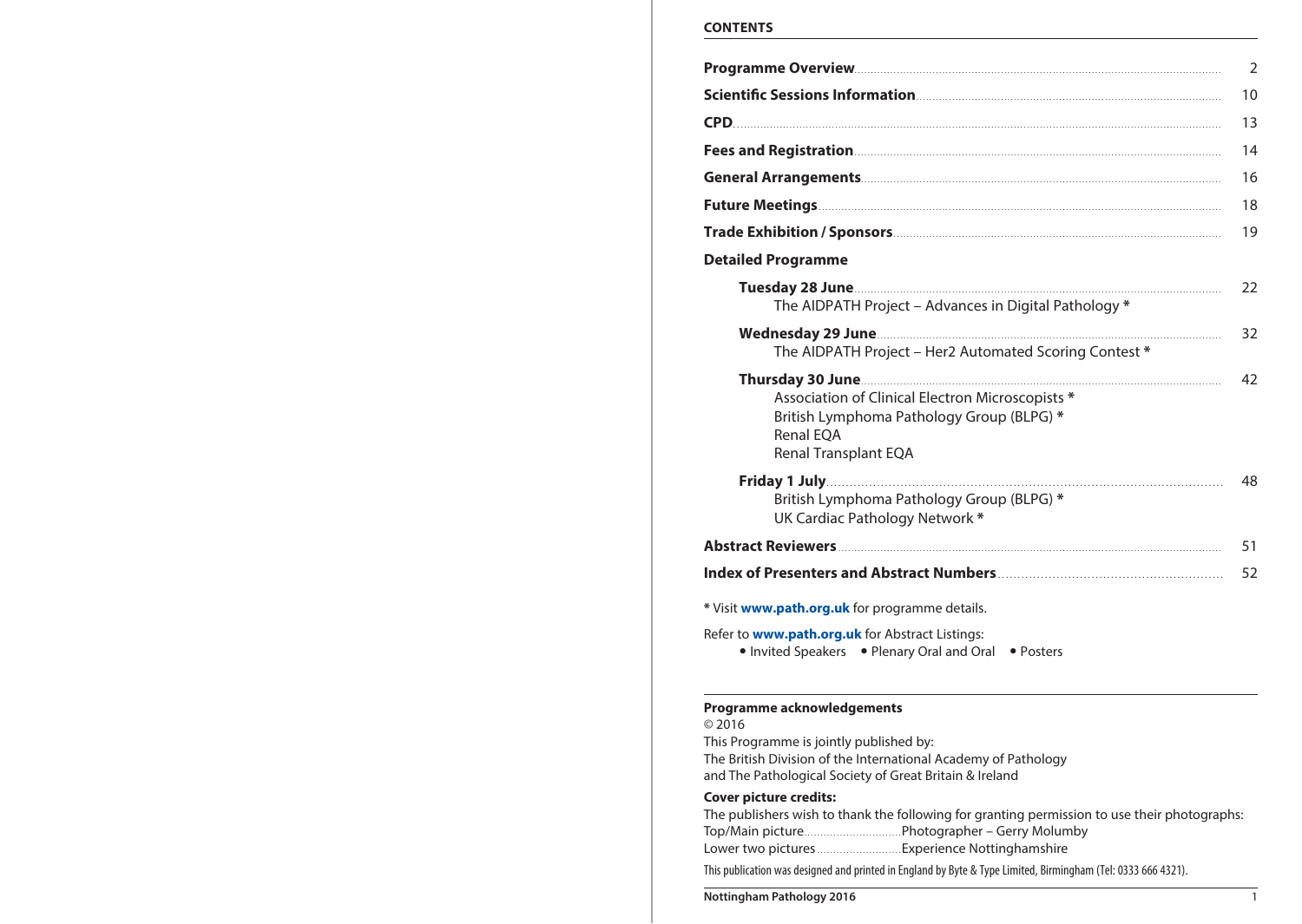**Overview**

OVERVIEW

| 08.00 ▶pg22 [Foyer]<br><b>Registration and Coffee</b>                                                                                                                                                                                                   |                                                                                                                                                                                                                    |                                                                                            |
|---------------------------------------------------------------------------------------------------------------------------------------------------------------------------------------------------------------------------------------------------------|--------------------------------------------------------------------------------------------------------------------------------------------------------------------------------------------------------------------|--------------------------------------------------------------------------------------------|
| 08.00-18.00 ▶pg22 [Conference Suite 4]<br><b>Slide Seminar Case Competition Viewing</b>                                                                                                                                                                 |                                                                                                                                                                                                                    |                                                                                            |
| 08.50-08.55 ▶pg22 [Conference Theatre]<br><b>Welcome Address</b><br>Prof IO Ellis, Nottingham                                                                                                                                                           |                                                                                                                                                                                                                    |                                                                                            |
| 08.55-11.50 pg22<br>[Conference Theatre]<br>Symposium:<br><b>Gynaecological Pathology</b>                                                                                                                                                               | 08.55-11.50 → pg24<br><b>[Conference Suite 1]</b><br><b>Trainees' Symposium:</b><br>The Pathologist in the MDT;<br><b>The Surgical, Oncological,</b><br><b>Radiological and</b><br><b>Pathological Perspective</b> |                                                                                            |
| 10.30-10.50 [Banqueting Suite]<br><b>Refreshments and Trade Exhibition</b>                                                                                                                                                                              | 10.10-10.40 [Banqueting Suite]<br><b>Refreshments and Trade Exhibition</b>                                                                                                                                         |                                                                                            |
| 12.00-13.00 >pg25 [Conference Theatre]<br><b>BDIAP Kristin Henry Lecture: Evolution of Classifications in Lung Pathology</b><br>Prof AG Nicholson, London<br>13.00-14.00 > pg25 [Banqueting Suite]<br><b>Lunch, Trade Exhibition and Poster Viewing</b> |                                                                                                                                                                                                                    |                                                                                            |
| 14.00-16.55 ▶pg25<br>[Conference Theatre]<br>Symposium:<br><b>Journal of Pathology: Models</b><br>of Human Disease                                                                                                                                      | 14.00-17.00 ▶pg28<br>[Conference Suite 1]<br><b>Symposium:</b><br><b>Hepatobiliary Pathology</b>                                                                                                                   | 14.00-17.00 → pg29<br>[Conference Suite 2]<br>Symposium:<br><b>Head and Neck Pathology</b> |
| 15.30-15.55 [Banqueting Suite]<br><b>Refreshments and Trade Exhibition</b>                                                                                                                                                                              | 15.30-15.55 [Banqueting Suite]<br><b>Refreshments and Trade Exhibition</b>                                                                                                                                         | 15.20-15.45 [Banqueting Suite]<br><b>Refreshments and Trade Exhibition</b>                 |
| <b>17.00–17.50</b> ▶pg31 [Conference Theatre]<br>Public Lecture: The 100,000 Genomes Project - Transforming the NHS?<br>Dr TA Fowler, London                                                                                                            |                                                                                                                                                                                                                    |                                                                                            |
| 18.30-20.30 >pg31 [Venue: Nottingham Castle]<br><b>Welcome Reception and Optional Cave Tour</b><br>Buses depart at 18.00                                                                                                                                |                                                                                                                                                                                                                    |                                                                                            |

| 08.55-11.55 pg23<br>[Conference Suite 3]<br>Symposium:<br><b>Pulmonary Pathology</b> | 09.00-12.00 → pg24<br>[Gallery 2/3]<br><b>Undergraduate Day:</b><br><b>Undergraduate Engagement</b><br><b>Forum</b> | 09.00-17.00 → pg25<br>[Gallery 1]<br>Symposium:<br><b>Advances in Digital</b><br><b>Pathology: The AIDPATH</b><br>Project |
|--------------------------------------------------------------------------------------|---------------------------------------------------------------------------------------------------------------------|---------------------------------------------------------------------------------------------------------------------------|
| 10.15-10.35 [Banqueting Suite]<br><b>Refreshments and Trade Exhibition</b>           | 10.30-10.50 [Banqueting Suite]<br><b>Refreshments and Trade Exhibition</b>                                          | For programme details visit:<br>www.path.org.uk                                                                           |
| 14.00-17.00 ▶pg26<br>[Conference Suite 3]<br><b>Oral Presentations</b>               | 14.00-16.50 → pg29<br>[Gallery 2/3]<br><b>Undergraduate</b><br>Day: Undergraduate<br><b>Presentations and Prize</b> |                                                                                                                           |
| 15.15-15.45 [Banqueting Suite]                                                       | <b>Presentation</b><br>15.20-15.45 [Banqueting Suite]<br><b>Refreshments and Trade Exhibition</b>                   |                                                                                                                           |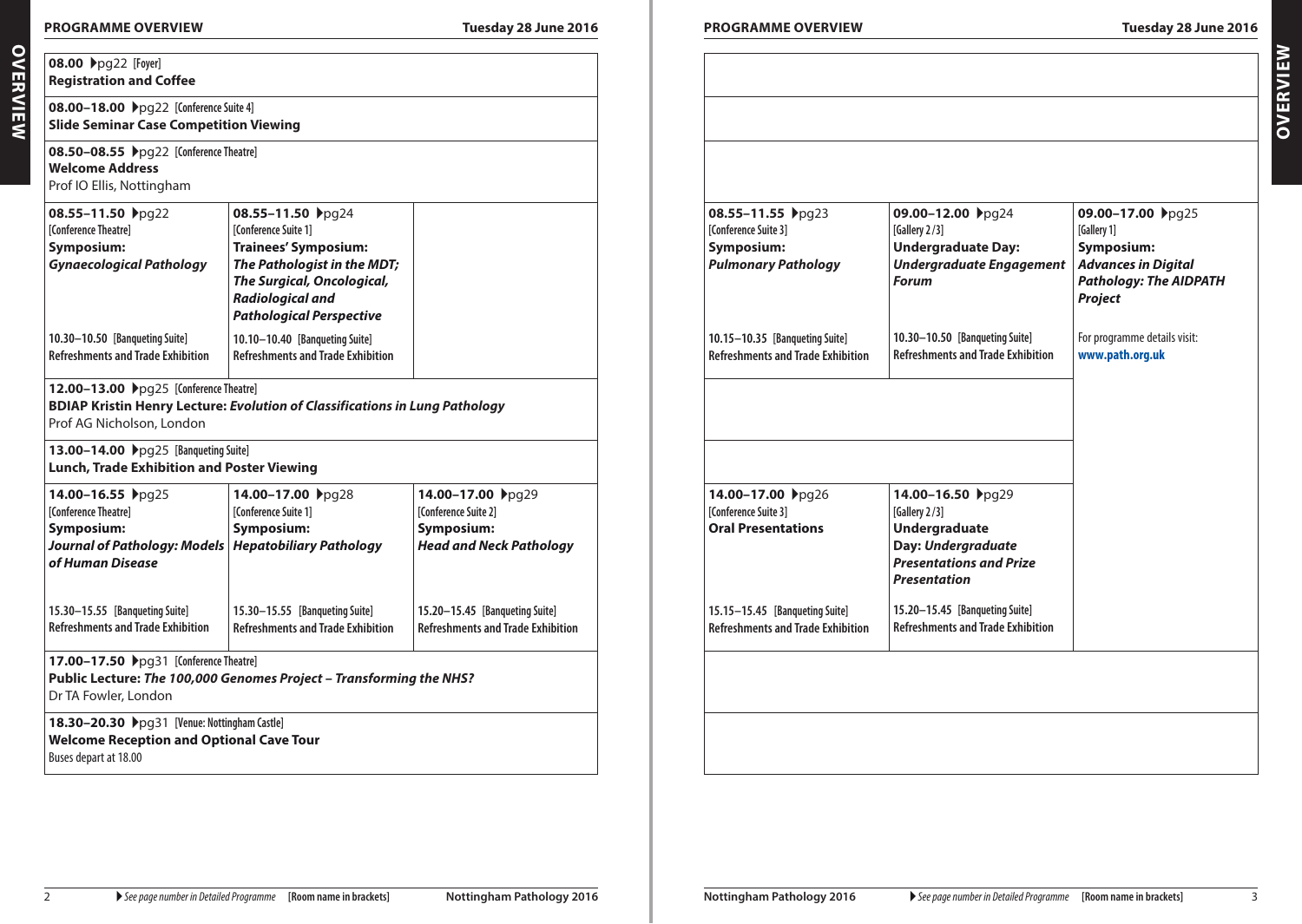# **Programme Overview Wednesday 29 June 2016 Programme Overview Wednesday 29 June 2016**

| <b>Registration and Coffee</b><br>08.00-18.00 ▶pg32 [Conference Suite 4]<br><b>Slide Seminar Case Competition Viewing</b>                                                  |                                                                                         |                                                                                                                                                                                           |                                                                                                                                                              |
|----------------------------------------------------------------------------------------------------------------------------------------------------------------------------|-----------------------------------------------------------------------------------------|-------------------------------------------------------------------------------------------------------------------------------------------------------------------------------------------|--------------------------------------------------------------------------------------------------------------------------------------------------------------|
| 08.55-11.50 → pg32<br>[Conference Theatre]<br><b>Symposium: Gastrointestinal Pathology</b>                                                                                 | 08.55-12.00 → pg34<br>[Conference Suite 1]<br><b>Symposium: Genitourinary Pathology</b> | 08.00-08.55 pg32<br>[Conference Suite 3]<br><b>Trainees' Meet The Experts:</b><br>Dermatopathology<br>Light breakfast will be provided<br>08.55-12.00 pg33<br><b>[Conference Suite 3]</b> | 09.00-17.00 Ppg40 [Gallery 1]<br>Symposium:<br>The AIDPATH Project: Her2 Automated<br><b>Scoring Contest</b><br>For programme details visit: www.path.org.uk |
| 10.30-10.50 [Banqueting Suite]<br><b>Refreshments and Trade Exhibition</b>                                                                                                 | 10.30-10.50 [Banqueting Suite]<br><b>Refreshments and Trade Exhibition</b>              | <b>Symposium: Breast Pathology</b><br>10.30-10.50 [Banqueting Suite]<br><b>Refreshments and Trade Exhibition</b><br>11.20-11.50 Royal College of Pathologists: Neera Patel<br>Lecture     |                                                                                                                                                              |
| 12.00-13.00 Ppg34 [Conference Theatre]<br><b>Pathological Society CL Oakley Lecture:</b><br><b>Quantifying Clonal Evolution in the Human Colon</b><br>Dr TA Graham, London |                                                                                         |                                                                                                                                                                                           |                                                                                                                                                              |
| 13.00-14.00 >pg34 [Banqueting Suite]<br><b>Lunch, Trade Exhibition and Poster Viewing</b>                                                                                  |                                                                                         |                                                                                                                                                                                           |                                                                                                                                                              |
| 14.00-17.00 ▶pg35<br>[Conference Theatre]<br><b>Oral Presentations - 1</b>                                                                                                 | 14.00-17.00 → pg39<br><b>[Conference Suite 1]</b><br><b>Oral Presentations - 3</b>      | 14.00-17.00 ▶pg37<br>[Conference Suite 3]<br><b>Oral Presentations - 2</b>                                                                                                                |                                                                                                                                                              |
| 15.15-15.45 [Banqueting Suite]<br><b>Refreshments and Trade Exhibition</b>                                                                                                 | 15.15-15.45 [Banqueting Suite]<br><b>Refreshments and Trade Exhibition</b>              | 15.15-15.45 [Banqueting Suite]<br><b>Refreshments and Trade Exhibition</b>                                                                                                                |                                                                                                                                                              |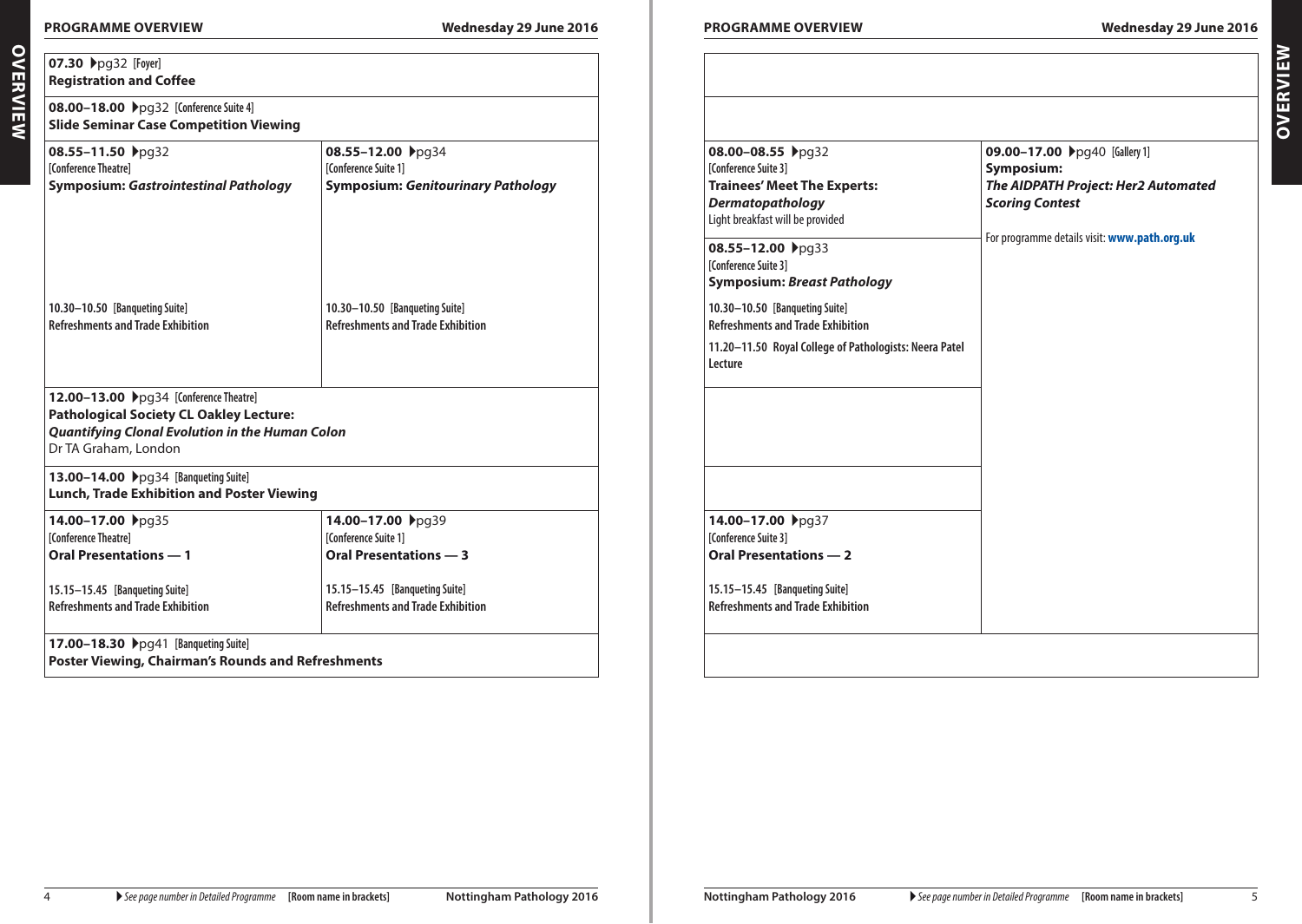# **Programme Overview Thursday 30 June 2016 Programme Overview Thursday 30 June 2016**

**Overview**

OVERVIEW

| 08.00-18.00 ▶pg42 [Conference Suite 4]<br><b>Slide Seminar Case Competition Viewing</b>                                                      |                                                                                                                                                           |  |
|----------------------------------------------------------------------------------------------------------------------------------------------|-----------------------------------------------------------------------------------------------------------------------------------------------------------|--|
| 08.55-12.00 → pg42<br>[Conference Theatre]<br>Symposium:<br><b>Mechanisms of Disease: Cutting Edge Topics</b>                                | 08.00-08.55 ▶pg42<br>[Conference Suite 1]<br><b>Trainees' Meet The Experts:</b><br><b>GI-Sessile Serrated Lesions</b><br>Light breakfast will be provided |  |
|                                                                                                                                              | 08.55-12.00 → pg43<br><b>[Conference Suite 1]</b><br>Symposium:<br><b>Musculoskeletal Pathology</b>                                                       |  |
| 10.30-11.00 [Banqueting Suite]<br><b>Refreshments and Trade Exhibition</b>                                                                   | 10.30-11.00 [Banqueting Suite]<br><b>Refreshments and Trade Exhibition</b>                                                                                |  |
| 12.00-13.00 >pg45 [Atrium]<br><b>Trainees' Networking Lunch</b>                                                                              |                                                                                                                                                           |  |
| 12.00-14.00 >pg45 [Banqueting Suite]<br><b>Lunch, Trade Exhibition and Poster Viewing</b>                                                    |                                                                                                                                                           |  |
| 13.00-14.00 >pg45 [Gallery 1]<br><b>Pathological Society Annual General Meeting</b>                                                          |                                                                                                                                                           |  |
| 14.00-16.30 ▶pg45<br>[Conference Theatre]<br><b>Plenary Oral Presentations</b>                                                               |                                                                                                                                                           |  |
| 15.00-15.30 [Banqueting Suite]<br><b>Refreshments and Trade Exhibition</b>                                                                   |                                                                                                                                                           |  |
| <b>16.45-17.30</b> ▶pg47 [Conference Theatre]<br>Pathological Society Doniach Lecture: Looking at Breast Cancer<br>Prof IO Ellis, Nottingham |                                                                                                                                                           |  |

| 08.25-12.30 → pg44                                                                                                          | 09.30-17.00 ▶pg44                              |
|-----------------------------------------------------------------------------------------------------------------------------|------------------------------------------------|
| [Conference Suite 2]                                                                                                        | [Gallery 2/3]                                  |
| Symposium:                                                                                                                  | <b>British Lymphoma Pathology Group (BLPG)</b> |
| <b>Renal Pathology</b>                                                                                                      | <b>Meeting</b>                                 |
|                                                                                                                             | For programme details visit: www.path.org.uk   |
| 10.30-10.50 [Banqueting Suite]<br><b>Refreshments and Trade Exhibition</b>                                                  |                                                |
|                                                                                                                             |                                                |
|                                                                                                                             |                                                |
| 13.30-16.00 ▶pg45<br>[Conference Suite 2]<br><b>Association of Clinical Electron</b><br><b>Microscopists (ACEM) Meeting</b> |                                                |
| For programme details visit: www.path.org.uk                                                                                |                                                |
|                                                                                                                             |                                                |
|                                                                                                                             |                                                |
|                                                                                                                             |                                                |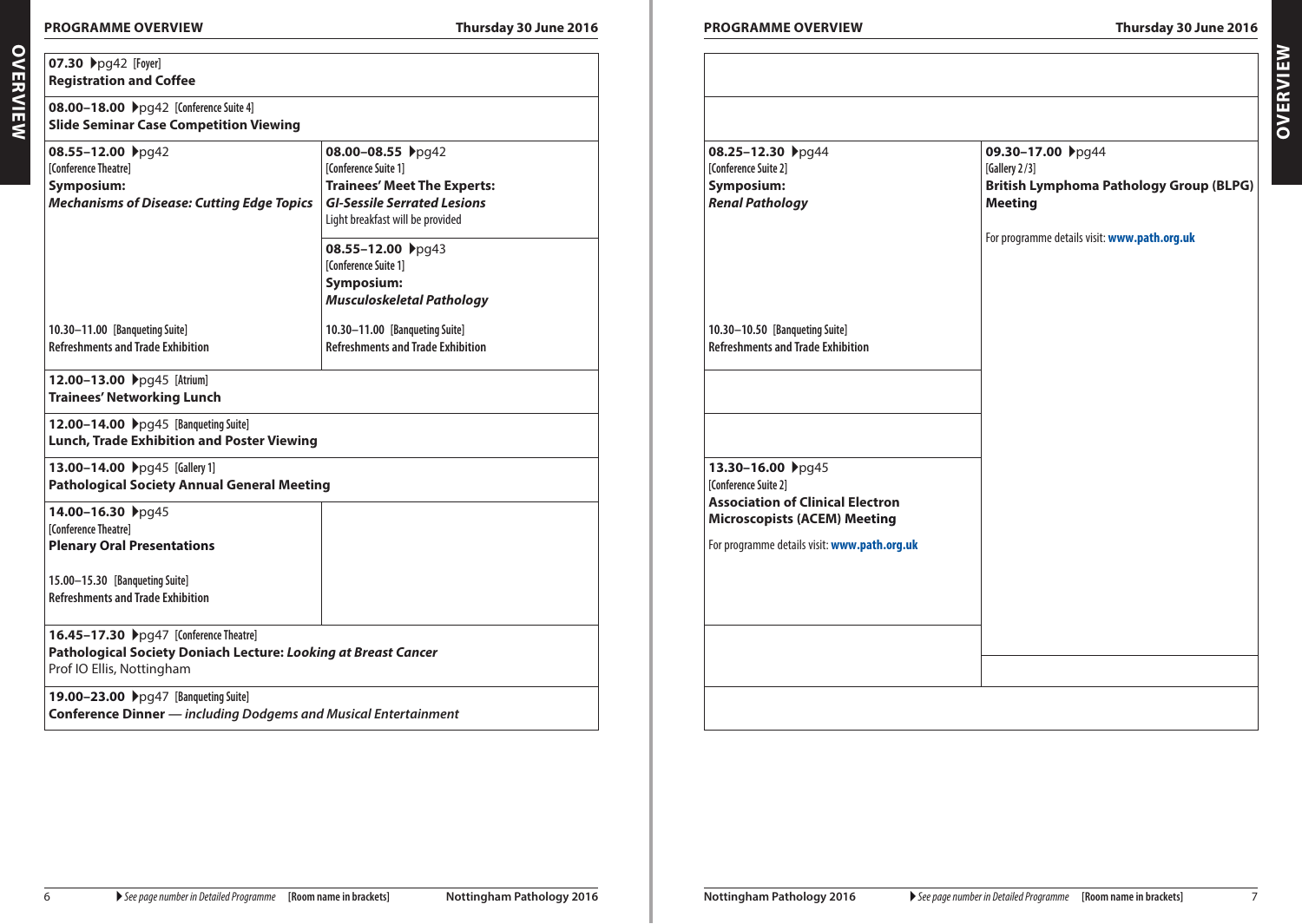# **Programme Overview Friday 1 July 2016 Programme Overview Friday 1 July 2016**

**09.00-14.45 ▶**pg48

**British Lymphoma Pathology Group (BLPG)** 

For programme details visit: **[www.path.org.uk](http://www.path.org.uk)**

**[Gallery 2 /3]**

**Meeting**

| 08.30-10.00 → pg48<br>[Conference Suite 4] | 09.00-17.00 <b>▶</b> pg48                    |
|--------------------------------------------|----------------------------------------------|
|                                            | [Gallery 1]                                  |
| <b>Trainees' Slide Seminar Discussion</b>  | <b>UK Cardiac Pathology Network</b>          |
|                                            | <b>Meeting</b>                               |
|                                            | For programme details visit: www.path.org.uk |
|                                            |                                              |
|                                            |                                              |
|                                            |                                              |
|                                            |                                              |
|                                            |                                              |
|                                            |                                              |
|                                            |                                              |
|                                            |                                              |
|                                            | and Case Competiton Winners                  |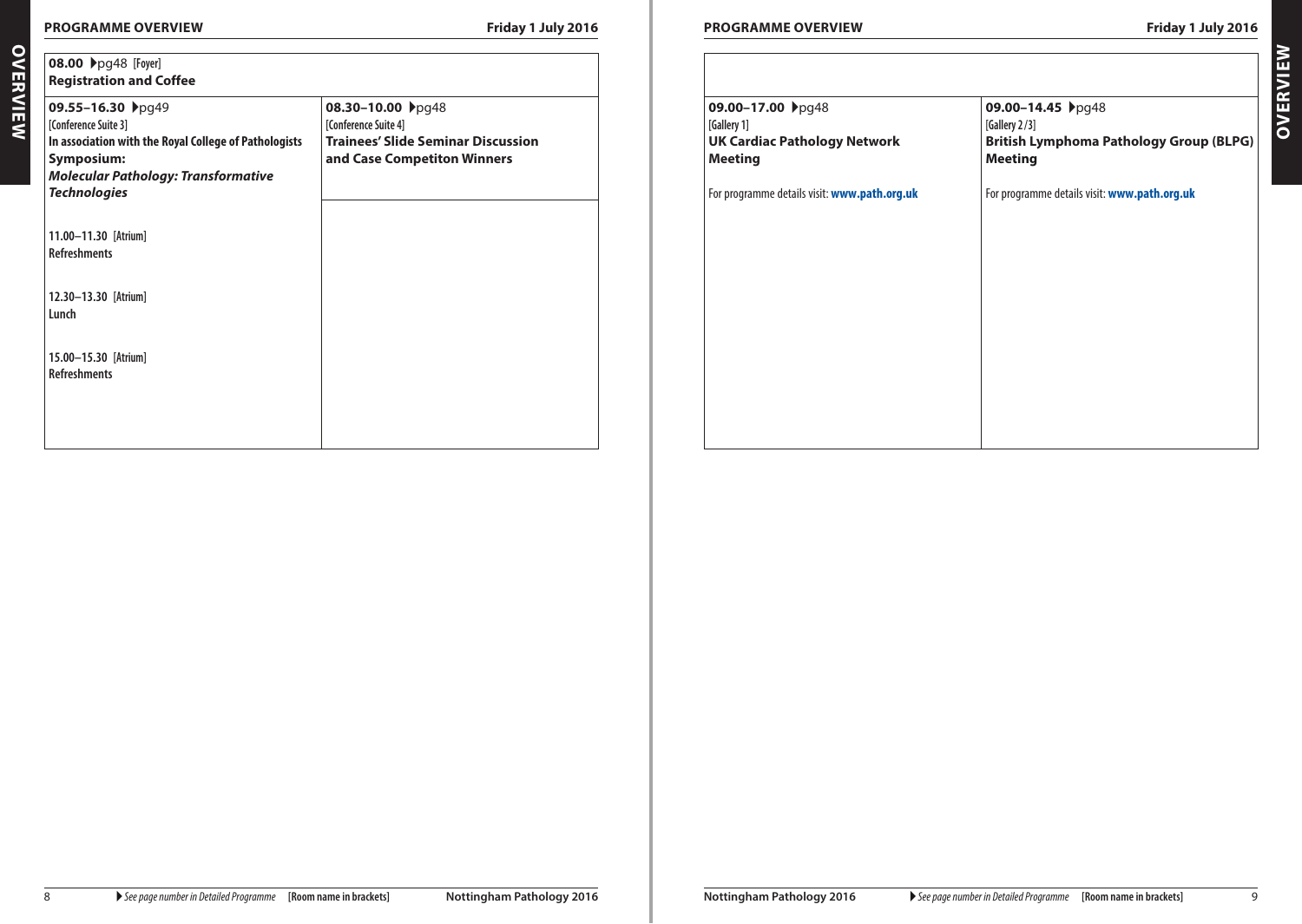### **Scientific Session Information Scientific Session Information**

### COMPANION MEETINGS and SATELLITE SESSIONS

**Tuesday 28 June** 09.00–17.00 **[Gallery 1]** *Advances in Digital Pathology – The AIDPATH Project*

**Wednesday 29 June** 09.00–17.00 **[Gallery 1]** *The AIDPATH Project: Her2 Automated Scoring Contest*

**Thursday 30 June** 09.30–17.00 **[Gallery 2/3]** British Lymphoma Pathology Group

13.30–16.00 **[Conference Suite 2]** Association of Clinical Electron Microscopists

**Friday 1 July** 09.00–14.45 **[Gallery 2/3]** British Lymphoma Pathology Group

09.00–16.00 **[Gallery 1]** UK Cardiac Pathology Group

# KEYNOTE AND NAMED LECTURES **[Conference Theatre]**

### **Tuesday 28 June**

- 12.00–13.00 **Kristin Henry Lecture:** *Evolution of Classifications in Lung Pathology* Prof AG Nicholson, London
- 17.00–17.50 **Public Lecture:** *The 100,000 Genomes Project Transforming the NHS?* Dr T Fowler, London

# **Wednesday 29 June**

12.00–12.45 **CL Oakley Lecture:** *Quantifying Clonal Evolution in the Human Colon* Dr TA Graham, London

### **Thursday 30 June**

16.45–17.30 **Doniach Lecture:** *Looking at Breast Cancer* Prof IO Ellis, Nottingham

# ORAL PRESENTATIONS

Sessions will be held as follows: Tuesday 28 June 14.00–17.00 **[Conference Suite]** Wednesday 29 June 14.00–17.00 **[Conference Theatre, Conference Suites 1 & 3]**

**Note to presenters:** Speakers are reminded that no communication may exceed the time allocated on the programme without the consent of the meeting, obtained through the Chairman.

### PLENARY ORAL SESSION **[Conference Theatre]**

The eight highest-ranked submitted oral abstracts will be presented on Thursday 30 June 14.00–16.30.

**Prize:** A prize for the best presentation, donated by the *Journal of Pathology* will be presented at the Conference Dinner.

# POSTERS, VIEWING and CHAIRMAN'S ROUNDS **[Banqueting Suite]**

### **Poster Size**

Poster boards will be size A0 portrait (1189 mm x 841 mm). Please do not exceed these dimensions. Fixings will be provided. For information on the poster printing service visit: **[www.path.org.uk](http://www.path.org.uk)**

# **Viewing**

Delegates are encouraged to visit the posters during break times and lunchtimes as well as during the official rounds.

**Formal Poster Viewing, Chairman's Rounds and Drinks Reception** Wednesday 29 June 17.00–18.30

Poster round chairs will be circulating during these times to select the winners of the following prizes.

### **Prizes**

**BDIAP Poster Prizes:** Awarded for the best 3 posters relevant to Diagnostic Pathology.

**Pathological Society:** The Pathological Society's Sir Alastair Currie Prize and Second and Third poster prizes.

Winners will be announced at the Conference Dinner on 30 June.

### **Note to presenters**

Ideally, posters should be in place by 09.00 hrs on Tuesday 28 June and must be removed by 15.30 hrs on Thursday 30 June.

# **Presentation**

The presenting author (or another contributor) must attend the meeting and present the poster during the allocated poster rounds in order for the abstract to be published in the *Journal of Pathology On-Line Supplement* after the meeting.

# SLIDE SEMINAR COMPETITION VIEWING and SESSION

#### **Viewing Virtual Slides [Conference Suite 4]**

Slides images will be available for viewing on: Tuesday 28 June 08.00–18.00 Wednesday 29 June 08.00–18.00 Thursday 30 June 08.00–18.00 *(Please note the competition closes at 16.00 on Thu 30 June)*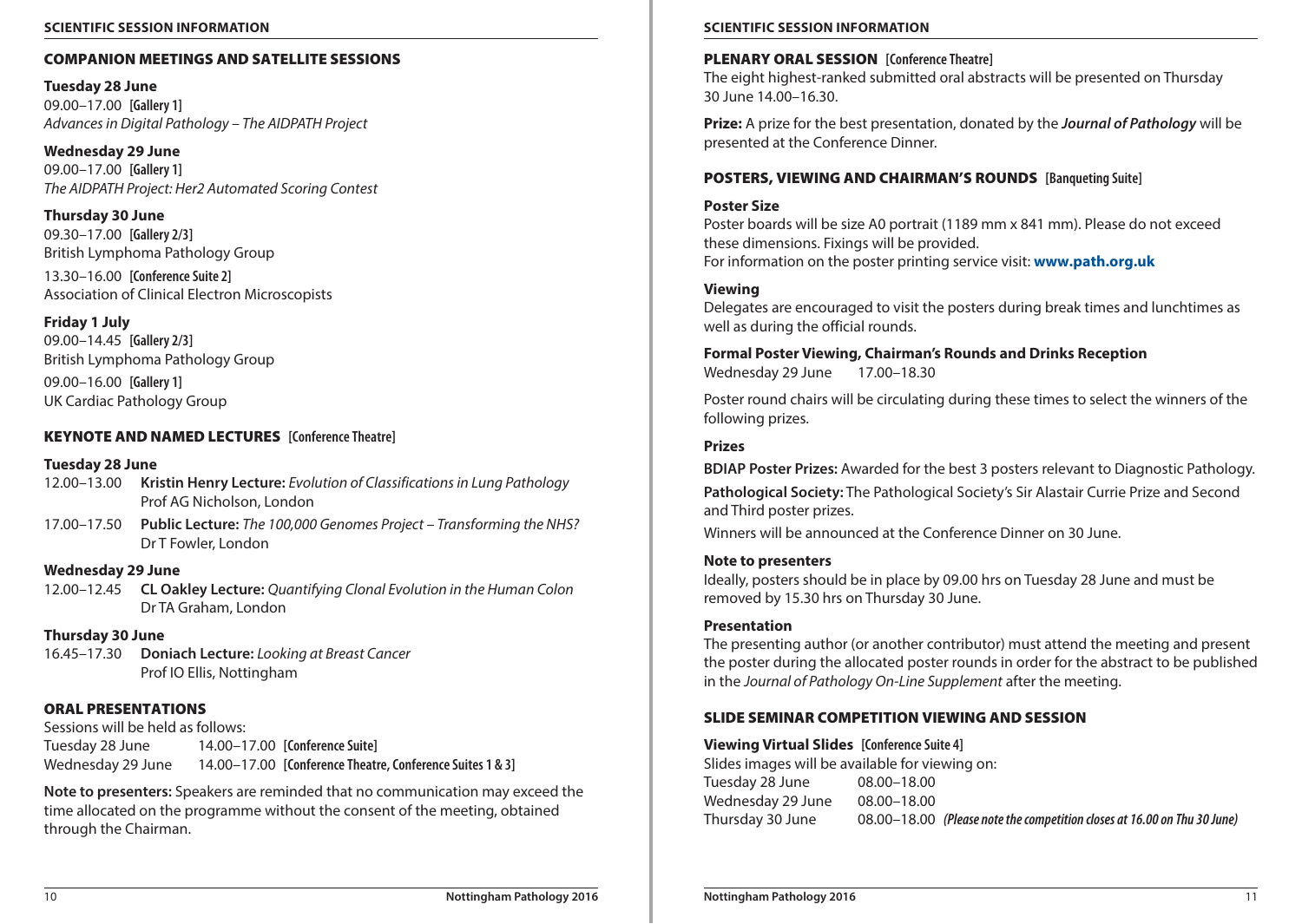# **Scientific Session Information Scientific Session Information**

#### **Competition**

There will be a slide competition using slide images, which will be available during the days/times shown above and will be available on-line in advance of the meeting.

# **Prize**

The prize is a case of champagne. The winner will be announced at the Conference Dinner on Thursday 30 June — *at the discretion of the winner, by tradition, this is shared amongst those present at the dinner!*

**Competition Case Discussion Session [Conference Suite 4]** Friday 1 July 08.30–10.00

# SYMPOSIA

#### **Tuesday 28 June**

08.55–11.50 **[Conference Theatre]** *Gynaecological Pathology* 08.55–11.55 **[Conference Suite 3]** *Pulmonary Pathology* 14.00–17.00 **[Conference Theatre]** *Journal of Pathology: Models of Human Disease* 14.00–17.00 **[Conference Suite 1]** *Hepatobiliary Pathology* 14.00–17.00 **[Conference Suite 2]** *Head and Neck Pathology*

### **Wednesday 29 June**

| 08.55-11.50 |                                                          | [Conference Theatre] Gastrointestinal Pathology |
|-------------|----------------------------------------------------------|-------------------------------------------------|
|             | 08.55–11.50 <b>[Conference Suite 3]</b> Breast Patholoav |                                                 |
| 08.55-12.00 |                                                          | [Conference Suite 1] Genitourinary Pathology    |

### **Thursday 30 June**

08.55–12.00 **[Conference Theatre]** *Mechanisms of Disease – Cutting Edge Topics* 08.55–12.00 **[Conference Suite 1]** *Musculoskeletal Pathology* 08.25–12.30 **[Conference Suite 2]** *Renal Pathology including Renal and Renal Transplant EQA*

# **Friday 1 July**

09.55–16.30 **[Conference Suite 3]** *Transformative Technologies (in association with the Royal College of Pathologists)*

#### TRAINEES PROGRAMME

**Tuesday 28 June** 08.55–11.50 **[Conference Suite 1]** Symposium: *The Pathologist in the MDT*

**Wednesday 29 June**

08.00–09.00 **[Conference Suite 3]** Breakfast Session: *Meet the Experts – Dermatopathology Light breakfast will be provided.*

### **Thursday 30 June**

08.00–09.00 **[Conference Suite 1]** *Meet the Experts – GI-Sessile Serrated Lesions Light breakfast will be provided.*

#### **Friday 1 July**

08.30–10.00 **[Conference Suite 4]** *Competition Case Discussion Session*

### UndergradUate DAY

**Tuesday 28 June** 09.00–16.50 **[Gallery 2/3]** *Undergraduate Day*

#### CONTINUING PROFESSIONAL DEVELOPMENT (CPD)

### **Royal College of Pathologists**

This Meeting has been approved by the Royal College of Pathologists for the purpose of Continuing Professional Development. The following credits will be awarded:

|                   | Full Day*                                                                              |
|-------------------|----------------------------------------------------------------------------------------|
| Tuesday 28 June   | 6 credits                                                                              |
| Wednesday 29 June | 6 credits                                                                              |
| Thursday 30 June  | 6 credits                                                                              |
| Friday 1 July     | 4 credits                                                                              |
|                   | *The Society is not permitted to issue certificates for less than full day attendance. |

Delegates should use their reflective notes section of their CPD Portfolio to selfaccredit if attending less than full days.

### TRADE EXHIBITION **[The Banqueting Suite]**

Delegates are encouraged to visit the Trade Exhibition and are requested to support the companies represented there.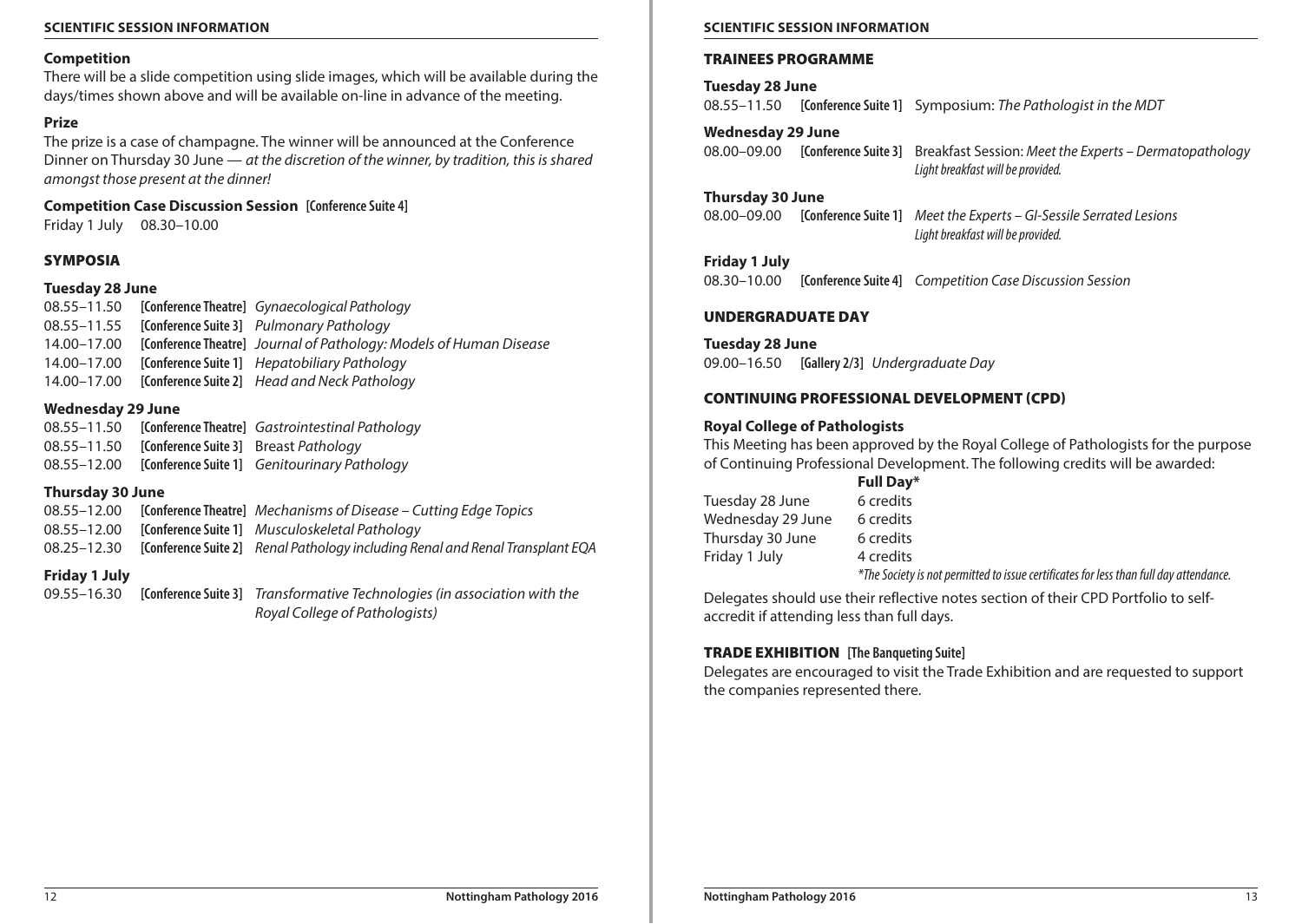| E MIPINISHI VIVINDINDIN EY MINI EVIV                                |                                                                                                                                      |                        |                             |  |
|---------------------------------------------------------------------|--------------------------------------------------------------------------------------------------------------------------------------|------------------------|-----------------------------|--|
| <b>Delegate Type</b>                                                | <b>Fee Categories</b>                                                                                                                | Per Day<br>or Part Day | Conference<br><b>Dinner</b> |  |
| <b>BDIAP</b> or Pathological<br>Society Member                      | Ordinary Member, Consultant<br>and/or equivalent position                                                                            | £115                   | £ 60                        |  |
| <b>BDIAP or Pathological Society</b><br><b>Concessionary Member</b> | <b>Biomedical Scientist;</b><br>Honorary or Senior Member;<br>PhD Student;<br>Post-Doctoral Fellow,<br><b>Technician and Trainee</b> | £ 38                   | £ 60                        |  |
| Pathological Society<br>Undergraduate Student Member                | Undergraduate Student                                                                                                                | Free                   | £ 30                        |  |
| Non-Member                                                          | Consultant and/or equivalent<br>position                                                                                             | £165                   | £ 60                        |  |
| Non-Member Concessionary $\ast$                                     | <b>Biomedical Scientist;</b><br>PhD Student;<br>Post-Doctoral Fellow,<br>Technician and Trainee                                      | £ 53                   | £ 60                        |  |
| Non-Member Undergraduate<br>Student *<br>See special offer below    | Undergraduate Student                                                                                                                | £ 53                   | £ 60                        |  |

# **EARLY BIRD REGISTRATION FEES Until Midnight on Monday 23 May 2016**

# *\** CONCESSIONS

Delegates from categories: *Non-Member Undergraduate Student* and *Non-Member Concessionary* must provide an identification document as proof of their student or trainee status, including NTNs where applicable. Proof must be by way of a statement from the Head of Department.

Please email to: **[julie@pathsoc.org](mailto:julie%40pathsoc.org?subject=Nottingham%20Pathology%202016%20-%20Concessions)** (see registration website for template wording).

# Special OfFER: *Non-Member UK Undergraduate Students*

Join the **Royal College of Pathologists** and get free membership of the **Pathological Society** to benefit from free meeting registration for Nottingham Pathology 2016 and all future Pathological Society scientific meetings.

For more information use the URLs below:

**<https://www.rcpath.org/discover-pathology/are-you-an-undergraduate-.html> <http://www.pathsoc.org/index.php/about/undergraduates>**

# **LATE REGISTRATION FEES From Midnight on TUESDAY 24 MAY 2016**

| <b>Delegate Type</b>                                                | <b>Fee Categories</b>                                                                                                                | Per Day<br>or Part Day | Conference<br><b>Dinner</b> |
|---------------------------------------------------------------------|--------------------------------------------------------------------------------------------------------------------------------------|------------------------|-----------------------------|
| <b>BDIAP</b> or Pathological<br>Society Member                      | Ordinary Member, Consultant<br>and/or equivalent position                                                                            | £ 170                  | £ 80                        |
| <b>BDIAP or Pathological Society</b><br><b>Concessionary Member</b> | <b>Biomedical Scientist;</b><br>Honorary or Senior Member;<br>PhD Student;<br>Post-Doctoral Fellow,<br><b>Technician and Trainee</b> | £ 60                   | £80                         |
| Pathological Society<br>Undergraduate Student Member                | Undergraduate Student                                                                                                                | Free                   | £ 30                        |
| Non-Member                                                          | Consultant and/or equivalent<br>position                                                                                             | £ 250                  | £ 80                        |
| Non-Member Concessionary $\cdot$                                    | <b>Biomedical Scientist;</b><br>PhD Student;<br>Post-Doctoral Fellow,<br><b>Technician and Trainee</b>                               | £80                    | £80                         |
| Non-Member Undergraduate<br>Student <b>※</b><br>See special offer   | Undergraduate Student                                                                                                                | £80                    | £80                         |

# **REGISTRATION**

Registration is **online only** via: **[www.path.org.uk](http://www.path.org.uk)**

# Advance registration

# **Advance registration will close on Monday 13 June 2016 (midnight).**

Thereafter delegates may only register **on-site on arrival at the meeting**.

# **CANCELLATIONS**

A cancellation fee of £20 will be deducted from any refund due for cancellations received in writing by Wednesday 8 June 2016. **No refunds will be made after Wednesday 8 June 2016.**

# **REFRESHMENTS**

All refreshments, including lunch, are included in the daily registration fee.

# DELEGATE ENROLMENT *(AT THE MEETING)*

Enrolment at the Delegate Reception Desk will take place from 08.00 hrs each day unless stated otherwise.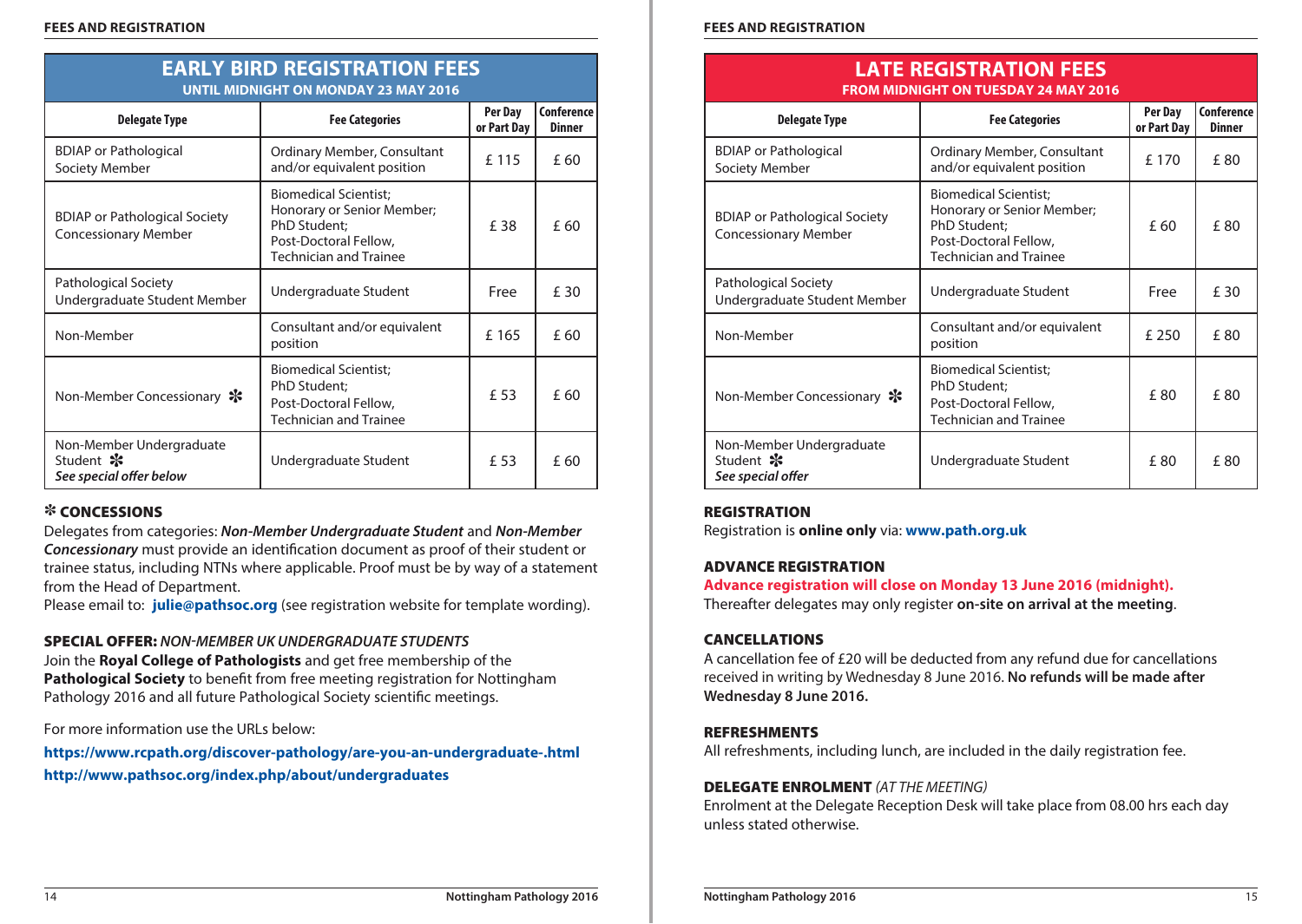#### **General Arrangements General Arrangements**

# **ENQUIRIES**

# **Meeting website [www.path.org.uk](http://www.path.org.uk)**

# **British Division of the International Academy of Pathology**

Address PO Box 73, Westbury-on-Trym, Bristol BS9 1RY Telephone +44 (0)117 907 7940 Fax +44 (0)117 907 7941 E-mail **[bdiap@blueyonder.co.uk](mailto:bdiap%40blueyonder.co.uk?subject=Nottingham%20Pathology%202016)**

# **Pathological Society of Great Britain & Ireland**

Address 150 Minories, London FC3N 1LS Telephone +44 (0)20 7347 5751 or 5752 E-mail **[admin@pathsoc.org](mailto:admin%40pathsoc.org?subject=Nottingham%20Pathology%202016)**

# **PRESENTATIONS**

# **Presentation Checking and Preview [Conference Suite 4]**

Presentation Checking and Preview will only be available from Tuesday 28 June to Thursday 30 June.

# **Oral Presentations/Lectures**

**Presentation format:** Powerpoint only, must be PC compatible and must be on a USB. Presenters must attend their nominated lecture theatre 30 minutes before their presentation time.

# Internet Access

Wireless access will be generally available. PCs and Internet access will only be available in Conference Suite 4.

# Messages

During the Meeting, messages for delegates may be left at the following telephone number: +44 (0)7964 024118. There will also be a message board located beside the Registration Desk.

# Refreshments

All refreshments will be served in the Banqueting Suite unless stated otherwise.

**BADGES** Delegates are requested to wear their badges **at all times**.

Coats and Bags Secure facilities will be provided for coats and bags located on the ground floor.

# **TRAVFL**

Please refer to the website: **[www.path.org.uk](http://www.path.org.uk)**

# **ACCOMMODATION**

Discounted hotel and university accommodation has been organised for delegates, please refer to the website: **[www.path.org.uk](http://www.path.org.uk)**

# **DISCLAIMER**

The British Division of the International Academy of Pathology and the Pathological Society of Great Britain & Ireland cannot be held responsible for any injury or loss sustained during the Meeting.

# SOCIAL ACTIVITIES

# **Tuesday 28 June**

18.30–20.30 **[Nottingham Castle]** Welcome Reception and Optional Cave Tour. *Places are limited – please reserve your free ticket when registering. Cave Tour £5.00 per ticket. Buses will depart at 18.00.*

# **Thursday 30 June**

19.00–23.00 **[Banqueting Suite]** Conference Dinner and Entertainment. *Entertainment provided by "Mood Indigo" and Dodgems. Please reserve your ticket when registering (see pages 14–15 for costs). Places are limited.*

# **Local Places of Interest**

For more information please refer to the website: **[www.path.org.uk](http://www.path.org.uk)**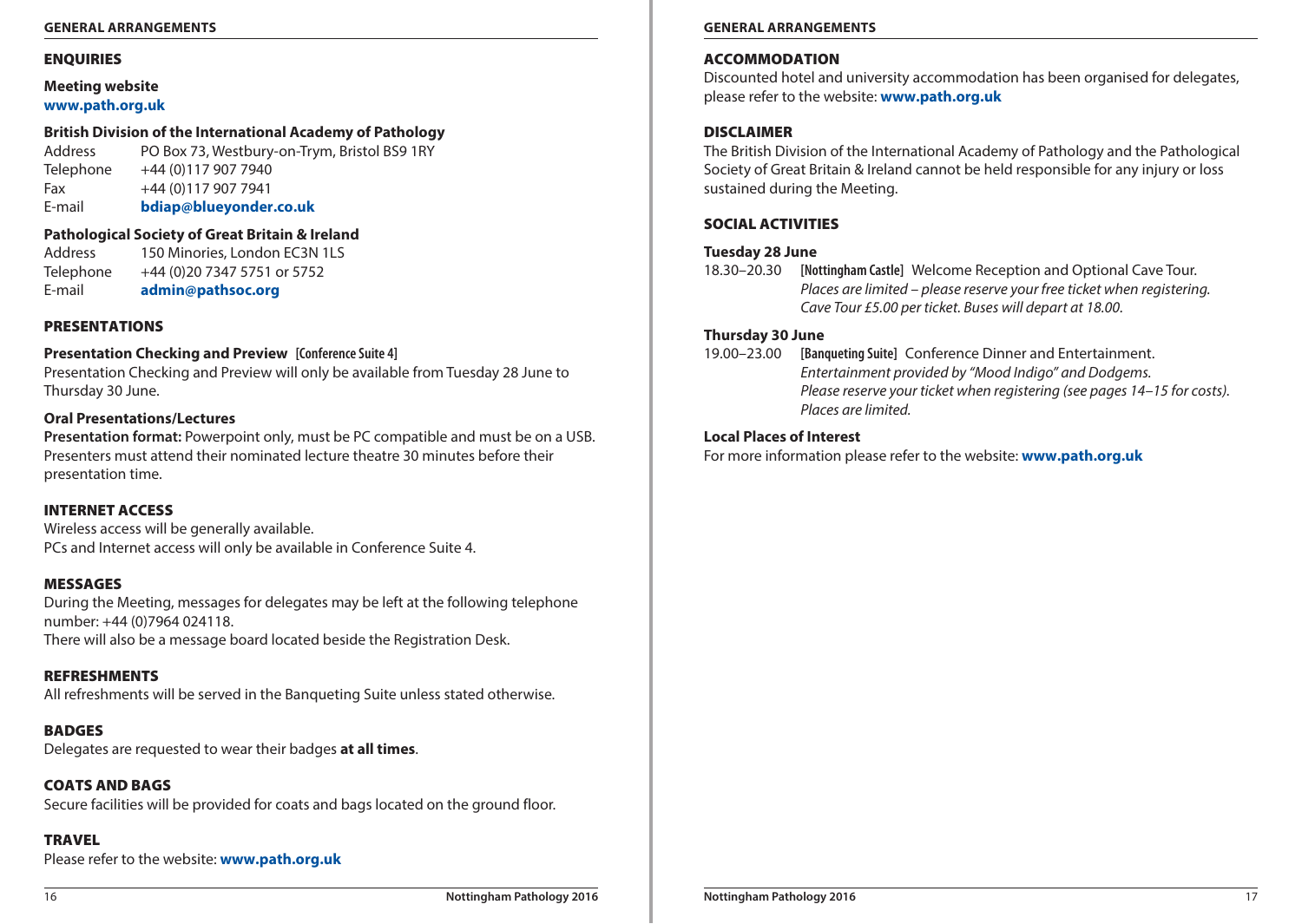#### **General Arrangements Trade Exhibition**

#### FUTURE MEETINGS

#### **British Division of the IAP**

| 2016 | 25–30 September, Cologne |
|------|--------------------------|
|      | Joint IAP / ESP Congress |

2016 2–3 December, London *Upper GI and Pancreatobiliary*

*Winter School*

#### **Pathological Society**

| 2016 | 18-21 September, Nottingham<br>2 <sup>nd</sup> Residential Training School for Diagnostic Molecular Pathology |
|------|---------------------------------------------------------------------------------------------------------------|
| 2017 | 19–20 January, London<br><b>Winter Meeting</b>                                                                |
| 2017 | 6–10 February, London                                                                                         |

### **Joint Meetings of the British Division of the IAP and the Pathological Society**

| 2016 | 19–20 August, London                                                |
|------|---------------------------------------------------------------------|
|      | <b>Pathology Summer School for Medical Students</b>                 |
|      | (co-organised and sponsored with the Royal College of Pathologists) |

2017 20–23 June, Belfast *Belfast Pathology 2017* 

2018 19–22 June, Maastricht *Maastricht Pathology 2018* 

Trade Exhibition *Correct at time of going to press*

**The British Division of the International Academy of Pathology and the Pathological Society of Great Britain & Ireland wish to acknowledge the support of the following companies:** 

### **Biocartis NV**

Biocartis aims to provide direct access to personalized medicine for patients worldwide by developing fully integrated, broadly applicable molecular diagnostics. Biocartis' MDx Idylla™ platform, launched in September 2014, is a fully automated sample-to-result, real-time Polymerase Chain Reaction system that offers accurate, highly reliable molecular information from virtually any biological sample in virtually any setting. Biocartis is developing and marketing a rapidly expanding test menu addressing key unmet clinical needs in oncology and infectious diseases. Today, Biocartis has four oncology tests and one infectious disease test on the market. More information: **[www.biocartis.com](http://www.biocartis.com)** Follow us at: **@Biocartis**

# **Dako-Agilent Technologies Pathology Solution**

Whether you are interested in protein or genetic markers, the team from Agilent Technologies can help. Products for routine clinical pathology includes Dako reagents and instruments for IHC and ISH including new PD-L1 CE-IVD PharmDx IHC kits and a new panel of CE-IVD SureFISH probes for lung cancer (Alk, Ros, Ret and Met). If you are interested in research or testing using any aspect of genomics products we can offer helpful advice and a variety of products from sample QC to NGS panels and data analysis software. Can't get the probe you need? Talk to us about customization to tailor products to your research.

# **GE Healthcare**

# **The Omnyx® Precision Solution™**

By combining the technology innovation and backing of GE Healthcare with the pathology expertise and insight of the University of Pittsburgh Medical Center (UPMC), Omnyx offers:

- $\blacktriangleright$  Whole slide scanners and integrated software platform deliver scale and reliability for your demanding pathology labs
- A Open doors to improve efficiencies, enhance access to peers and new digital tools
- A Designed as an enterprise-class IT system, Omnyx enables flexible and scalable configuration

# Visit our website: **[www.gehealthcare.com/digital\\_pathology](http://www.gehealthcare.com/digital_pathology)**

or contact : **Tim Wing**, Senior Sales Executive – Digital Pathology, GE Healthcare IT. Telephone: +44 (0)7785 375822 Email: **[tim.wing@med.ge.com](mailto:tim.wing%40med.ge.com?subject=Nottingham%20Pathology%202016)**

### **GENERON LTD**

Generon commercialises reagents (antibodies, recombinants, ELISA kits, RNAi, cDNA clones, probes, PCR/qPCR reagents…) to diagnostic and research labs. As a very dynamic company, we do our best to be close to our customers' needs in terms of high quality reagents that we propose and in terms of service that we provide (search for a particular antibody, technical support, delivery time, etc).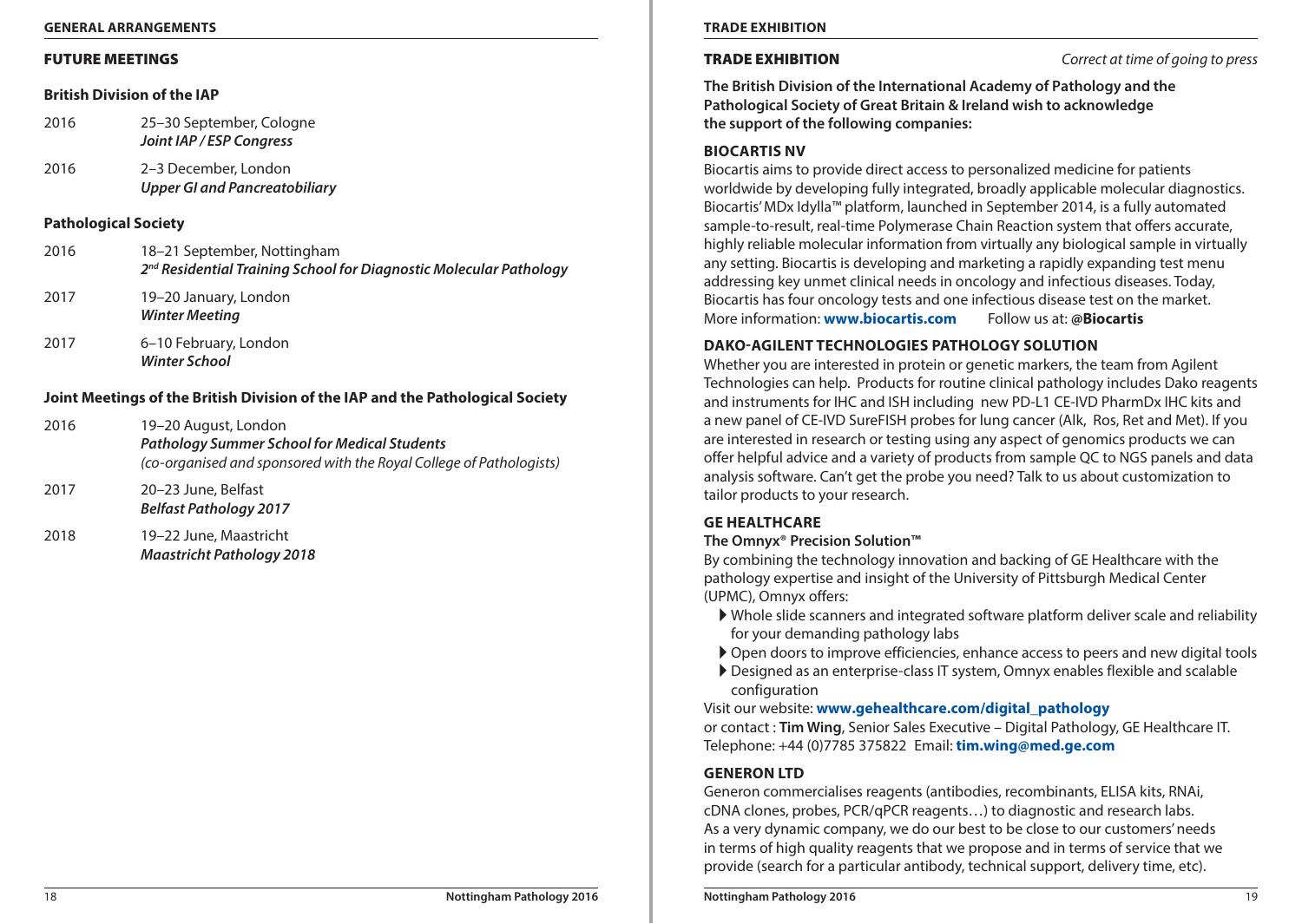#### **Trade Exhibition Trade Exhibition**

# **GENOMIC HEALTH UK LTD**

Genomic Health is a leading provider of genomic-based diagnostic tests than inform treatment decisions and help to ensure each patient receives appropriate treatment for early stage cancer. The company is applying its state-of-the-art scientific and commercial expertise and infrastructure to translate significant amounts of genomic data into clinically-actionable results for treatment planning throughout the cancer patientís journey, from screening and surveillance, through diagnosis and treatment selection. The company is based in Redwood City, California with UK headquarters in London. For more information please visit: **[www.Genomichealth.co.uk](http://www.genomichealth.co.uk)**

# **LEEC LTD**

LEEC, based in Nottingham, are internationally recognised for the design, manufacture and supply of Laboratory, Pathology and Forensic equipment into Hospital Mortuaries, Histopathology Laboratories, and Research Centres. Working closely with our customers, we aim to provide bespoke equipment that is designed with end user need's in mind. Ventilated Benches, Staining Tables and Grossing Stations provide practical, ergonomic and safe solutions. ISO9001 accredited, LEEC can offer a total and professional service, with a wealth of experience in the design, supply and installation of equipment for your existing or new laboratory. Winners of The Queen's Award for Enterprise: International Trade 2016. **[www.leec.co.uk](http://www.leec.co.uk)**

# **The Newcastle Molecular Pathology Node**

The Newcastle Molecular Pathology Node is an exciting partnership between Newcastle University and Newcastle Upon Tyne Hospitals (NUTH) and the NHS Foundation Trust which aims to drive advances in Molecular Pathology and bring research back into the heart of pathology laboratories. Funded by the Medical Research Council (MRC) and Engineering and Physical Sciences Research Council (EPSRC), the Newcastle Molecular Pathology Node has been established to address key challenges currently facing Molecular Pathology in order to support the development of stratified medicine in the UK.

# **ROCHE TISSUE DIAGNOSTICS**

Headquartered in Switzerland, Roche is a leader in research-focused healthcare with combined strengths in pharmaceuticals and diagnostics. Roche is the world's largest biotech company, with truly differentiated medicines in oncology, immunology, infectious diseases, ophthalmology and neuroscience. Roche is also the world leader in in vitro diagnostics and tissue-based cancer diagnostics. Roche's personalised healthcare strategy aims at providing medicines and diagnostics that enable tangible improvements in the health, quality of life and survival of patients. Founded in 1896, Roche has been making important contributions to global health for more than a century. *(All trademarks used or mentioned are protected by law.)*

# **Perkin Elmer**

Perkin Elmer is a global leader focused on improving the health and safety of people and the environment. Following the 2011 acquisition of Chemagen GmbH by Perkin Elmer, chemagen nucleic acid extraction technology has extended and advanced

Perkin Elmerís offerings into the molecular research and diagnostic areas. The chemagic kit products contain proprietary magnetic particles with a high affinity to nucleic acids and low protein binding. These kits are used with the chemagic automated instruments and are an ideal solution for isolating nucleic acids from a wide variety of sample types including FFPE tissue, blood, cells and saliva.

# **SECTRA LTD**

Sectra provides a complete solution for primary diagnostics in digital pathology, including archiving and an advanced review workstation. Sectra pathology PACS is built on the same infrastructure as our radiology PACS, enabling bi-directional sharing of images and reports, and creating a transparency across cancer care pathways. This transparency allows for correlation of findings and provides a broader view of patient disease for physicians to make more accurate diagnosis and treatment decisions. Another benefit of having radiology and pathology PACS built on the same infrastructure is the reduced two-system maintenance and operating costs.

# **SILICON BIOSYSTEMS**

Silicon Biosystems, with offices in Bologna Italy and San Diego has developed an instrument platform for cell and molecular biology which can sort, manipulate, and collect individual or groups of rare cells. Using a proprietary electronic chip-based microfluidic cartridge and microscopic image analysis the DEPArray™ system can recover cells, single or in pool, with 100% purity, allowing downstream molecular analyses such as whole genome amplification and sequencing. The technology has application in the molecular characterization of circulating tumor cells, tumor infiltrating cells, FNA and FFPE tissues. The DEPArray™ system resolves cellular heterogeneity, enabling precise NGS profiling of pure cell subpopulations.

# **Sysmex UK**

A global leader in diagnostic solutions. Developing advanced molecular technologies such as OSNA® to provide highly accurate and standardized sentinel lymph node analysis for breast cancer patients and reliable lymph node staging and optimised treatment decisions for colon cancer patients. Sysmex UK are also the UK partner for 3DHISTECH digital pathology solutions; outstanding quality, wide range of slide scanners and world class automated microarray solutions. The new Pannoramic P250 III slide scanner is the latest and fastest slide scanner available today.

# **WILEY**

Wiley proudly publishes *[The Journal of Pathology](http://onlinelibrary.wiley.com/journal/10.1002/(ISSN)1096-9896)* and the new open access title *[The Journal of Pathology: Clinical Research](http://onlinelibrary.wiley.com/journal/10.1002/(ISSN)2056-4538)* on behalf of the **[Pathological Society](http://www.pathsoc.org/)**, and *[Histopathology](http://onlinelibrary.wiley.com/journal/10.1111/(ISSN)1365-2559)* on behalf of the **[British Division of the International Academy](http://www.bdiap.org/)  [of Pathology](http://www.bdiap.org/)**. Wiley is the leading society publisher, offering libraries and individuals 1250 online journals, thousands of books and e-books, reviews, reference works, databases, and more. For more information please visit **[www.wiley.com](http://www.wiley.com/)**, or our online resource: **[onlinelibrary.wiley.com](http://onlinelibrary.wiley.com/)**.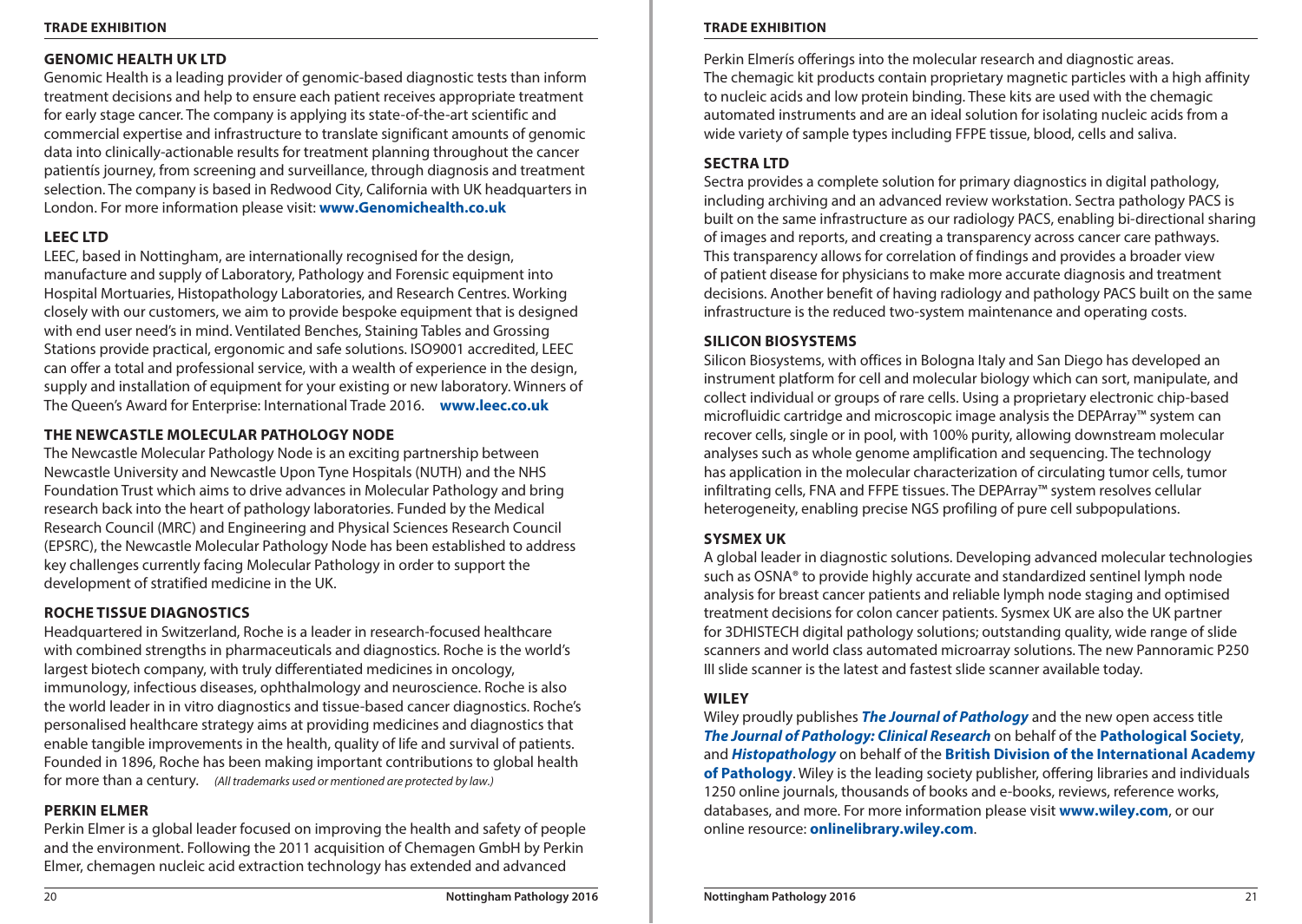|  | <b>DETAILED PROGRAMMI</b> |  |
|--|---------------------------|--|
|  |                           |  |

| Tuesday 28 June 2016 |  |  |  |  |
|----------------------|--|--|--|--|
|----------------------|--|--|--|--|

|                   | <b>DETAILED PROGRAMME</b> |                                                                                                                                                                                                                                                                                                                                                                                                                                                                                          | Tuesday 28 June 2016      | <b>DETAILED PROGRAMME</b>      |                                                                                                                                                                                                                                            | Tuesday 28 June 2016      |
|-------------------|---------------------------|------------------------------------------------------------------------------------------------------------------------------------------------------------------------------------------------------------------------------------------------------------------------------------------------------------------------------------------------------------------------------------------------------------------------------------------------------------------------------------------|---------------------------|--------------------------------|--------------------------------------------------------------------------------------------------------------------------------------------------------------------------------------------------------------------------------------------|---------------------------|
|                   | 08.00                     |                                                                                                                                                                                                                                                                                                                                                                                                                                                                                          | <b>Foyer</b>              | $\triangleright$ 08.55 - 11.50 |                                                                                                                                                                                                                                            | <b>Conference Suite 3</b> |
|                   | $08.00 - 18.00$           | <b>REGISTRATION and COFFEE</b>                                                                                                                                                                                                                                                                                                                                                                                                                                                           | <b>Conference Suite 4</b> |                                | <b>SYMPOSIUM</b><br><b>Pulmonary Pathology</b><br>Chair: Prof AG Nicholson, Royal Brompton Hospital, London                                                                                                                                |                           |
|                   |                           | <b>SLIDE SEMINAR CASE COMPETITION VIEWING</b>                                                                                                                                                                                                                                                                                                                                                                                                                                            |                           |                                | Dr I Soomro, empath Cellular Pathology Services, Nottingham                                                                                                                                                                                |                           |
|                   | $08.50 - 08.55$           | <b>WELCOME ADDRESS</b>                                                                                                                                                                                                                                                                                                                                                                                                                                                                   | <b>Conference Theatre</b> | 09.00-09.15                    | <b>Introduction</b><br>Prof AG Nicholson<br>Royal Brompton Hospital, London, UK                                                                                                                                                            |                           |
| <b>TUESDAY 28</b> | $08.55 - 11.50$           | Prof IO Ellis<br>University of Nottingham, Nottingham, UK                                                                                                                                                                                                                                                                                                                                                                                                                                | <b>Conference Theatre</b> | 09.15-09.45                    | Targeting the Genetic Pathology of Lung Cancer: Where we are and<br>where we are going?<br>Dr JPC LeQuesne<br>University of Leicester, Leicester, UK                                                                                       |                           |
|                   |                           | <b>SYMPOSIUM</b><br><b>Gynaecological Pathology</b><br>Chair: Prof MJ Arends, University of Edinburgh, Edinburgh, UK<br>Dr S Deen, Nottingham University Hospitals NHS Trust, Nottingham, UK                                                                                                                                                                                                                                                                                             |                           | 09.45-10.15                    | [S5] Immunotherapy, Lung Cancer and Pathology<br>Prof KM Kerr<br>Aberdeen University Medical School, Aberdeen, UK                                                                                                                          |                           |
|                   | 09.00-09.30               | [S1] Early Detection Biomarkers and Risk Estimation Models for<br><b>Ovarian Cancer</b><br>MR Russell <sup>1</sup> ; A D'Amato <sup>1</sup> ; A Gentry-Maharaj <sup>2</sup> ; A Ryan <sup>2</sup> ; J Kalsi <sup>2</sup> ; U Menon <sup>2</sup> ;<br>I Jacobs <sup>3</sup> ; ® Dr RLJ Graham <sup>1</sup><br><sup>1</sup> University of Manchester, Manchester, UK; <sup>2</sup> University College London, London, UK;<br><sup>3</sup> University of New South Wales, Sydney, Australia |                           | 10.15-10.35<br>10.35-11.05     | REFRESHMENTS and TRADE EXHIBITION [Banqueting Suite]<br>[S6] Diagnostic Pathology of Lung Cancer in 2016: Managing the<br><b>Challenge and Getting the Answers</b><br>Prof JR Gosney<br>Royal Liverpool University Hospital, Liverpool, UK |                           |
|                   | 09.30-10.00               | <b>Angiogenesis in Ovarian Cancer</b><br>Dr N Nicum<br>Oxford University Hospitals NHS Foundation Trust, Oxford, UK                                                                                                                                                                                                                                                                                                                                                                      |                           | 11.05-11.35                    | [S7] The LungPath Study: Variation in Lung Cancer Pathological<br>Diagnostic Practice in England and How Quality May be Improved<br>Dr PJ Cane<br>Guy's and St Thomas' Hospital, London, UK                                                |                           |
|                   | 10.00-10.30               | [S2] Molecular Stratification of Vulval Cancer and its Precursors<br>Prof CS Herrington<br>University of Edinburgh, Edinburgh, UK                                                                                                                                                                                                                                                                                                                                                        |                           | 11.35 - 11.55                  | <b>Panel Discussion and Concluding Comments</b><br>Prof AG Nicholson<br>Royal Brompton Hospital, London                                                                                                                                    |                           |
|                   | 10.30-10.50               | <b>REFRESHMENTS and TRADE EXHIBITION [Banqueting Suite]</b>                                                                                                                                                                                                                                                                                                                                                                                                                              |                           |                                |                                                                                                                                                                                                                                            |                           |
|                   | 10.50-11.20               | [S3] Cervical Neoplasia: Mechanisms of Disease Progression,<br><b>Biomarkers and Therapeutic Targets</b><br>Prof J Doorbar<br>University of Cambridge, Cambridge, UK                                                                                                                                                                                                                                                                                                                     |                           |                                |                                                                                                                                                                                                                                            |                           |
|                   | 11.20-11.50               | [S4] Molecular Pathology of Endometrial Cancer<br>Prof MJ Arends<br>University of Edinburgh, Edinburgh, UK                                                                                                                                                                                                                                                                                                                                                                               |                           |                                |                                                                                                                                                                                                                                            |                           |

| ٠  |
|----|
| J, |
|    |
|    |
|    |
|    |
|    |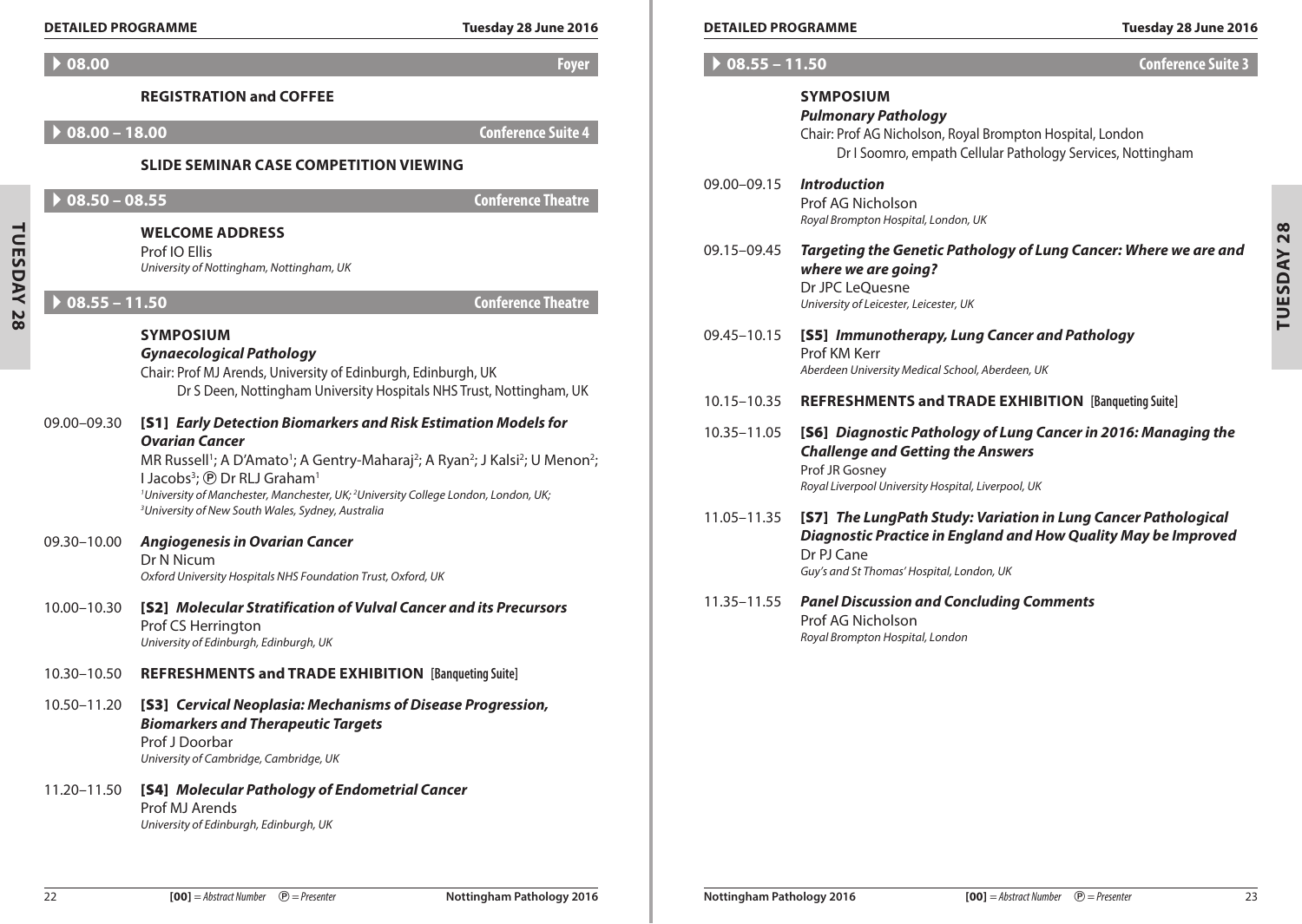#### **Detailed Programme Tuesday 28 June 2016 Detailed Programme Tuesday 28 June 2016**

# A **08.55 – 11.50 Conference Suite 1**

# **TRAINEES' Symposium**

*The Pathologist in the MDT; The Surgical, Oncological, Radiological and Pathological Perspective*

Chair: Dr K Allen, Leeds Teaching Hospitals, Leeds, UK Dr C Young, Leeds Teaching Hospitals, Leeds, UK

# 08.55–11.50 [S8] *Trainees' Symposium: The Pathologist in the MDT* Prof AM Hanby<sup>2</sup>; Prof D Dodwell<sup>1</sup>; Mr K Horgan<sup>1</sup>; Dr N Sharma<sup>1</sup> *1 Leeds Teaching Hospitals NHS Trust, Leeds, UK; 2 Leeds Institute of Cancer and Pathology (LICAP), Leeds, UK*

# A **09.00 – 12.00 Gallery 2 / 3**

**Tuesday 28**

**TUESDAY 28** 

### **UNDERGRADUATE DAY** *Undergraduate Engagement Forum*

Chair: Dr RJ Byers, University of Manchester, Manchester, UK Mr C Slater, University of Manchester, Manchester, UK

- 09.15–09.45 [S9] *The Undergraduate Strategy for the Pathological Society of Great Britain & Ireland* Prof P Quirke *Leeds University, Leeds, UK* 09.45–10.00 *Undergraduate Sub-Committee: How PathSoc Supports Student Societies*
- 10.00–10.30 *Undergraduates and National Pathology Week* Dr S Lishman, President, Royal College of Pathologists, London, UK
- 10.30–10.50 **REFRESHMENTS and Trade Exhibition [Banqueting Suite]**
- 10.50–11.10 [S10] *A Research Career in Pathology* Dr NP West *University of Leeds, Leeds, UK*
- 11.10–11.30 *Training in Histopathology* Dr A McGregor *University Hospitals of Leicester, Leicester, UK*

# 11.30–12.00 [S11] *Molecular Pathology: From Discovery to Test* P Prof AJ Freemont; DC Mangham; K Boylan *University of Manchester, Manchester, UK*

A **09.00 – 17.00 Gallery 1**

# **Symposium**

*Advances in Digital Pathology: The AIDPATH Project* For programme details visit: **[www.path.org.uk](http://www.path.org.uk)**

# A **12.00 – 13.00 Conference Theatre**

# **BDIAP Kristin Henry Lecture**

Chair: Dr AJ Howat, President, BDIAP; Royal Blackburn Hospital, Blackburn, UK

# [S12] *Evolution of Classifications in Lung Pathology* Prof AG Nicholson *Royal Brompton and Harefield NHS Foundation Trust, London, UK*

A **13.00 – 14.00 Banqueting Suite**

TUESDAY 28 **Tuesday 28**

# **Lunch, Trade Exhibition and Poster Viewing**

A **14.00 – 16.55 Conference Theatre**

# **Symposium** *Journal of Pathology: Models of Human Disease* Chair: Prof CS Herrington, Editor in Chief, *Journal of Pathology*; University of Edinburgh, Edinburgh, UK Prof MJ Arends, Editorial Board, *Journal of Pathology*; University of Edinburgh, Edinburgh, UK 14.00–14.30 *Mouse Models of Intestinal Cancer* Prof O Sansom

*CRUK Beaton Institute, Glasgow, UK*

#### 14.30–15.00 [S13] *Models of Endometriosis* C Barbara; C King; A Prentice; J Brenton; ® Prof DS Charnock-Jones *University of Cambridge, Cambridge, UK*

- 15.00–15.30 [S14] *Engineering Large Animal Models of Human Disease* Prof CBA Whitelaw *University of Edinburgh, Edinburgh, UK*
- 15.30–15.55 **REFRESHMENTS and Trade Exhibition [Banqueting Suite]**
- 15.55–16.25 [S15] *Models of Human Papillomavirus-Associated Disease* Prof J Doorbar *University of Cambridge, Cambridge, UK*
- 16.25–16.55 [S16] *Cross-Species Models of Human Melanoma* Dr DJ Adams *Wellcome Trust Sanger Institute, Hinxton, UK*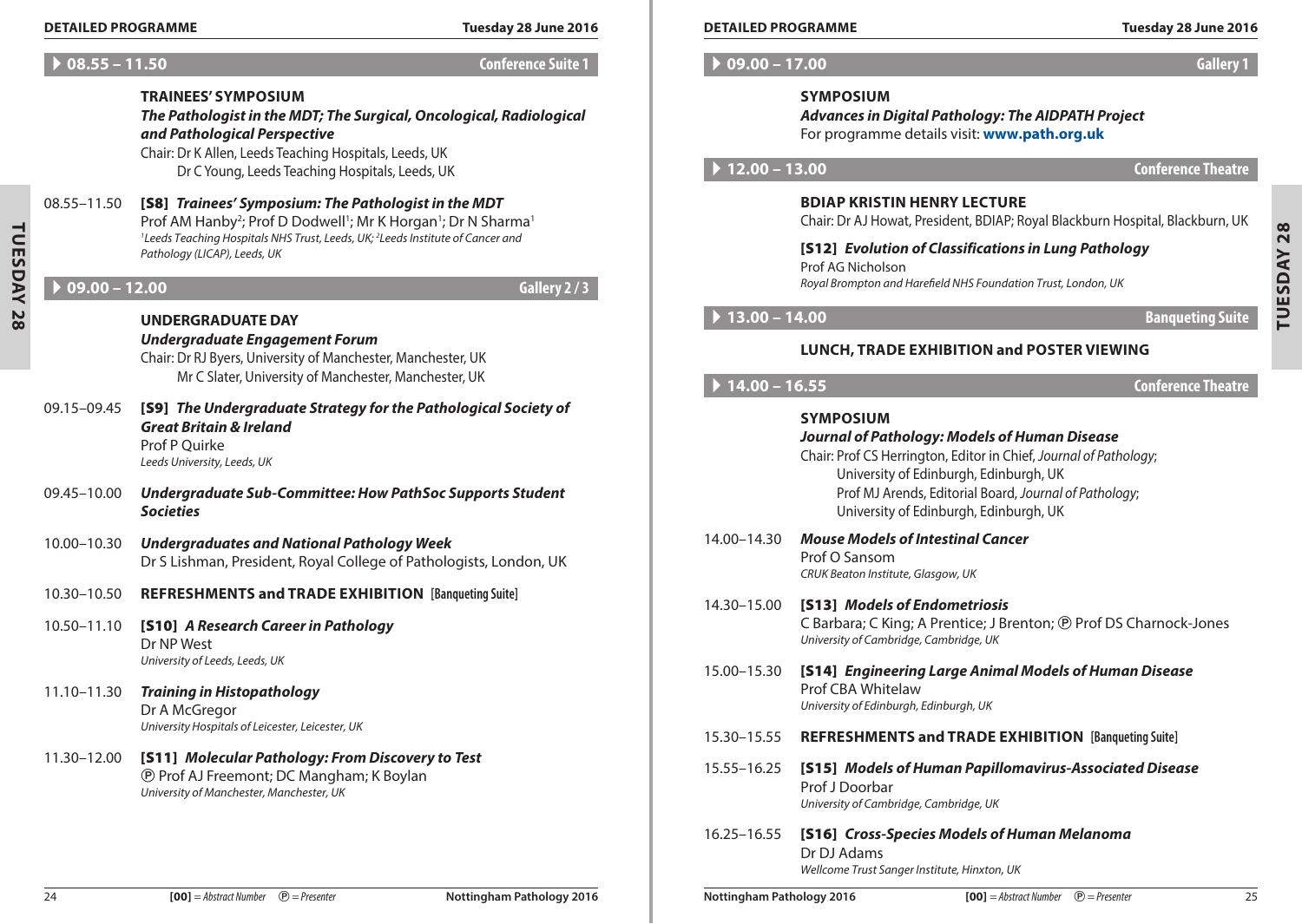**Tuesday 28**

TUESDAY 28

**ORAL PRESENTATIONS**

Chair: Dr L Browning, Oxford, UK

#### **Detailed Programme Tuesday 28 June 2016 Detailed Programme Tuesday 28 June 2016**

### A **14.00 – 17.00 Conference Suite 3**

|  |  | Conference Suite 3 |  |
|--|--|--------------------|--|
|  |  |                    |  |
|  |  |                    |  |

# **ORAL PRESENTATIONS**

### *Breast*

 $\blacktriangleright$  14.00 – 17.00 *— continued* 

Chair: Prof E Rakha, Nottingham, UK Prof AM Hanby, Leeds, UK

# 15.45–16.00 [O6] *The Merits of Reverse Phase Protein Array for Molecular Classification of Breast Cancer*

P OH Negm; AA Muftah; MA Aleskandarany; MR Hamed; DAJ Ahmad; CC Nolan; MD Rodriguez; PJ Tighe; IO Ellis; EA Rakha; AR Green *University of Nottingham, Nottingham, UK*

# 16.00–16.15 [O7] *Vesicular Transporter Proteins in Invasive Breast Cancer: Clinicopathological Relevance of Synaptosomal-Associated Protein-23 (SNAP23)*

**(B)** SN Sonbul<sup>1</sup>; A Mukherjee<sup>1</sup>; MA Aleskandarany<sup>1</sup>; R Russell<sup>2</sup>; O Rueda<sup>2</sup>; AR Green<sup>1</sup>; CC Nolan<sup>1</sup>; M Diez-Rodriguez<sup>1</sup>; E Provenzano<sup>3</sup>; C Caldas<sup>3</sup>; IO Ellis<sup>1</sup>; EA Rakha<sup>1</sup>

*1 Department of Pathology, School of Medicine, University of Nottingham, Nottingham, UK; 2 CRUK Cambridge Research Institute, University of Cambridge, Cambridge, UK; 3 Addenbrooke's Hospital, Cambridge Breast Unit, Cambridge University Hospital NHS Foundation Trust, Cambridge, UK*

# 16.15–16.30 [O8] *The Prognostic Significance of KRAS-Induced Actin-Interacting Protein (KRAP) Expression in Invasive Breast Cancer*

**(B)** C Joseph<sup>1</sup>; R Russell<sup>2</sup>; M Craze<sup>1</sup>; C Nolan<sup>1</sup>; E Provenzano<sup>3</sup>; C Caldas<sup>4</sup>; A Green<sup>1</sup>; E Rakha<sup>5</sup>; IO Ellis<sup>5</sup>; A Mukherjee<sup>5</sup>

*1 Department of Histopathology, School of Medicine, University of Nottingham, Nottingham, UK; 2 CRUK Cambridge Research Institute, Cambridge, UK; 3 Addenbrooke's Hospital, Cambridge University Hospital NHS Foundation Trust, Cambridge, UK; 4 CRUK Cambridge Research Institute, Addenbrooke's Hospital, Cambridge, UK; 5 Department of Histopathology,Nottingham University Hospitals NHS Trust, Nottingham, UK*

# 16.30–16.45 [O9] *PALB2 is Downregulated in Sporadic Triple Negative Invasive Breast Cancer and is Associated with Poor Prognosis*

**(B)** S Gurhan<sup>1</sup>; MA Aleskandarany<sup>1</sup>; CC Nolan<sup>1</sup>; M Diez-Rodriguez<sup>1</sup>; D Caracappa<sup>2</sup>; RD Macmillan<sup>1</sup>; S Madhusudan<sup>1</sup>; IO Ellis<sup>1</sup>; EA Rakha<sup>1</sup>; AR Green1

*1 Nottingham City Hospital, Nottingham, UK; 2 S. Maria della Misericordia Hospital, University of Perugia, Perugia, Italy*

|               | Prof DM Berney, London, UK                                                                                                                                                                                                                                                                                                                                                         |
|---------------|------------------------------------------------------------------------------------------------------------------------------------------------------------------------------------------------------------------------------------------------------------------------------------------------------------------------------------------------------------------------------------|
| 14.00–14.15   | [01] Expression of MET and SOX-2 in Non Small Cell Lung Cancer<br>with Correlation of Histological Features                                                                                                                                                                                                                                                                        |
|               | <b>(D)</b> AM Quinn <sup>1</sup> ; D Ganguli <sup>2</sup> ; L Franklin <sup>3</sup> ; C Keeling <sup>4</sup> ; H Bradley <sup>3</sup> ; J Harris <sup>2</sup> ;<br>R Byers <sup>4</sup> ; D Nonaka <sup>5</sup> ; W Newman <sup>2</sup> ; F Blackhall <sup>5</sup><br><sup>1</sup> University Hospital South Manchester, Manchester, UK; <sup>2</sup> Genomic Medicine, St. Mary's |
|               | Hospital, Manchester, UK; <sup>3</sup> Cancer Research UK, Manchester, UK; <sup>4</sup> Manchester Royal<br>Infirmary, Manchester, UK; <sup>5</sup> Christie Hospital, Manchester, UK                                                                                                                                                                                              |
| 14 15 – 14 30 | [02] Histopathological Assessment of EBUS Specimens: The                                                                                                                                                                                                                                                                                                                           |

*Cardiovascular/Pulmonary; Education and Audit*

# 14.15–14.30 [O2] *Histopathological Assessment of EBUS Specimens: The Nottingham Experience*

**@ A Loona**<sup>1</sup>; R Rummery<sup>2</sup>; D Baldwin<sup>1</sup>; IN Soomro<sup>1</sup> *1 Nottingham University Hospitals NHS Trust, Nottingham, UK; 2 Royal Derby Hospital NHS Foundation Trust, Derby, UK*

# 14.30–14.45 [O3] *Impact Evaluation of BDIAP / IBMS Sponsored Training Workshops in Basic Histology and Immunohistochemistry in East Africa*

**<sup>®</sup> O Rotimi<sup>1</sup>; P Jackson<sup>1</sup>; E Vuhahula<sup>2</sup>; A Kalebi<sup>3</sup>; AJ Howat<sup>4</sup>** *1 St James's University Teaching Hospital, Leeds, UK; 2 Muhibili National Hospital, Dar-es-Salaam, Tanzania; 3 Lancet Pathology, Nairobi, Kenya; 4 Department of Histopathology, Royal Blackburn Hospital, Blackburn, UK*

# 14.45–15.00 [O4] *Remote Teaching of Histopathology Using Scanned Slides via Skype® Between the UK and Nigeria*

O Rotimi1 ; P NO Orah2 ; A Shabaan3 ; AO Daramola4 ; FB Abdulkareem4 *1 St James's University Teaching Hospital, Leeds, UK; 2 Lagos University Teaching Hospital (L.U.T.H.), Idi Araba, Nigeria; 3 Queen Elizabeth Hospital, Birmingham, UK; 4 Lagos University Teaching Hospital, Idi Araba, Nigeria*

#### 15.00–15.15 [O5] *Development of a Pathology Training Programme in Zambia*  $\textcircled{P}$  RJ Byers<sup>1</sup>; AJ Merritt<sup>2</sup>; C Marimo<sup>3</sup>; V Mudenda<sup>3</sup>; K Fleming<sup>4</sup> <sup>1</sup>Manchester Royal Infirmary, Manchester, UK; <sup>2</sup>Blackburn Royal Hospital, Blackburn, UK;<br><sup>3</sup>Llniversity Teaching Hospital, Lusaka, Zambia: <sup>4</sup>Centre for Global Health, Washington *University Teaching Hospital, Lusaka, Zambia; 4 Centre for Global Health, Washington, United States*

# 15.15–15.45 **REFRESHMENTS and Trade Exhibition [Banqueting Suite]**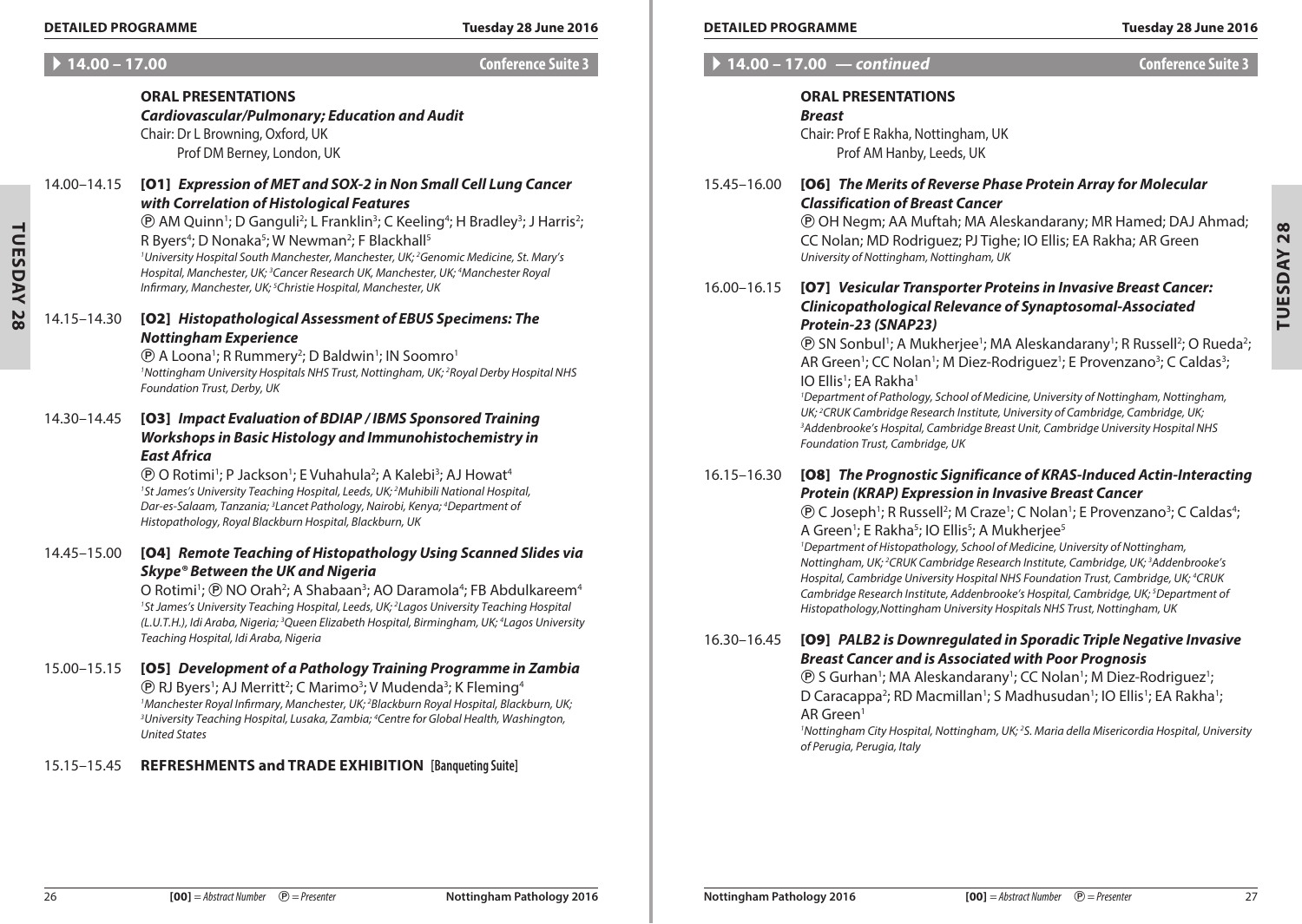| Tuesday 28 June 2016 |  |  |  |
|----------------------|--|--|--|
|                      |  |  |  |

|                | <b>DETAILED PROGRAMME</b> |                                                                                                                                                                                                                                                                                                                                                                                                                                                                                | Tuesday 28 June 2016      |                                     | <b>DETAILED PROGRAMME</b>                                                                                                                                                                                                                    | Tuesday 28 June 201       |  |
|----------------|---------------------------|--------------------------------------------------------------------------------------------------------------------------------------------------------------------------------------------------------------------------------------------------------------------------------------------------------------------------------------------------------------------------------------------------------------------------------------------------------------------------------|---------------------------|-------------------------------------|----------------------------------------------------------------------------------------------------------------------------------------------------------------------------------------------------------------------------------------------|---------------------------|--|
|                |                           | 14.00 - 17.00 <i>- continued</i>                                                                                                                                                                                                                                                                                                                                                                                                                                               | <b>Conference Suite 3</b> | $\blacktriangleright$ 14.00 - 17.00 |                                                                                                                                                                                                                                              | <b>Conference Suite 2</b> |  |
|                | 16.45-17.00               | <b>ORAL PRESENTATIONS</b><br><b>Breast</b> (continued)<br>[010] Radiological, Histological Features and Outcome of<br><b>Classical Lobular Carcinoma In Situ with Comedo-Necrosis;</b>                                                                                                                                                                                                                                                                                         |                           |                                     | <b>SYMPOSIUM</b><br><b>Head and Neck Pathology</b><br>Chair: Prof K McLennan, The Leeds Teaching Hospital NHS Trust, Leeds, UK<br>Dr R Allibone, Queen's Medical Centre, Nottingham, UK                                                      |                           |  |
|                |                           | <b>A Multi-Institutional Series</b><br><b>(B)</b> AM Shaaban <sup>1</sup> ; N Elgeredly <sup>2</sup> ; N Sharma <sup>3</sup> ; S Sundararajan <sup>4</sup> ; Y Maurice <sup>5</sup> ;<br>J Loane <sup>6</sup> ; A Manoharan <sup>7</sup><br><sup>1</sup> Queen Elizabeth Hospital Birmingham, Birmingham, UK; <sup>2</sup> Stockport Foundation Trust,<br>Stockport, UK; <sup>3</sup> St James's University Hospital, Leeds, UK; <sup>4</sup> Royal Stoke University Hospital, |                           | 14.00-14.40                         | [S20] PREDICTR Study: Biomarkers in Oro-Pharyngeal Squamous<br><b>Cell Carcinoma</b><br>Dr MC Robinson<br>Newcastle University, Newcastle upon Tyne, UK                                                                                      |                           |  |
| TUESDAY        |                           | Stoke-on-Trent, UK; <sup>5</sup> Wirral University Hospital NHS Foundation Trust, Wirral, UK; <sup>6</sup> Western<br>General Hospital, Edinburgh, UK; 7The Royal Oldham Hospital, Oldham, UK                                                                                                                                                                                                                                                                                  |                           | 14.40-15.20                         | [S21] Is it Worth Vaccinating Boys Against HPV? - A Pathologist's<br><b>Perspective</b><br>Prof CJL Meijer                                                                                                                                   |                           |  |
| $\overline{8}$ | $14.00 - 17.00$           |                                                                                                                                                                                                                                                                                                                                                                                                                                                                                | <b>Conference Suite 1</b> |                                     | Dept of Pathology, Vrije University Medical Center, Amsterdam, Netherlands                                                                                                                                                                   |                           |  |
|                |                           | <b>SYMPOSIUM</b>                                                                                                                                                                                                                                                                                                                                                                                                                                                               |                           | 15.20–15.45                         | <b>REFRESHMENTS and TRADE EXHIBITION [Banqueting Suite]</b>                                                                                                                                                                                  |                           |  |
|                |                           | <b>Hepatobiliary Pathology</b><br>Chair: Dr AM Zaitoun, Queen's Medical Centre, Nottingham, UK<br>Dr P Kaye, Nottingham University Hospitals NHS Trust, Nottingham, UK                                                                                                                                                                                                                                                                                                         |                           | 15.45-16.20                         | The New WHO Classification of Head and Neck Tumours: Principle<br><b>Changes and New Entities</b><br>Dr A Sandison                                                                                                                           |                           |  |
|                | 14.00-14.30               | [S17] Genetic Factors and Mechanism Underlying Drug Induced<br><b>Liver Injury</b><br>Prof GP Aithal<br>Nottingham University Hospitals and University of Nottingham, Nottingham, UK                                                                                                                                                                                                                                                                                           |                           | 16.20-16.55                         | Imperial College London, London, UK<br>Head and Neck 5000 Study - Now Being Analysed<br>Dr M Pring<br>University of Bristol, Bristol, UK                                                                                                     |                           |  |
|                | 14.30-15.00               | [S18] Patterns of Drug-Induced Liver Injury<br>Prof SG Hubscher<br>University of Birmingham, Birmingham, UK                                                                                                                                                                                                                                                                                                                                                                    |                           | $14.00 - 16.50$                     |                                                                                                                                                                                                                                              | Gallery 2/3               |  |
|                | 15.00-15.30               | [S19] Liver Disease in the Immunocompromised Patient<br>Dr SE Davies<br>Cambridge UH NHSFT, Cambridge, UK                                                                                                                                                                                                                                                                                                                                                                      |                           |                                     | <b>UNDERGRADUATE DAY</b><br><b>Undergraduate Presentations and Prize Presentation</b><br>Chair: Dr RJ Byers, University of Manchester, Manchester, UK<br>Mr C Slater, University of Manchester, Manchester, UK                               |                           |  |
|                | 15.30-15.55               | REFRESHMENTS and TRADE EXHIBITION [Banqueting Suite]                                                                                                                                                                                                                                                                                                                                                                                                                           |                           | 14.00-14.05                         | <b>Introduction</b>                                                                                                                                                                                                                          |                           |  |
|                | 15.55-16.25               | <b>Challenges in Pancreas Pathology</b><br>Prof F Campbell<br>Royal Liverpool University Hospital, Liverpool, UK                                                                                                                                                                                                                                                                                                                                                               |                           |                                     | Dr RJ Byers<br>University of Manchester, Manchester, UK<br>14.05-14.20 [P7] Phosphorylated Activating Transcription Factor 2 is Related to                                                                                                   |                           |  |
|                | $16.25 - 16.55$           | The Role of the Pathologist in the Diagnosis, Management and<br><b>Prognosis of Pancreatobiliary Neoplasms</b><br>Dr AM Zaitoun<br>Nottingham University Hospitals NHS Trust, Nottingham, UK                                                                                                                                                                                                                                                                                   |                           |                                     | <b>Good Prognosis in Invasive Breast Cancer</b><br>DA Jerjees; KW Cheng; T Aliyeva; L Gooding; ® A Amoah-Duodu;<br>M Diez-Rodriguez; CC Nolan; IO Ellis; AR Green; EA Rakha;<br>MA Aleskandarany<br>Nottingham City Hospital, Nottingham, UK |                           |  |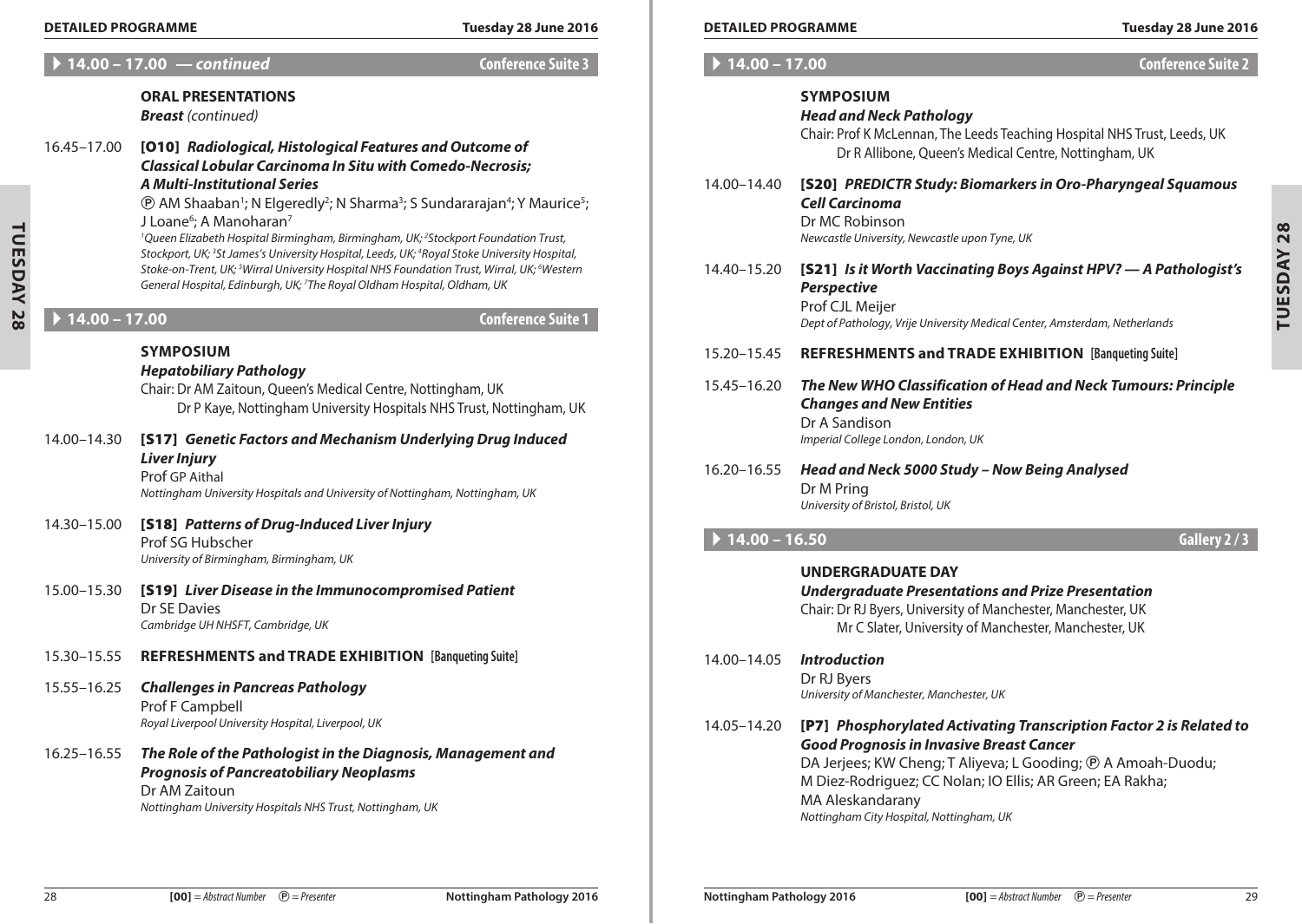**Tuesday 28**

**TUESDAY 28** 

# A **14.00 – 16.50** *— continued* **Gallery 2 / 3**

# **UNDERGRADUATE DAY**

*Undergraduate Presentations and Prize Presentation (continued)*

| 14.20-14.35 [P70] Colorectal Cancer Resection and Lymph Node Yield: Predictive |
|--------------------------------------------------------------------------------|
| <b>Factors Through Specimen Report Analysis</b>                                |
| <b>(B)</b> M Fahmy; B Newell; AJ Mehta; LD Hatter; M Sidapra                   |
| St George's University London, London, UK                                      |

14.35–14.50 [P120] *Expression of PD1 in Cutaneous Malignant Melanoma and its Prognostic Significance*  $\circledR$  B Sim<sup>1</sup>; S Elsheikh<sup>2</sup> <sup>1</sup> School of Medicine, University of Nottingham, Nottingham, UK; <sup>2</sup>Department of Cellular *Pathology, Queen's Medical Centre, Nottingham, UK*

14.50–15.05 [P30] *In situ Quantification of Genomic Instability in Lung Adenocarcinoma: Biomarker Potential and the Biological Implications*

> **(B)** D Kotecha<sup>1</sup>; DA Moore<sup>1</sup>; J Le Quesne<sup>2</sup> <sup>1</sup>Department of Cancer Studies, University of Leicester, Leicester, UK;<sup>2</sup>MRC Toxicology Unit, *Leicester, UK*

- 15.05–15.20 [P29] *Determining the Three Dimensional Architecture of Pulmonary Adenocarcinomas on a Microscopic Scale* P EL Johnstone; DA Moore; N Morone; JPC Le Quesne *University of Leicester, Leicester, UK*
- 15.20–15.45 **REFRESHMENTS and Trade Exhibition [Banqueting Suite]**
- 15.45–15.50 **2016 Pathological Society Undergraduate Essay Prize** *Competition Winner Presentation* Presented to Mr M Narajos, Oxford
- 15.50–16.05 [P47] *The Use of MGMT Promoter Methylation Testing in the Management of High-Grade Glioma in South-East Scotland* **(B)** K Rakovic<sup>1</sup>; K Walsh<sup>1</sup>; A Torgersen<sup>2</sup>; A Oniscu<sup>1</sup> *1 Royal Infirmary of Edinburgh, Edinburgh, UK; 2 Western General Hospital, Edinburgh, UK*

16.05–16.20 [P80] *Histopathology as the "Gold Standard"? Audit Study of the Certainty of Diagnosis in Duodenal Biopsies Taken to Investigate Patients for Coeliac Disease* P K Donovan; EJ Soilleux *Oxford University, Oxford, UK*

### **Detailed Programme Tuesday 28 June 2016 Detailed Programme Tuesday 28 June 2016**

TUESDAY 28 **Tuesday 28**

|                 | $14.00 - 16.50$ - continued                                                                                                                                                                                                                                                                                                                                                                                                                                                                             | Gallery 2/3               |
|-----------------|---------------------------------------------------------------------------------------------------------------------------------------------------------------------------------------------------------------------------------------------------------------------------------------------------------------------------------------------------------------------------------------------------------------------------------------------------------------------------------------------------------|---------------------------|
| 16.20-16.35     | [P83] Expression of PD-1 and CTLA-4 Ligands in Invasive Bladder<br><b>Cancer Mouse Models</b><br><b><i>T</i></b> M Allam <sup>1</sup> ; NF Ismail <sup>1</sup> ; R Lightbody <sup>1</sup> ; S Fraser <sup>2</sup> ; OJ Sansom <sup>3</sup> ; T Iwata <sup>1</sup><br><sup>1</sup> School of Medicine, University of Glasgow, Glasgow, UK; <sup>2</sup> Department of Pathology,<br>Queen Elizabeth University Hospital, Glasgow, UK; <sup>3</sup> Beatson Institute for Cancer Research,<br>Glasgow, UK |                           |
| 16.35 - 16.50   | [P105] Determination of Histological Predictive Parameters for MYC<br>Rearrangement in Diffuse Large B-cell Lymphoma<br><b><i>®</i></b> K Milne; EJ Soilleux<br>Oxford University, Oxford, UK                                                                                                                                                                                                                                                                                                           |                           |
| $17.00 - 17.50$ |                                                                                                                                                                                                                                                                                                                                                                                                                                                                                                         | <b>Conference Theatre</b> |
|                 | <b>PUBLIC LECTURE</b><br>Chair: Prof M Ilyas, University of Nottingham, Nottingham, UK                                                                                                                                                                                                                                                                                                                                                                                                                  |                           |
|                 | The 100,000 Genomes Project - Transforming the NHS?<br>Dr TA Fowler<br>Genomic Health England, London, UK                                                                                                                                                                                                                                                                                                                                                                                               |                           |
| $18.30 - 20.30$ |                                                                                                                                                                                                                                                                                                                                                                                                                                                                                                         | <b>Nottingham Castle</b>  |
|                 | <b>WELCOME RECEPTION</b><br>and OPTIONAL CAVE TOUR<br>Buses depart at 18.00                                                                                                                                                                                                                                                                                                                                                                                                                             |                           |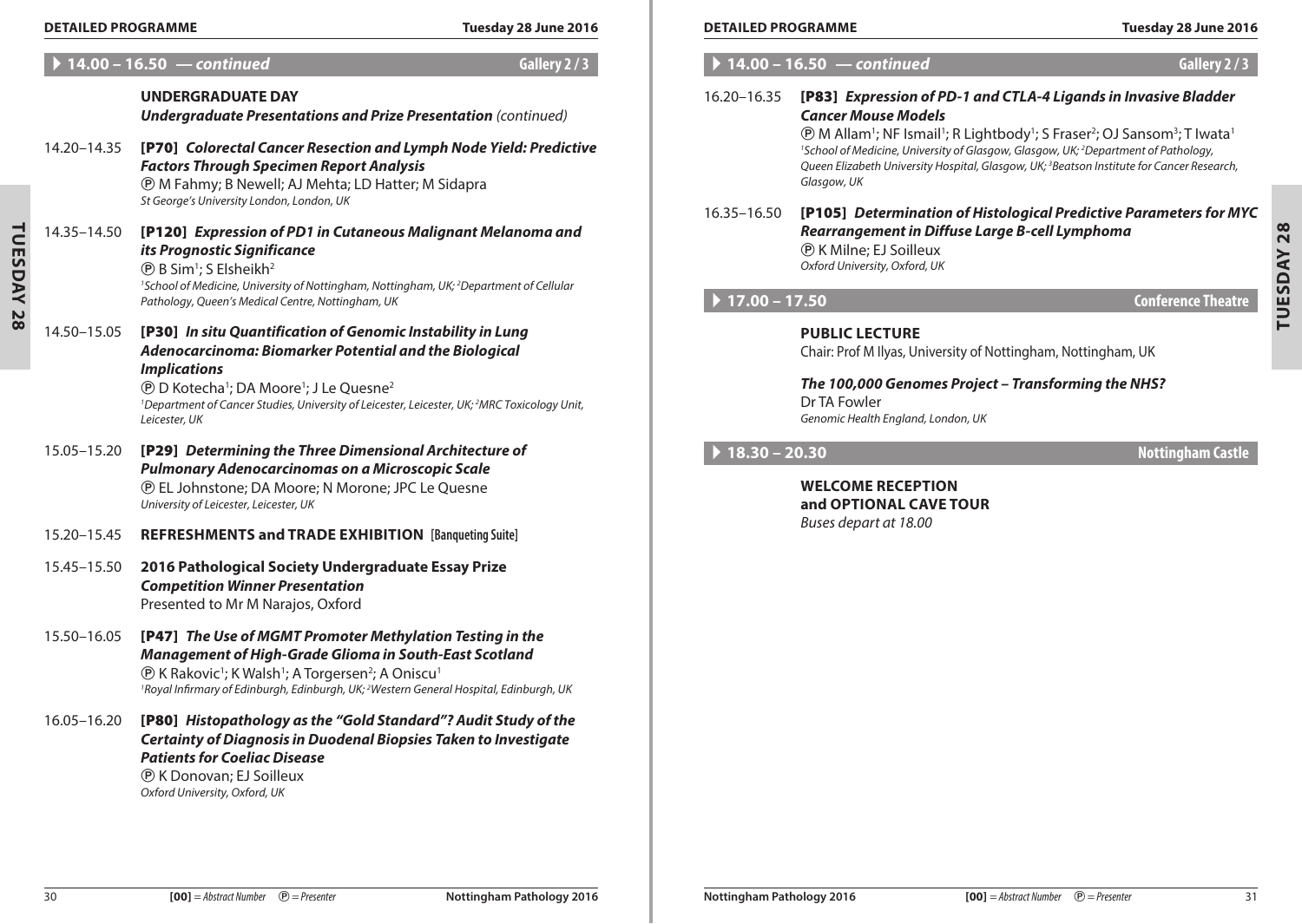|              | <b>DETAILED PROGRAMME</b>   | Wednesday 29 June 2016                                                                                                                                                                                                                                                       | <b>DETAILED PROGRAMME</b> | Wednesday 29 June 2016                                                                                                                                                                                                                                                                                                                          |
|--------------|-----------------------------|------------------------------------------------------------------------------------------------------------------------------------------------------------------------------------------------------------------------------------------------------------------------------|---------------------------|-------------------------------------------------------------------------------------------------------------------------------------------------------------------------------------------------------------------------------------------------------------------------------------------------------------------------------------------------|
|              | $\blacktriangleright$ 07.30 | Foyer                                                                                                                                                                                                                                                                        |                           | $\triangleright$ 08.55 - 11.50 $-$ continued<br><b>Conference Theatre</b>                                                                                                                                                                                                                                                                       |
|              | $08.00 - 18.00$             | <b>REGISTRATION and COFFEE</b><br>Conference Suite 4                                                                                                                                                                                                                         | 10.50-11.20               | [S27] Molecular Heterogeneity of Gastric Cancer<br>Prof HI Grabsch<br>Maastricht University Medical Center, Maastricht, Netherlands                                                                                                                                                                                                             |
|              | $08.00 - 08.50$             | <b>SLIDE SEMINAR CASE COMPETITION VIEWING</b><br><b>Conference Suite 3</b><br><b>TRAINEES' MEET THE EXPERTS</b>                                                                                                                                                              | 11.20–11.50               | <b>GUEST LECTURE - JAPANESE SOCIETY OF PATHOLOGY</b><br>[S28] Gastric Adenocarcinoma of Fundic Gland Type - A New Entity<br><b><i>®</i></b> Prof T Yao <sup>1</sup> ; H Ueyama <sup>2</sup><br><sup>1</sup> Juntendo University Graduate School of Medicine, Tokyo, Japan; <sup>2</sup> Juntendo University<br>School of Medicine, Tokyo, Japan |
|              |                             | <b>Dermatopathology</b><br>(Light breakfast will be provided)                                                                                                                                                                                                                | $08.55 - 12.00$           | <b>Conference Suite 3</b>                                                                                                                                                                                                                                                                                                                       |
|              | 08.00-08.25                 | Chair: Dr M Clarke, Brighton Health Care NHS Trust, Brighton, UK<br>Dr L Wastall, Leeds Teaching Hospitals, Leeds, UK<br>[S22] Dermatopathology<br>Dr W Merchant<br>St James's Hospital Leeds, Leeds, UK                                                                     |                           | <b>SYMPOSIUM</b><br><b>Breast Pathology</b><br>Chair: Prof IO Ellis, University of Nottingham, Nottingham, UK<br>Prof E Rakha, Nottingham University Hospitals NHS Trust,<br>Nottingham, UK                                                                                                                                                     |
| WEDNESDAY 29 | 08.25-08.50                 | [S23] Cutaneous Lymphomas<br>Dr A Robson<br>IPOLFG, Lisbon, Portugal                                                                                                                                                                                                         | 09.00-09.30               | [S29] The Role of Immunohistochemistry in Diagnosis in Breast<br><b>Pathology</b><br>Dr AHS Lee<br>Nottingham University Hospitals, Nottingham, UK                                                                                                                                                                                              |
|              | $\bigcirc$ 08.55 - 11.50    | <b>Conference Theatre</b><br><b>SYMPOSIUM</b><br><b>Gastrointestinal Pathology</b><br>Chair: Prof M Ilyas, University of Nottingham, Nottingham, UK<br>Prof I Tomlinson, University of Oxford, Oxford, UK                                                                    | 09.30-10.00               | [S30] An Update on the Biology, Pathology and Implications of<br><b>Breast Cancer Risk Lesions</b><br>Prof SE Pinder<br>King's College London, London, UK                                                                                                                                                                                       |
|              | 09.00-09.30                 | [S24] Neutral Evolution in Colorectal Cancer: How Can We<br><b>Distinguish Functional from Non-functional Variation?</b><br><b><i>®</i></b> Prof A Sottoriva <sup>1</sup> ; TA Graham <sup>2</sup> ; B Werner <sup>1</sup> ; M Williams <sup>2</sup> ; C Barnes <sup>3</sup> | 10.00-10.30               | [S31] An Update on the Molecular Classification of Breast Cancer<br>Prof EA Rakha<br>University of Nottingham, Nottingham, UK                                                                                                                                                                                                                   |
|              |                             | <sup>1</sup> The Institute of Cancer Research, London, UK; <sup>2</sup> Queen Mary University of London,                                                                                                                                                                     | 10.30-10.50               | <b>REFRESHMENTS and TRADE EXHIBITION [Banqueting Suite]</b>                                                                                                                                                                                                                                                                                     |
|              | 09.30-10.00                 | London, UK; <sup>3</sup> UCL, London, UK<br>[S25] The Consensus Molecular Subtypes of Colorectal Cancer<br>Prof L Vermeulen                                                                                                                                                  | 10.50-11.20               | The Role of Myoepithelial Cells in Breast Disease<br>Prof LJ Jones<br>Queen Mary, University of London, London, UK                                                                                                                                                                                                                              |
|              | 10.00-10.30                 | Academic Medical Center, Amsterdam, UK<br>[S26] Somatic Evolution of Barrett's / Oesophageal Cancer<br>Dr SA McDonald                                                                                                                                                        | 11.20–11.50               | THE ROYAL COLLEGE OF PATHOLOGISTS<br><b>NEERA PATEL LECTURE</b><br>Introduced by Dr RD Liebmann, Registrar, Royal College of Pathologists                                                                                                                                                                                                       |
|              | 10.30-10.50                 | Queen Mary, University of London, London, UK<br><b>REFRESHMENTS and TRADE EXHIBITION [Banqueting Suite]</b>                                                                                                                                                                  |                           | <b>Contribution of Molecular Techiques to Understanding the Biology</b><br>of Uncommon Breast Lesions<br>Prof JS Reis-Filho                                                                                                                                                                                                                     |

| <b>DETAILED PROGRAMME</b> |                                                                                                                                                                                                                                                                                                                                          | Wednesday 29 June 2016    |
|---------------------------|------------------------------------------------------------------------------------------------------------------------------------------------------------------------------------------------------------------------------------------------------------------------------------------------------------------------------------------|---------------------------|
| $08.55 - 11.50 -$         | continued                                                                                                                                                                                                                                                                                                                                | <b>Conference Theatre</b> |
| 10.50-11.20               | [S27] Molecular Heterogeneity of Gastric Cancer<br>Prof HI Grabsch<br>Maastricht University Medical Center, Maastricht, Netherlands                                                                                                                                                                                                      |                           |
| 11.20–11.50               | <b>GUEST LECTURE – JAPANESE SOCIETY OF PATHOLOGY</b><br>[S28] Gastric Adenocarcinoma of Fundic Gland Type - A New Entity<br><b>P</b> Prof T Yao <sup>1</sup> ; H Ueyama <sup>2</sup><br><sup>1</sup> Juntendo University Graduate School of Medicine, Tokyo, Japan; <sup>2</sup> Juntendo University<br>School of Medicine, Tokyo, Japan |                           |
| $08.55 - 12.00$           |                                                                                                                                                                                                                                                                                                                                          | <b>Conference Suite 3</b> |
|                           | <b>SYMPOSIUM</b><br><b>Breast Pathology</b><br>Chair: Prof IO Ellis, University of Nottingham, Nottingham, UK<br>Prof E Rakha, Nottingham University Hospitals NHS Trust,<br>Nottingham, UK                                                                                                                                              |                           |
| 09.00-09.30               | [S29] The Role of Immunohistochemistry in Diagnosis in Breast<br>Pathology<br>Dr AHS Lee<br>Nottingham University Hospitals, Nottingham, UK                                                                                                                                                                                              |                           |
| 09.30-10.00               | [S30] An Update on the Biology, Pathology and Implications of<br><b>Breast Cancer Risk Lesions</b><br>Prof SE Pinder<br>King's College London, London, UK                                                                                                                                                                                |                           |
| 10.00-10.30               | [S31] An Update on the Molecular Classification of Breast Cancer<br>Prof EA Rakha<br>University of Nottingham, Nottingham, UK                                                                                                                                                                                                            |                           |
| 10.30-10.50               | <b>REFRESHMENTS and TRADE EXHIBITION [Banqueting Suite]</b>                                                                                                                                                                                                                                                                              |                           |
| 10.50-11.20               | The Role of Myoepithelial Cells in Breast Disease<br>Prof LJ Jones<br>Queen Mary, University of London, London, UK                                                                                                                                                                                                                       |                           |
| 11.20-11.50               | THE ROYAL COLLEGE OF PATHOLOGISTS<br><b>NEERA PATEL LECTURE</b><br>Introduced by Dr RD Liebmann, Registrar, Royal College of Pathologists                                                                                                                                                                                                |                           |
|                           | <b>Contribution of Molecular Techiques to Understanding the Biology</b><br>of Uncommon Breast Lesions<br>Prof JS Reis-Filho<br>Memorial Sloan Kettering Cancer Center, New York, USA                                                                                                                                                     |                           |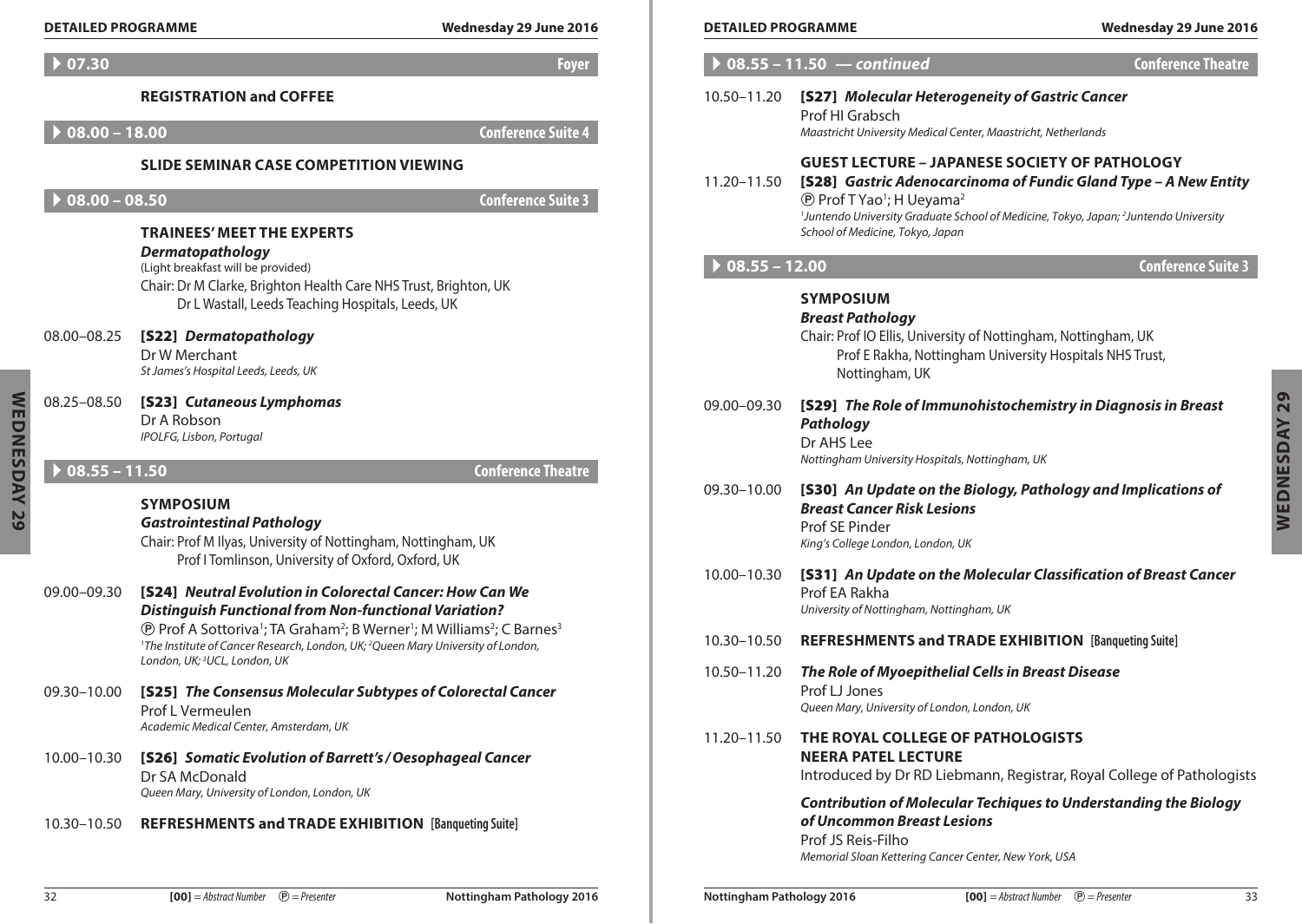#### **Detailed Programme Wednesday 29 June 2016 Detailed Programme Wednesday 29 June 2016**

| <b>Conference Suite 1</b>      | $14.00 - 17.00$ |                                                                                                                                                                                                                                                                                                                         | <b>Conference Theatre</b> |
|--------------------------------|-----------------|-------------------------------------------------------------------------------------------------------------------------------------------------------------------------------------------------------------------------------------------------------------------------------------------------------------------------|---------------------------|
|                                |                 | <b>ORAL PRESENTATIONS - 1</b><br><b>Gastrointestinal; Technical Advances</b>                                                                                                                                                                                                                                            |                           |
| te, Queen Mary University      |                 | Chair: Prof P Quirke, Leeds, UK<br>Prof HI Grabsch, Maastricht, Netherlands                                                                                                                                                                                                                                             |                           |
| ity Hospitals NHS Trust,       |                 |                                                                                                                                                                                                                                                                                                                         |                           |
|                                | 14.00-14.15     | [011] How Close are we to Standardised Extended RAS Gene<br><b>Mutation Testing? The UK NEQAS Experience</b>                                                                                                                                                                                                            |                           |
| ferations of the Prostate      |                 | <b><i>(D)</i></b> SD Richman <sup>1</sup> ; J Fairley <sup>2</sup> ; R Butler <sup>3</sup> ; Z Deans <sup>2</sup><br><sup>1</sup> Leeds Institute of Cancer and Pathology, Leeds, UK; <sup>2</sup> UK NEQAS for Molecular Genetics,<br>Edinburgh, UK; <sup>3</sup> Cardiff and Vale UHB - Medical Genetics, Cardiff, UK |                           |
| ading System for Prostate      | 14.15–14.30     | [012] Characterisation of Arachidonic Acid Metabolising Enzymes<br>in Colorectal Cancer                                                                                                                                                                                                                                 |                           |
|                                |                 | <b><i>(D)</i></b> A Alnabulsi <sup>1</sup> ; R Swan <sup>1</sup> ; B Cash <sup>2</sup> ; A Alnabulsi <sup>2</sup> ; GI Murray <sup>1</sup><br><sup>1</sup> University of Aberdeen, Aberdeen, UK; <sup>2</sup> Vertebrate Antibodies, Aberdeen, UK                                                                       |                           |
| ostatic Biopsy and             | 14.30-14.45     | [013] Comparative Analysis of Primary Tumour and Matched<br>Metastasis in Colorectal Cancer Patients; Investigate Genomic,                                                                                                                                                                                              |                           |
| ngham, UK                      |                 | <b>Transcription and Translational Profiles</b><br><b>(D)</b> OH Negm <sup>1</sup> ; HH Karim <sup>1</sup> ; K Manger <sup>2</sup> ; J Hassall <sup>1</sup> ; W Fadhil <sup>1</sup> ; PJ Tighe <sup>3</sup> ;                                                                                                           |                           |
| <b>TION</b> [Banqueting Suite] |                 | $M$ Ilyas <sup>1</sup>                                                                                                                                                                                                                                                                                                  |                           |
| state Cancer                   |                 | <sup>1</sup> University of Nottingham, Nottingham, UK; <sup>2</sup> Nottingham University Hospitals NHS Trust,<br>Nottingham, UK; <sup>3</sup> School of Life Sciences, University of Nottingham, Nottingham, UK                                                                                                        |                           |
|                                | 14.45-15.00     | [014] ADAM-17/FHL2 Colocalisation Suggests Interaction and Role                                                                                                                                                                                                                                                         |                           |
| d IHC Approaches               |                 | of These Proteins in Colorectal Cancer<br>L Verset <sup>1</sup> ; J Tommelein <sup>2</sup> ; C Decaestecker <sup>3</sup> ; I Salmon <sup>1</sup> ; O De Wever <sup>2</sup> ;                                                                                                                                            |                           |
|                                |                 | <b>(P)</b> P Demetter <sup>1</sup>                                                                                                                                                                                                                                                                                      |                           |
| <b>Conference Theatre</b>      |                 | <sup>1</sup> Department of Pathology, Erasme University Hospital, Brussels, Belgium; <sup>2</sup> Department of<br>Radiation Oncology and Experimental Cancer Research, UGent, Ghent, Belgium; <sup>3</sup> Digital<br>Image Analysis in Pathology (DIAPATH), CMMI, Gosselies, Belgium                                  |                           |
| REAT BRITAIN & IRELAND         | 15.00-15.15     | [015] Short Term Pathology Results from the First World Wide                                                                                                                                                                                                                                                            |                           |
| athological Society;           |                 | Randomised Trial of Robotic Versus Laparoscopic Resection for<br><b>Rectal Cancer (ROLARR)</b>                                                                                                                                                                                                                          |                           |
| er, UK                         |                 | <b><i>(D)</i></b> NP West <sup>1</sup> ; DG Jayne <sup>1</sup> ; A Pigazzi <sup>2</sup> ; H Marshall <sup>1</sup> ; J Croft <sup>1</sup> ; N Corrigan <sup>1</sup> ;                                                                                                                                                    |                           |
| luman Colon                    |                 | J Copeland <sup>1</sup> ; T Rautio <sup>3</sup> ; N Thomassen <sup>4</sup> ; H Tilney <sup>5</sup> ; M Gudgeon <sup>5</sup> ;<br>P Bianchi <sup>6</sup> ; JM Brown <sup>1</sup> ; P Quirke <sup>1</sup>                                                                                                                 |                           |
|                                |                 | <sup>1</sup> University of Leeds, Leeds, UK; <sup>2</sup> University of California, Irvine, United States; <sup>3</sup> Oulu Universit                                                                                                                                                                                  |                           |

*Oulu University Hospital, Oulu, Finland; 4 Aarhus Hospital, Aarhus, Denmark; 5 Frimley Park Hospital, Frimley, UK; 6 Ospedale La Misericordia, Grosseto, Italy*

# 15.15–15.45 **REFRESHMENTS and Trade Exhibition [Banqueting Suite]**

#### $\cdot$  08.55 – 12.00

|                 | <b>SYMPOSIUM</b><br><b>Genitourinary Pathology</b><br>Chair: Prof DM Berney, Barts Cancer Institute, Queen Mary University<br>of London, London, UK<br>Dr T McCulloch, Nottingham University Hospitals NHS Trust,<br>Nottingham, UK |
|-----------------|-------------------------------------------------------------------------------------------------------------------------------------------------------------------------------------------------------------------------------------|
| 09.00-09.30     | [S32] Atypical Large Glandular Proliferations of the Prostate<br>Dr M Varma<br>University Hospital of Wales, Cardiff, UK                                                                                                            |
| 09.30-10.00     | [S33] An Introduction to the New Grading System for Prostate<br>Cancer<br>Prof DM Berney<br>Queen Mary University of London, London, UK                                                                                             |
| 10.00-10.30     | [S34] What the Clinician Wants in Prostatic Biopsy and<br><b>Prostatectomy Reporting</b><br>Dr TJ Walton<br>Nottingham University Hospitals NHS Trust, Nottingham, UK                                                               |
| 10.30-10.50     | <b>REFRESHMENTS and TRADE EXHIBITION [Banqueting Suite]</b>                                                                                                                                                                         |
| 10.50-11.20     | [S35] Pathology and Imaging in Prostate Cancer<br>Dr HU Ahmed<br>University College London, London, UK                                                                                                                              |
| 11.20-11.50     | [S36] Prostate Cancer: Molecular and IHC Approaches<br>Prof C Magi-Galluzzi<br>Cleveland Clinic, Cleveland, Ohio, USA                                                                                                               |
| $12.00 - 12.45$ | <b>Conference Theatre</b>                                                                                                                                                                                                           |
|                 | THE PATHOLOGICAL SOCIETY OF GREAT BRITAIN & IRELAND<br><b>CL OAKLEY LECTURE</b><br>Chair: Dr RJ Byers, General Secretary, The Pathological Society;<br>University of Manchester, Manchester, UK                                     |
|                 | <b>Quantifying Clonal Evolution in the Human Colon</b>                                                                                                                                                                              |

Dr TA Graham

*Queen Mary University of London, London, UK*

# A **13.00 – 14.00 Banqueting Suite**

# **Lunch, Trade Exhibition and Poster Viewing**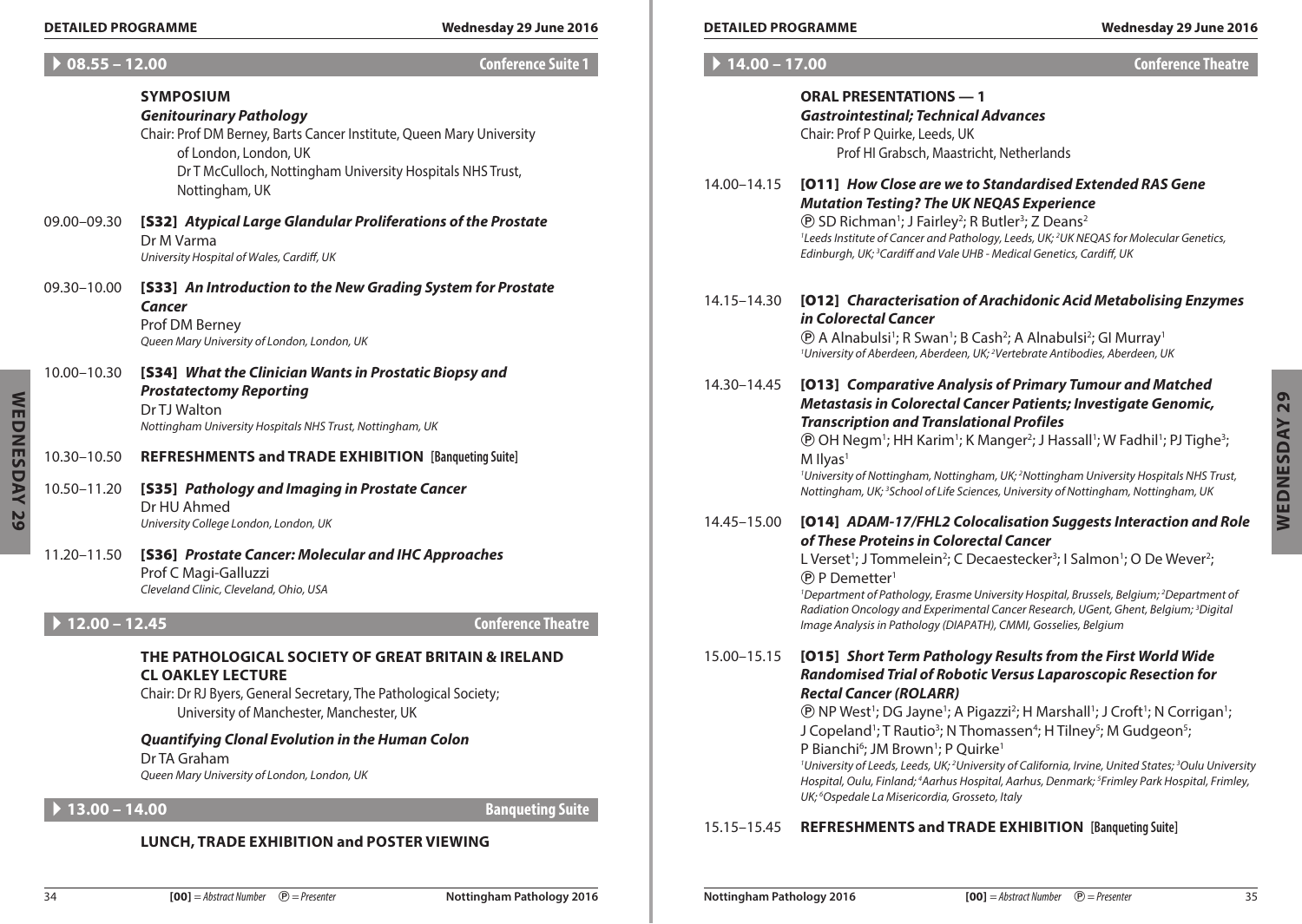**Detailed Programme Wednesday 29 June 2016 Detailed Programme Wednesday 29 June 2016**

| <b>Conference Suite 3</b> |  |  |  |
|---------------------------|--|--|--|
|                           |  |  |  |

# **ORAL PRESENTATIONS — 2** *Breast; Technical Advances* Chair: Prof LJ Jones, London, UK Prof SE Pinder, London, UK

14.00–14.15 [O21] *Ankyrin 3 Protein may Influence DNA-Damage Response Pathways and the Immune Response in Invasive Breast Carcinoma* SN Sonbul; P M Pigera; A Mukherjee; MA Aleskandarany; AR Green; M Diez-Rodriguez; C Joseph; CC Nolan; IO Ellis; EA Rakha *Department of Pathology, School of Medicine, University of Nottingham, Nottingham, UK*

# 14.15–14.30 [O22] *Further Evidence to Support that Oestrogen Receptor Expression in Breast Cancer is Bimodal*

**(B)** AA Muftah<sup>1</sup>; MA Aleskandarany<sup>1</sup>; SN Sonbul<sup>1</sup>; CC Nolan<sup>1</sup>; M Diez Rodriguez<sup>1</sup>; C Caldas<sup>2</sup>; IO Ellis<sup>1</sup>; AR Green<sup>1</sup>; EA Rakha<sup>1</sup> *1 University of Nottingham, School of Medicine, City Hospital Campus, Division of Cancer and*  Stem Cells, Nottingham, UK; <sup>2</sup>Addenbrooke's Hospital,Cambridge University Hospital NHS *Foundation Trust, Cambridge, UK*

# 14.30–14.45 [O23] *Exploring Molecular Portraits Defining Low Grade in Breast Cancer*

**(B)** A Mukherjee<sup>1</sup>; R Russell<sup>2</sup>; OM Rueda<sup>2</sup>; S Hamarsheh<sup>3</sup>; C Caldas<sup>4</sup>; E Provenzano<sup>5</sup>; IO Ellis<sup>3</sup>

*1 Department of Histopathology, Nottingham University Hospitals NHS Trust, Nottingham, UK; 2 CRUK Cambridge Research Institute, Cambridge, UK; 3 Department of Histopathology, School of Medicine, University of Nottingham, Nottingham, UK; 4 CRUK Cambridge Research Institute, Addenbrooke's Hospital, Cambridge, UK; 5 Addenbrooke's Hospital, Cambridge University Hospital NHS Foundation Trust, Cambridge, UK*

# 14.45–15.00 [O24] *Nostrin as a Marker Related to Low Grade and Better Prognosis in Breast Cancer*

S Hamarsheh<sup>1</sup>; M Craze<sup>1</sup>; C Joseph<sup>1</sup>; E Provenzano<sup>2</sup>; R Russell<sup>3</sup>; C Caldas<sup>4</sup>;

AR Green<sup>1</sup>; E Rakha<sup>5</sup>; IO Ellis<sup>5</sup>; <sup>®</sup> A Mukherjee<sup>5</sup> *1 Department of Histopathology, School of Medicine, University of Nottingham, Nottingham, UK; 2 Addenbrooke's Hospital, Cambridge University Hospital NHS Foundation Trust, Cambridge, UK; 3 CRUK Cambridge Research Institute, Cambridge, UK; 4 CRUK Cambridge Research Institute, Addenbrooke's Hospital, Cambridge, UK; 5 Department of Histopathology,Nottingham University Hospitals NHS Trust, Nottingham, UK*

# 15.00–15.15 [O25] *Phenotypic and Immunophenotypic Characterisation of Recurrent Breast Cancer*

P DY Al-Bazz; MA Aleskandarany; CC Nolan; M Diez-Rodriguez; IO Ellis; EA Rakha; AR Green *University of Nottingham, Nottingham, UK*

# 15.15–15.45 **REFRESHMENTS and Trade Exhibition [Banqueting Suite]**

**ORAL PRESENTATIONS — 1** *(continued)*

# 15.45–16.00 [O16] *Parietal Cell, Chief Cell Densities and Intragastric Acidity are Reduced in Healthy Volunteers with H.pylori Infection Relative to Ininfected Volunteers*

*<b>@ MH Derakhshan<sup>1</sup>; DR Mitchell<sup>1</sup>; AA Wirz<sup>1</sup>; SA Ballantyne<sup>2</sup>; A Weir<sup>2</sup>;* KEL McColl<sup>1</sup>; JJ Going<sup>1</sup> *1 University of Glasgow, Glasgow, UK; 2 NHS Greater Glasgow & Clyed, Glasgow, UK*

# 16.00–16.15 [O17] *Longitudinal Single Cell Clonal Analyis Reveals Evolutionary Stasis and Predetermined Malignant Potential in Non-Dysplastic Barrett's Esophagus*

**(B)** P Martinez<sup>1</sup>; MR Timmer<sup>2</sup>; CT Lau<sup>2</sup>; CC Maley<sup>3</sup>; TA Graham<sup>1</sup>; KK Krishnadath2

<sup>1</sup>Barts Cancer Institute, London, UK; <sup>2</sup>Amsterdam Medical Centrum, Amsterdam, Netherlands;<br><sup>3</sup>Arizona State University, Phoenix, USA *Arizona State University, Phoenix, USA*

16.15–16.30 [O18] *The MERCURY II Study: Prospective Validation of a Low Rectal Cancer Assessment System Using Magnetic Resonance Imaging, and Development of a Local Recurrence Risk Stratification Model*

NJ Battersby<sup>1</sup>; P How<sup>1</sup>; BJ Moran<sup>2</sup>; S Stelzner<sup>3</sup>; <sup>@</sup> NP West<sup>4</sup>; G Branagan<sup>5</sup>; J Strassburg<sup>6</sup>; P Quirke<sup>4</sup>; P Tekkis<sup>7</sup>; BG Pedersen<sup>8</sup>; A Gudgeon<sup>9</sup>; RJ Heald<sup>10</sup>; G Brown<sup>11</sup>

<sup>1</sup> Pelican Cancer Foundation, Basingstoke, UK; <sup>2</sup>North Hampshire Hospital, Basingstoke, UK;<br><sup>3</sup>Dresden-Friedrichstadt General Hospital, Dresden, Germany: <sup>4</sup>University of Leeds, Leeds *Dresden-Friedrichstadt General Hospital, Dresden, Germany; 4 University of Leeds, Leeds,*  UK; <sup>s</sup>Salisbury District Hospital, Salisbury, UK; <sup>6</sup>Vivantes im Friedrichshain, Berlin, Germany;<br><sup>7</sup>The Royal Marsden NHS Foundation Trust Tondon, UK: <sup>8</sup>Aarbus University Hospital, Aarbu *The Royal Marsden NHS Foundation Trust, London, UK; 8 Aarhus University Hospital, Aarhus,*  Denmark; <sup>9</sup>Frimley Park Hospital, Frimley, UK; <sup>10</sup>Pelican Cancer Foundation, Basingstoke, UK;<br>''The Royal Marsden Hospital, Sutton, UK

- 16.30–16.45 [O19] *Exploring the Suitability and Stability of Guaiac Faecal Occult Blood Test Cards to Isolate Microbial DNA for 16srRNA Sequencing* **(B)** M Taylor<sup>1</sup>; HM Wood<sup>1</sup>; S Halloran<sup>2</sup>; P Quirke<sup>1</sup> <sup>1</sup> Leeds Institute of Cancer and Pathology, Leeds, UK; <sup>2</sup> University of Surrey, Guildford, UK
- 16.00–17.00 [O20] *Digital Microscopy is Non-inferior to Optical Microscopy in the Diagnosis of Dysplasia in Barrett's Oesophagus: A Validation Study <b>D* C Marchessoux<sup>1</sup>; PV Kaye<sup>2</sup>; A Mukherjee<sup>2</sup>; S Paine<sup>2</sup>; A Haider<sup>2</sup>; M Ilyas<sup>3</sup> *1 Barco, Kortrijk, Belgium; 2 Nottingham University Hospitals, Nottingham, UK; 3 University of Nottingham, Nottingham, UK*

**Wednesday 29**

WEDNESDAY 29

 $\blacktriangleright$  14.00 – 17.00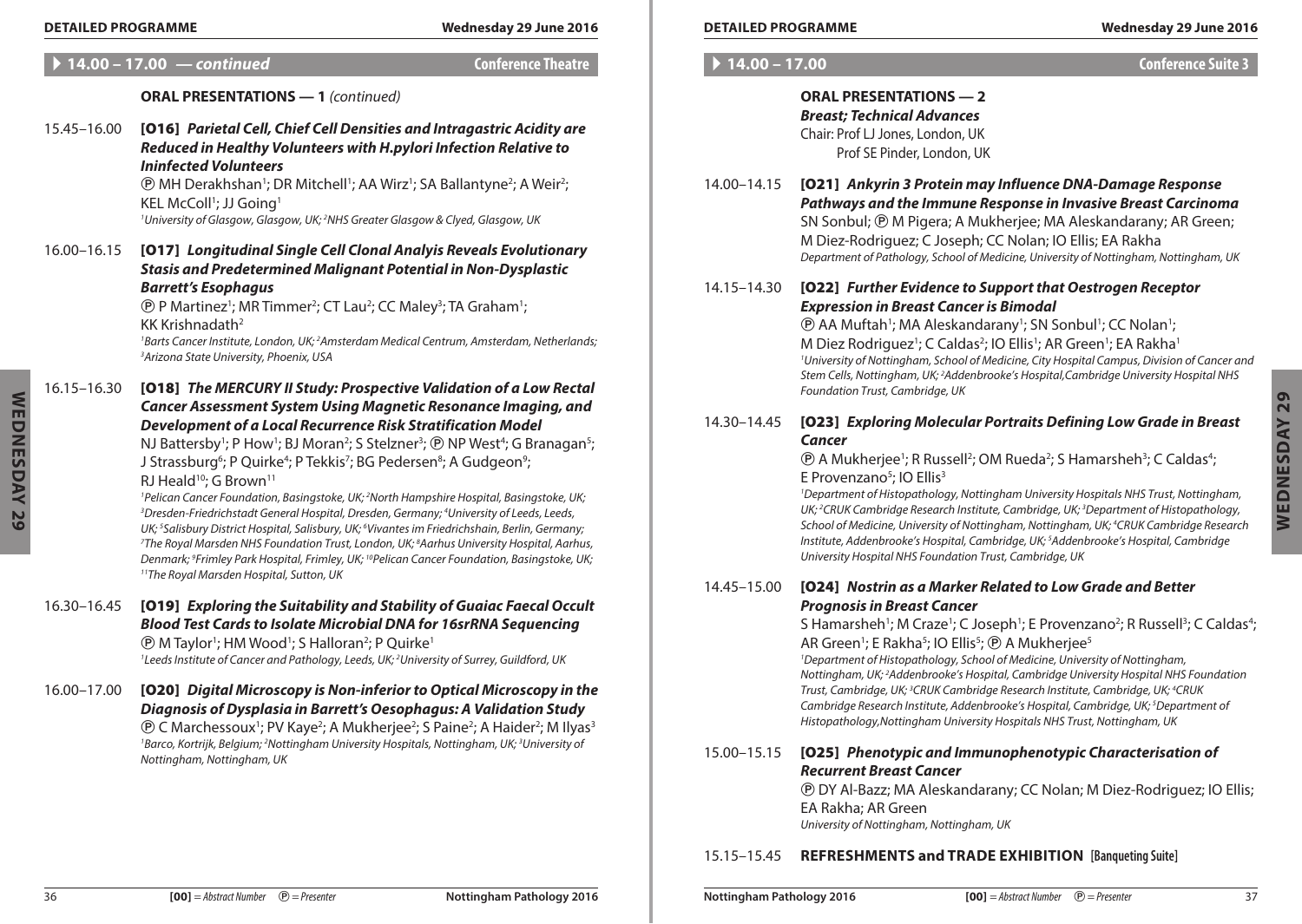| ' 14.00 – 17.00 | l — continued |
|-----------------|---------------|
|-----------------|---------------|

A **14.00 – 17.00** *— continued* **Conference Suite 3**

# **ORAL PRESENTATIONS — 2** *(continued)*

| WEDNESDAY 29 | 15.45-16.00 | [026] Research Studies and Level of Diagnostic Concordance in<br><b>Breast Pathology: Lessons from the UK EQA Scheme</b><br>EA Rakha <sup>1</sup> ; ® MAH Ahmed <sup>1</sup> ; AH Lee <sup>2</sup> ; Z Hodi <sup>2</sup> ; M Aleskandarany <sup>1</sup> ;<br>D Coleman <sup>3</sup> ; RA Bennett <sup>4</sup> ; C Hawkes <sup>1</sup> ; IO Ellis <sup>1</sup><br><sup>1</sup> Division of Cancer and Stem Cells, School of Medicine, The University of Nottingham,<br>Department of Histopathology, Nottingham, UK; <sup>2</sup> Department of Histopathology,<br>Nottingham University Hospitals, City Hospital Campus, Hucknall Road, Nottingham,<br>UK; <sup>3</sup> Cancer Screening Evaluation Unit, Institute of Cancer Research, Sutton, Surrey, UK;<br><sup>4</sup> Nottingham University Hospitals NHS Trust, Nottingham, UK                     |
|--------------|-------------|-----------------------------------------------------------------------------------------------------------------------------------------------------------------------------------------------------------------------------------------------------------------------------------------------------------------------------------------------------------------------------------------------------------------------------------------------------------------------------------------------------------------------------------------------------------------------------------------------------------------------------------------------------------------------------------------------------------------------------------------------------------------------------------------------------------------------------------------------------------|
|              | 16.00-16.15 | [027] Expression of CUL4A in invasive Breast Cancer: a Biomarker of<br><b>Good Prognosis Related to Tumour Differentiation</b><br><b><i>@ MA Aleskandarany<sup>1</sup>; R Surridge<sup>1</sup>; S Sonbul<sup>1</sup>; A Elmouna<sup>2</sup>;</i></b><br>I Ashankyty <sup>2</sup> ; E Nuglozeh <sup>2</sup> ; MF Fazaludeen <sup>2</sup> ; CC Nolan <sup>1</sup> ;<br>M Diez-Rodriguez <sup>1</sup> ; IO Ellis <sup>1</sup> ; AR Green <sup>1</sup> ; EA Rakha <sup>1</sup><br><sup>1</sup> Nottingham City Hospital, Nottingham, UK; <sup>2</sup> Molecular Diagnostics and Personalised<br>Therapeutics Unit, University of Ha'il, Ha'il, Saudi Arabia                                                                                                                                                                                                   |
|              | 16.15-16.30 | [028] Multiple Coagulation Factor Deficiency Protein-2 (MCFD2)<br>as a Potential Prognostic Germ Cell Marker in Invasive Breast<br><b>Carcinoma: a Transcriptome-Driven Study</b><br><b>(D SN Sonbul<sup>1</sup>; A Mukherjee<sup>1</sup>; R Russell<sup>2</sup>; OM Rueda<sup>2</sup>;</b><br>MA Aleskandarany <sup>1</sup> ; AR Green <sup>1</sup> ; CC Nolan <sup>1</sup> ; M Diez-Rodriguez <sup>1</sup> ;<br>E Provenzano <sup>3</sup> ; C Caldas <sup>3</sup> ; IO Ellis <sup>1</sup> ; EA Rakha <sup>1</sup><br><sup>1</sup> Department of Pathology, School of Medicine, University of Nottingham, Nottingham,<br>UK; <sup>2</sup> CRUK Cambridge Research Institute, University of Cambridge, Cambridge, UK;<br><sup>3</sup> Addenbrooke's Hospital, Cambridge Breast Unit, Cambridge University Hospital NHS<br>Foundation Trust, Cambridge, UK |
|              | 16.30-16.45 | [029] Diagnosing Breast Fibroepithelial Lesions: How Accurate<br>are Core Biopsy Categories in Assessing for Phyllodes Tumour and<br>How Well do Fibroepithelial Diagnoses in Excisions Predict Their<br><b>Behaviour?</b><br><b><i>@</i></b> WJ Dalleywater <sup>1</sup> ; MM Al-kaabi <sup>2</sup> ; J White <sup>3</sup> ; N Khirwadkar <sup>3</sup> ; Y Mir <sup>3</sup> ;<br>$E$ Rakha <sup>4</sup><br><sup>1</sup> Leicester Royal Infirmary, Leicester, UK; <sup>2</sup> Nottingham University Hospitals, Nottingham,<br>UK; <sup>3</sup> Royal Liverpool and Broadgreen Hospitals, Liverpool, UK; <sup>4</sup> University of Nottingham,<br>Nottingham, UK                                                                                                                                                                                        |
|              | 16.00-17.00 | [O30] Intra-Operative Assessment of Sentinel Lymph Nodes by<br><b>Selective-Scanning Raman Spectroscopy</b><br><b><i><b>@</b></i> DW Shipp<sup>1</sup>; EA Rakha<sup>2</sup>; I Notingher<sup>1</sup></b><br><sup>1</sup> University of Nottingham, Nottingham, UK; <sup>2</sup> Nottingham University Hospitals NHS Trust,<br>Nottingham, UK                                                                                                                                                                                                                                                                                                                                                                                                                                                                                                             |

|  |  |  | $14.00 - 17.00$ |  |
|--|--|--|-----------------|--|
|--|--|--|-----------------|--|

A **14.00 – 17.00 Conference Suite 1**

|             | <b>ORAL PRESENTATIONS - 3</b><br><b>Genitourinary; Cellular/Molecular; Technical Advances;</b><br>Haematopathology<br>Chair: Dr RJ Byers, Manchester, UK<br>Dr EJ Soilleux, Oxford, UK                                                                                                                                                                                                                                                                                                                                                                                          |
|-------------|---------------------------------------------------------------------------------------------------------------------------------------------------------------------------------------------------------------------------------------------------------------------------------------------------------------------------------------------------------------------------------------------------------------------------------------------------------------------------------------------------------------------------------------------------------------------------------|
| 14.00-14.15 | [031] The Significance of Reporting Perineural Invasion in 988<br><b>Conservatively Treated Prostate Cancer Patients with Long Term</b><br><b>Outcome</b><br>(D) V Parameshwaran <sup>1</sup> ; BV North <sup>1</sup> ; H Møller <sup>2</sup> ; P Scardino <sup>3</sup> ; J Cuzick <sup>1</sup> ;<br>L Beltran <sup>1</sup> ; DM Berney <sup>1</sup><br><sup>1</sup> Queen Mary University of London, London, UK; <sup>2</sup> Kings College University of London, London,<br>UK; <sup>3</sup> Memorial Sloane Kettering Cancer Centre, New York City, USA                      |
| 14.15-14.30 | [032] Vascular Insulin-Like Growth Factor Receptor Type 2 (IGF2R)<br><b>Expression is Upregulated in Malignant Tumours</b><br>(D) AL Trépant <sup>1</sup> ; N D'Haene <sup>1</sup> ; J Allard <sup>2</sup> ; YR Van Eycke <sup>2</sup> ; C Decaestecker <sup>2</sup> ;<br>I Salmon <sup>1</sup> ; P Demetter <sup>1</sup><br><sup>1</sup> Department of Pathology, Erasme University Hospital, Brussels, Belgium; <sup>2</sup> Digital Image<br>Analysis in Pathology (DIAPATH), CMMI, Gosselies, Belgium                                                                       |
| 14.30-14.45 | [033] Digital PCR Analysis of Circulating Tumour DNA in a Broad<br><b>Cohort of Sarcoma Patients</b><br><b>(B)</b> A Gutteridge <sup>1</sup> ; VM Rathbone <sup>1</sup> ; R Gibbons <sup>2</sup> ; F Amary <sup>2</sup> ; N Archard <sup>1</sup> ;<br>K Davies <sup>1</sup> ; J Brown <sup>1</sup> ; M Jorgensen <sup>1</sup> ; M Gupta <sup>1</sup> ; AM Flanagan <sup>1</sup> ; T Forshew <sup>1</sup><br><sup>1</sup> University College London - Cancer Institute, London, UK; <sup>2</sup> Royal National Orthopaedic<br>Hospital NHS Trust (Histopathology), Stanmore, UK |
| 14.45-15.00 | [034] Breaking the Ice: Digital Pathology for Remote Frozen Section<br>Diagnosis - A Two-Year, Single-Centre Experience of 267 Cases<br><b>D</b> J Griffin; P Kitsanta; SK Suvarna; B Perunovic; J Bury<br>Sheffield Teaching Hospitals NHS Foundation Trust, Sheffield, UK                                                                                                                                                                                                                                                                                                     |
| 15.00-15.15 | [035] Demonstration of mRNA Light Chain Restriction in Follicular<br>Lymphomas Using Ultrasensitive In Situ Hybridisation<br><b><i>@</i></b> A Warford; M Rahman; D Ribeiro<br>University of Westminster, London, UK                                                                                                                                                                                                                                                                                                                                                            |
|             |                                                                                                                                                                                                                                                                                                                                                                                                                                                                                                                                                                                 |

- 15.15–15.45 **REFRESHMENTS and Trade Exhibition [Banqueting Suite]**
- 15.45–16.00 [O36] *Evaluation of Relative Sensitivities and Specificities of BRAF Mutation Detection Methodologies, Using the Paradigm of Hairy Cell Leukaemia* P B Cardus; RT Colling; EJ Soilleux; A Hamblin *Oxford University, Oxford, UK*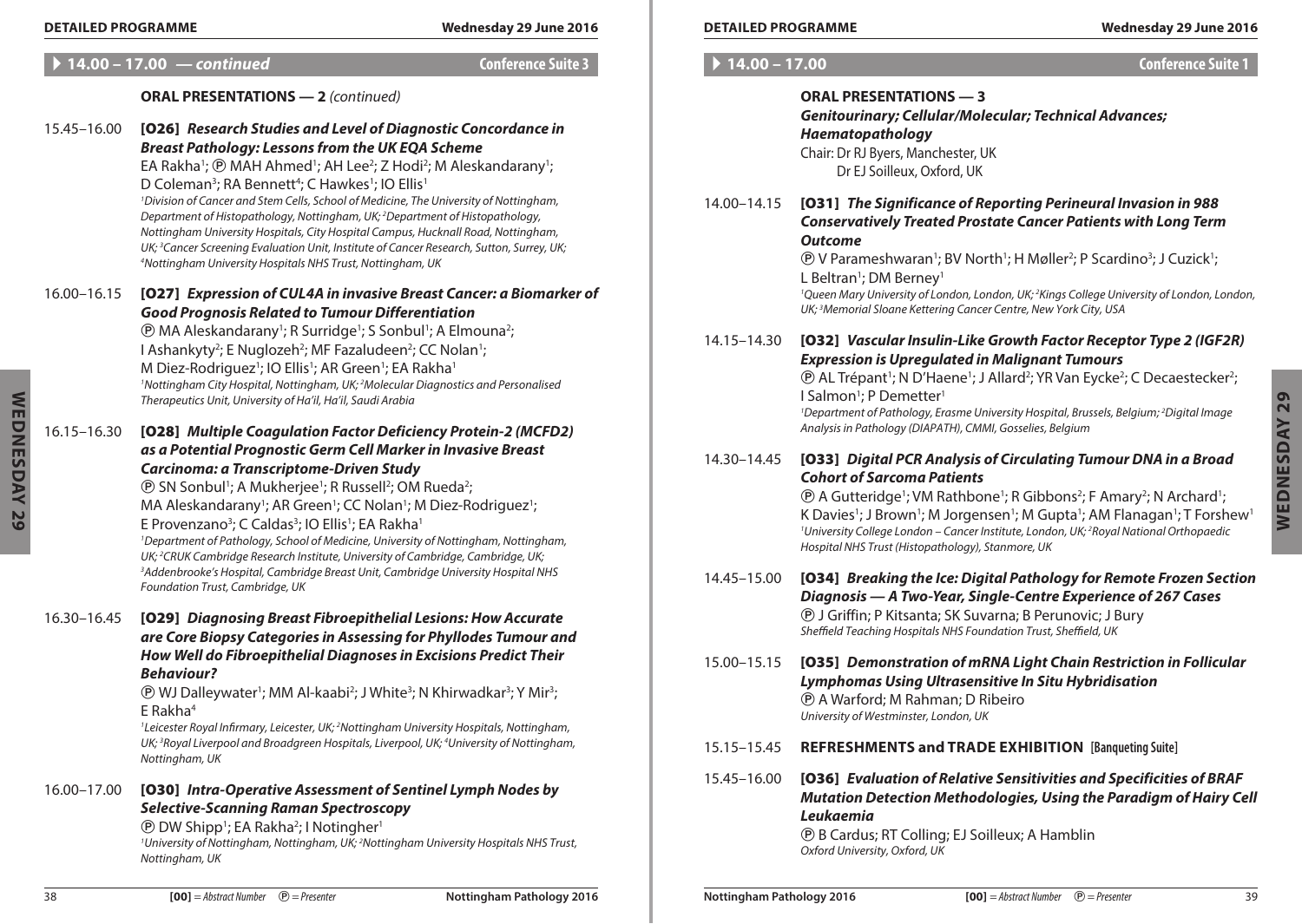# A **14.00 – 17.00** *— continued* **Conference Suite 3**

# **ORAL PRESENTATIONS — 3** *(continued)*

- 16.00–16.15 [O37] *Loss of Bone Marrow Mesenchymal Stem Cells in Myeloproliferative Neoplasms as an Indicator of Niche Dysregulation* P E Bishop; A Mead; EJ Soilleux *Oxford University, Oxford, UK*
- 16.15–16.30 [O38] *Ipilimumab Induced Colitis: Is the Epstein Barr Virus (EBV) Implicated? <b>@ MR Pugh<sup>1</sup>; M Morgan<sup>2</sup>; SD Dojcinov*

*1 All Wales Lymphoma Panel - University Hospital of Wales, Cardiff, UK; 2 University Hospital of Wales, Cardiff, UK*

- 16.30–16.45 [O39] *Evaluation of Pro-Survival Signalling Pathways as Novel Therapeutic Targets in Chronic Lymphocytic Leukaemia* P D Kluczna; S Jayne; M Vogler; MJS Dyer; S Macip *University of Leicester, Leicester, UK*
- 16.00–17.00 [O40] *Extending the Concept of Monotypia to T-cells: Use of T Cell-specific RNA in Situ Hybridisation as a Novel Test to Distinguish Malignant (Lymphomatous) and Benign (Inflammatory) T Cell Infiltrates* P EJ Soilleux; M Salimi; T Hassanali; G Ogg

*Oxford University, Oxford, UK*

# A **09.00 – 17.00 Gallery 1**

# **Symposium**

*The AIDPATH Project: Her2 Automated Scoring Contest* For programme details visit: **[www.path.org.uk](http://www.path.org.uk)**

### A **17.00 – 18.30 Banqueting Suite**

# **Poster Viewing, Chairman's Rounds and Refreshments**

| <b>GROUP - CATEGORY</b>                                        | <b>POSTER</b><br><b>NUMBER</b> | <b>CHAIR</b>                                             |
|----------------------------------------------------------------|--------------------------------|----------------------------------------------------------|
| 1 - Autopsy/Forensic                                           | $P1-P4$                        | Dr EW Benbow, Manchester; Prof ISD Roberts, Oxford       |
| 2 – Breast                                                     | P5-P27                         | Prof AM Hanby, Leeds; Prof E Rakha, Nottingham           |
| 3 - Cardiovascular/Pulmonary                                   | P28-P34                        | Dr I Soomro, Nottingham                                  |
| 4 - Cellular/Molecular<br><b>Experimental Tumour Pathology</b> | P36-P48<br>P50-P53*            | Prof AM Flanagan, London; Prof M Ilyas, Nottingham       |
| 5 - Education and Audit                                        | P54-P58                        | Prof SS Cross, Sheffield                                 |
| 6 – Endocrine<br><b>Head and Neck</b>                          | P59-P63<br>P64-P67             | Prof G Thomas, Southampton; Dr M Khan, Nottingham        |
| 7 - Gastrointestinal                                           | P69-P82*                       | Prof RFT McMahon, Manchester; Dr AM Zaitoun, Nottingham  |
| 8 - Genitourinary<br>Renal                                     | P83-P89<br>P90-P91             | Prof DM Berney, London; Prof S Fleming, Dundee           |
| 9 - Gynaecological                                             | P92-P102                       | Prof MJ Arends, Edinburgh; Prof CS Herrington, Edinburgh |
| 10 - Haematopathology                                          | P103-P106                      | Dr RJ Byers, Manchester; Dr EJ Soilleux, Oxford          |
| 11 - Hepatobiliary/Pancreas                                    | P107-P112                      | Prof KP West, Leicester                                  |
| 12 - Neuropathology/Ophthalmic                                 | P113-P114                      | Dr S Paine, Nottingham                                   |
| 13 - Osteoarticular/Soft Tissue<br>Skin                        | P115-P116<br>P117-P125         | Dr MF Amary, London; Prof AJ Freemont, Manchester        |
| 14 – Technical Advances                                        | P126-P130                      | Prof GI Murray, Aberdeen                                 |

*\* P35, P49, P68, P71, P75 have been withdrawn*

**Wednesday 29**

WEDNESDAY 29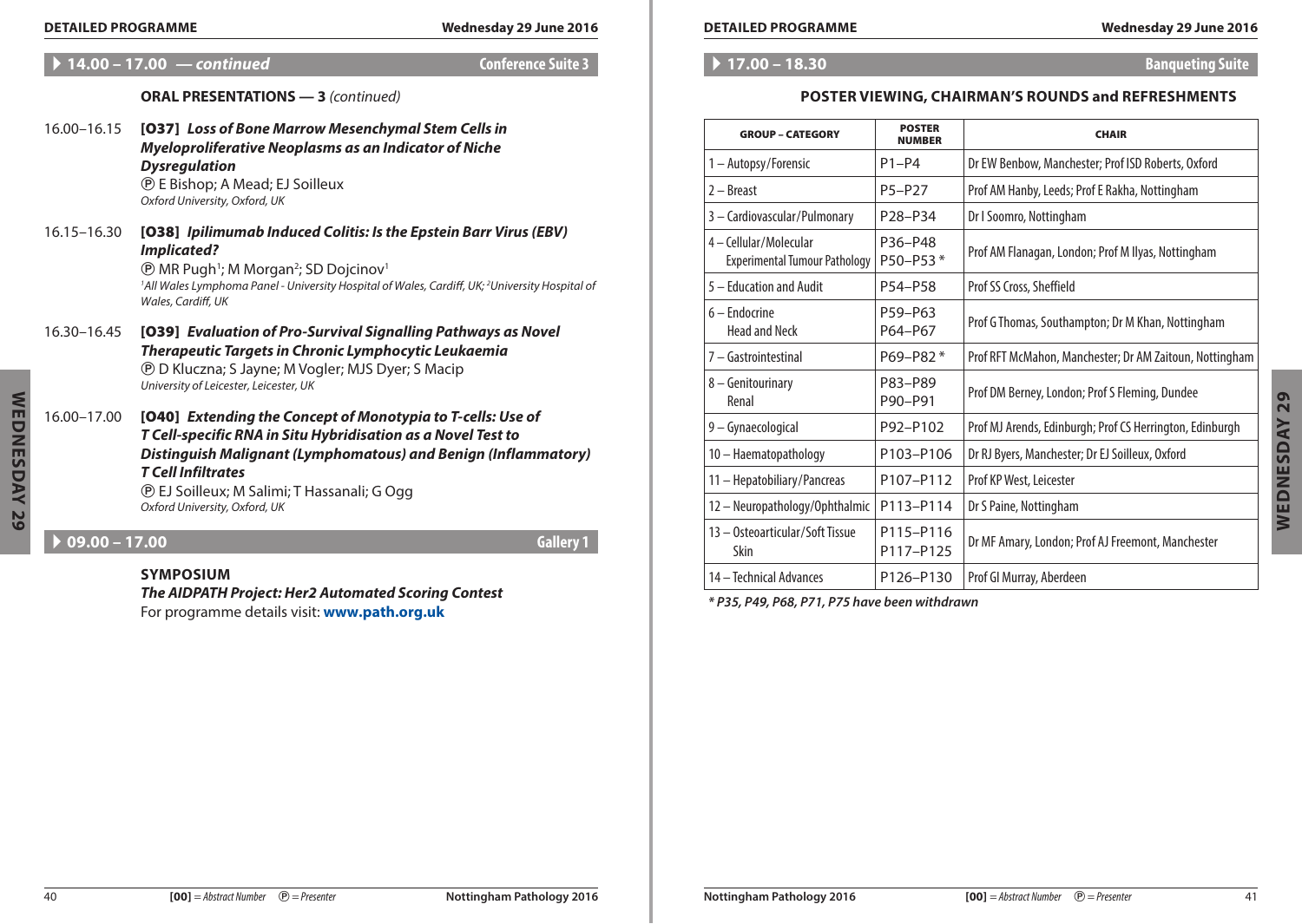|  |  | <b>DETAILED PROGRAMME</b> |
|--|--|---------------------------|
|  |  |                           |

| <b>DETAILED PROGRAMME</b>      |                                                                                                                                                                                                                                                                       | Thursday 30 June 2016     | <b>DETAILED PROGRAMME</b> |                                                                                                                                                                                                                    | Thursday 30 June 2016     |
|--------------------------------|-----------------------------------------------------------------------------------------------------------------------------------------------------------------------------------------------------------------------------------------------------------------------|---------------------------|---------------------------|--------------------------------------------------------------------------------------------------------------------------------------------------------------------------------------------------------------------|---------------------------|
| $\triangleright$ 07.30         |                                                                                                                                                                                                                                                                       | <b>Foyer</b>              |                           | $\rightarrow$ 08.55 - 12.00 $-$ continued                                                                                                                                                                          | <b>Conference Theatre</b> |
| $08.00 - 18.00$                | <b>REGISTRATION and COFFEE</b>                                                                                                                                                                                                                                        | <b>Conference Suite 4</b> | 11.00-11.30               | [S38] Viral Oncogenesis and Hepatocellular Carcinoma<br>Prof WL Irving<br>University of Nottingham, Nottingham, UK                                                                                                 |                           |
| $0.00 - 09.00$                 | <b>SLIDE SEMINAR CASE COMPETITION VIEWING</b>                                                                                                                                                                                                                         | <b>Conference Suite 1</b> | 11.30-12.00               | <b>Targeting DNA Repair for Personalisation of Breast Cancer Therapy</b><br>Dr M Sriniyasan<br>University of Nottingham, Nottingham, UK                                                                            |                           |
|                                | <b>TRAINEES' MEET THE EXPERTS</b>                                                                                                                                                                                                                                     |                           | $09.00 - 12.00$           |                                                                                                                                                                                                                    | <b>Conference Suite 1</b> |
| 08.00-08.30                    | <b>GI-Sessile Serrated Lesions</b><br>Chair: Dr G Petts, Central Manchester University Hospitals NHS Foundation<br>Trust, Manchester, UK<br>Dr J Sampson, Royal Victoria Infirmary, Newcastle upon Tyne, UK<br>Prof GT Williams<br>University of Cardiff, Cardiff, UK |                           |                           | <b>SYMPOSIUM</b><br><b>Musculoskeletal Pathology</b><br>Chair: Prof AM Flanagan, Royal National Orthopaedic Hospital, London, UK<br>Dr T McCulloch, Nottingham University Hospitals NHS Trust,<br>Nottingham, UK   |                           |
| 08.30-09.00<br>$08.55 - 12.00$ | Dr AC Bateman<br>Southampton University Hospitals NHS Trust, Southampton, UK                                                                                                                                                                                          |                           | 09.00-09.30               | [S39] GIST: An Expanding Molecular Landscape Driving a Molecular<br>Diagnostic Service - What is New and Relevant<br><b><i>@</i></b> Dr P Taniere; B O'Sullivan; M Smith; F Hughes; C Swift; O Cain;<br>N Deshmukh |                           |
|                                |                                                                                                                                                                                                                                                                       | <b>Conference Theatre</b> |                           | Queen Elizabeth Hospital, Birmingham, UK                                                                                                                                                                           |                           |
|                                | <b>SYMPOSIUM</b><br><b>Mechanisms of Disease: Cutting Edge Topics</b><br>Chair: Prof JS Reis-Filho, Memorial Sloan-Kettering Cancer Center,<br>New York, USA;<br>Dr A Shams-Neteri, University of Nottingham, Nottingham, UK                                          |                           | 09.30-10.00               | [S40] Is There a Role for Genetics in the Diagnosis of<br><b>Undifferentiated Sarcomas?</b><br>Dr N Pillay<br>UCL Cancer Institute, London, UK                                                                     |                           |
| 09.00-09.30                    | <b>Circulating Tumour DNA</b><br>Prof J Shaw<br>University of Leicester, Leicester, UK                                                                                                                                                                                |                           | 10.00-10.30               | [S41] Molecular Pathology of Bone Tumours - Getting More<br>Accurate Diagnostic, Prognostic and Predictive Information<br>Dr MF Amary<br>RNOH, London, UK                                                          |                           |
| 09.30-10.00                    | [S37] Cancer Immunotherapy                                                                                                                                                                                                                                            |                           | 10.30-11.00               | REFRESHMENTS and TRADE EXHIBITION [Banqueting Suite]                                                                                                                                                               |                           |
| 10.00-10.30                    | Prof LG Durrant<br>University of Nottingham, Nottingham, UK<br>Pros and Cons in Pathological Angiogenesis: Why Stopping Blood<br>Vessels Growing is Harder in Some Pathologies than Others                                                                            |                           | 11.00-11.30               | [S42] Stem Cells and Lineage Commitment in Bone Tumours<br>Dr AE Grigoriadis<br>King's College London, London, UK                                                                                                  |                           |
|                                | Prof D Bates<br>University of Nottingham, Nottingham, UK                                                                                                                                                                                                              |                           | 11.30–12.00               | [S43] The Expanding Family of Ewing's and Related Tumours<br>Dr F Puls<br>Sahlgrenska University Hospital, Gothenburg, Sweden                                                                                      |                           |
| 10.30-11.00                    | <b>REFRESHMENTS and TRADE EXHIBITION [Banqueting Suite]</b>                                                                                                                                                                                                           |                           |                           |                                                                                                                                                                                                                    |                           |
|                                |                                                                                                                                                                                                                                                                       |                           |                           |                                                                                                                                                                                                                    |                           |

| <b>DETAILED PROGRAMME</b> |                                                                                                                                                                                                                                                                | Thursday 30 June 2016     |
|---------------------------|----------------------------------------------------------------------------------------------------------------------------------------------------------------------------------------------------------------------------------------------------------------|---------------------------|
| $08.55 - 12.00 -$         | – continued                                                                                                                                                                                                                                                    | <b>Conference Theatre</b> |
| 11.00-11.30               | [S38] Viral Oncogenesis and Hepatocellular Carcinoma<br>Prof WL Irving<br>University of Nottingham, Nottingham, UK                                                                                                                                             |                           |
| 11.30-12.00               | <b>Targeting DNA Repair for Personalisation of Breast Cancer Therapy</b><br>Dr M Srinivasan<br>University of Nottingham, Nottingham, UK                                                                                                                        |                           |
| $09.00 - 12.00$           |                                                                                                                                                                                                                                                                | <b>Conference Suite 1</b> |
|                           | <b>SYMPOSIUM</b><br><b>Musculoskeletal Pathology</b><br>Chair: Prof AM Flanagan, Royal National Orthopaedic Hospital, London, UK<br>Dr T McCulloch, Nottingham University Hospitals NHS Trust,<br>Nottingham, UK                                               |                           |
| 09.00-09.30               | [S39] GIST: An Expanding Molecular Landscape Driving a Molecular<br>Diagnostic Service - What is New and Relevant<br><b><i>@</i></b> Dr P Taniere; B O'Sullivan; M Smith; F Hughes; C Swift; O Cain;<br>N Deshmukh<br>Queen Elizabeth Hospital, Birmingham, UK |                           |
| 09.30-10.00               | [S40] Is There a Role for Genetics in the Diagnosis of<br><b>Undifferentiated Sarcomas?</b><br>Dr N Pillav<br>UCL Cancer Institute, London, UK                                                                                                                 |                           |
| 10.00-10.30               | [S41] Molecular Pathology of Bone Tumours - Getting More<br><b>Accurate Diagnostic, Prognostic and Predictive Information</b><br>Dr MF Amary<br>RNOH, London, UK                                                                                               |                           |
| 10.30-11.00               | <b>REFRESHMENTS and TRADE EXHIBITION [Banqueting Suite]</b>                                                                                                                                                                                                    |                           |
| 11.00-11.30               | [S42] Stem Cells and Lineage Commitment in Bone Tumours<br>Dr AE Grigoriadis<br>King's College London, London, UK                                                                                                                                              |                           |
| 11.30-12.00               | [S43] The Expanding Family of Ewing's and Related Tumours<br>Dr F Puls<br>Sahlgrenska University Hospital, Gothenburg, Sweden                                                                                                                                  |                           |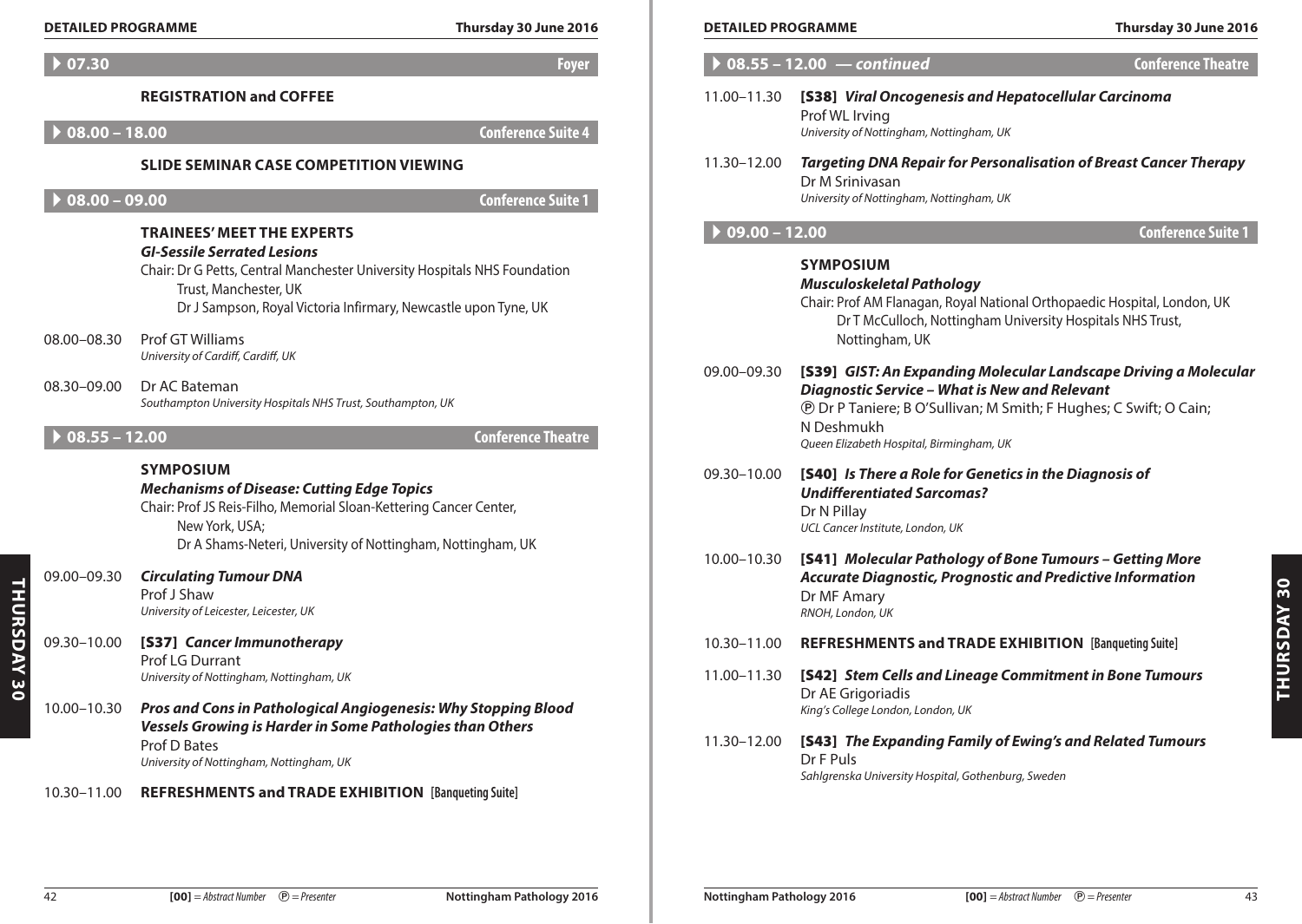# A **09.30 – 17.00 Gallery 2 / 3**

# A **08.25 – 12.30 Conference Suite 2**

#### **Symposium** *Renal Pathology*

- 08.30–08.42 *I learned something new from that case* Dr C Roufosse *Imperial College London, London, UK*
- 08.42–08.54 *I learned something new from that case* Dr NS Brearley *Queen Alexander Hospital, Portsmouth, UK*
- 08.54–09.06 *I learned something new from that case* Dr K Wood *Newcastle University, Newcastle upon Tyne, UK*
- 09.06–09.18 *I learned something new from that case* Dr R Perera *Guys and St Thomas's Hospital, London, UK*
- 09.18–09.30 [O41] *Clinical Value of Subclassification of Focal Segmental Glomerulosclerosis in IgA Nephropathy*

- 09.30–10.00 *Autosonal Dominant Tubulointerstitial Kidney Disease* Prof HT Cook *Imperial College London, London, UK*
- 10.00–10.30 *Banff 2015 Report* Dr C Roufosse *Imperial College London, London, UK*

# 10.30–10.50 **REFRESHMENTS and Trade Exhibition [Banqueting Suite]**

**Thursday 30**

THURSDAY 30

| <b>PROGRAMME</b><br><b>DETAILF</b><br>DDC | 2016<br>.0 June<br>. saav | <b>TAILED PROGRAMME</b> | 30<br>201،<br>hursdav<br>l⊔ne |
|-------------------------------------------|---------------------------|-------------------------|-------------------------------|
|                                           |                           |                         |                               |

| $09.30 - 17.00$                                            |                                                                                                                                                                              | Gallery 2/3               |                                     | $08.25 - 12.30$ - continued                                                                                                       | <b>Conference Suite 2</b>                                |
|------------------------------------------------------------|------------------------------------------------------------------------------------------------------------------------------------------------------------------------------|---------------------------|-------------------------------------|-----------------------------------------------------------------------------------------------------------------------------------|----------------------------------------------------------|
|                                                            | <b>BRITISH LYMPHOMA PATHOLOGY GROUP (BLPG) MEETING</b><br>For programme details visit: www.path.org.uk                                                                       |                           | 11.10-12.00                         | <b>Renal EQA</b><br>Prof ISD Roberts<br>John Radcliffe Hospital, Oxford, UK                                                       |                                                          |
| $08.25 - 12.30$                                            |                                                                                                                                                                              | <b>Conference Suite 2</b> |                                     |                                                                                                                                   |                                                          |
|                                                            | <b>SYMPOSIUM</b><br><b>Renal Pathology</b><br>Chair: Prof ISD Roberts, John Radcliffe University Hospital, Oxford, UK                                                        |                           | 12.00-12.30                         | <b>Renal Transplant EQA</b><br>Dr D Neil<br>Queen Elizabeth Hospital, Birmingham, UK                                              |                                                          |
|                                                            | Prof M Sheaff, Barts and the London NHS Trust, London, UK                                                                                                                    |                           | $12.00 - 13.00$                     |                                                                                                                                   | <b>Atrium</b>                                            |
| 08.30-08.42                                                | I learned something new from that case                                                                                                                                       |                           |                                     | <b>TRAINEES' NETWORKING LUNCH</b>                                                                                                 |                                                          |
|                                                            | Dr C Roufosse<br>Imperial College London, London, UK                                                                                                                         |                           | $12.00 - 14.00$                     |                                                                                                                                   | <b>Banqueting Suite</b>                                  |
| 08.42-08.54                                                | I learned something new from that case                                                                                                                                       |                           |                                     | LUNCH, TRADE EXHIBITION and POSTER VIEWING                                                                                        |                                                          |
| Dr NS Brearley<br>Queen Alexander Hospital, Portsmouth, UK |                                                                                                                                                                              |                           | $\blacktriangleright$ 13.00 – 14.00 |                                                                                                                                   | <b>Gallery 1</b>                                         |
| 08.54-09.06                                                | I learned something new from that case<br>Dr K Wood<br>Newcastle University, Newcastle upon Tyne, UK                                                                         |                           |                                     | <b>ANNUAL GENERAL MEETING</b><br>(Agendas will be sent to Members)                                                                | THE PATHOLOGICAL SOCIETY OF GREAT BRITAIN & IRELAND      |
| 09.06-09.18                                                | I learned something new from that case                                                                                                                                       |                           | $\blacktriangleright$ 13.30 - 16.00 |                                                                                                                                   | <b>Conference Suite 2</b>                                |
|                                                            | Dr R Perera<br>Guys and St Thomas's Hospital, London, UK                                                                                                                     |                           |                                     |                                                                                                                                   | ASSOCIATION OF CLINICAL ELECTRON MICROSCOPISTS (ACEM)    |
| 09.18-09.30                                                | [041] Clinical Value of Subclassification of Focal Segmental<br><b>Glomerulosclerosis in IgA Nephropathy</b>                                                                 |                           |                                     | <b>MEETING</b><br>For programme details visit: www.path.org.uk                                                                    |                                                          |
|                                                            | SS Bellur <sup>1</sup> ; F Lepeytre <sup>2</sup> ; O Vorobyeva <sup>1</sup> ; S Troyanov <sup>2</sup> ; HT Cook <sup>3</sup> ;<br><sup>®</sup> Prof ISD Roberts <sup>1</sup> |                           | $14.00 - 16.30$                     |                                                                                                                                   | <b>Conference Theatre</b>                                |
|                                                            | <sup>1</sup> Oxford University Hospitals, Oxford, UK;<br><sup>2</sup> Hôpital du Sacré-Coeur de Montréal, Montréal, Canada; <sup>3</sup> Imperial College, London, UK        |                           |                                     | <b>PLENARY ORAL PRESENTATIONS</b><br>Chair: Prof AM Flanagan, London, UK                                                          |                                                          |
| 09.30-10.00                                                | <b>Autosonal Dominant Tubulointerstitial Kidney Disease</b>                                                                                                                  |                           |                                     | Prof ISD Roberts, Oxford, UK                                                                                                      |                                                          |
|                                                            | Prof HT Cook<br>Imperial College London, London, UK                                                                                                                          |                           | 14.00-14.15                         | [PL1] Molecular Mediators of Mammographic Density<br><b><i>@</i> A Ironside; J Gomm; L Haywood; I Goulding; J Wang; A Guerra;</b> |                                                          |
| 10.00-10.30                                                | <b>Banff 2015 Report</b><br>Dr C Roufosse<br>Imperial College London, London, UK                                                                                             |                           |                                     | C Chelala; JL Jones<br>Barts Cancer Institute, London, UK                                                                         |                                                          |
| 10.30-10.50                                                | <b>REFRESHMENTS and TRADE EXHIBITION [Banqueting Suite]</b>                                                                                                                  |                           |                                     |                                                                                                                                   |                                                          |
| 10.50-11.10                                                | <b>RCPath / Renal Registry Issues</b><br>Prof M Sheaff<br>Barts Health NHS Trust, London, UK                                                                                 |                           |                                     |                                                                                                                                   |                                                          |
| 44                                                         | $[00]$ = Abstract Number $\odot$ = Presenter                                                                                                                                 | Nottingham Pathology 2016 | Nottingham Pathology 2016           |                                                                                                                                   | $[00]$ = Abstract Number $\circled{P}$ = Presenter<br>45 |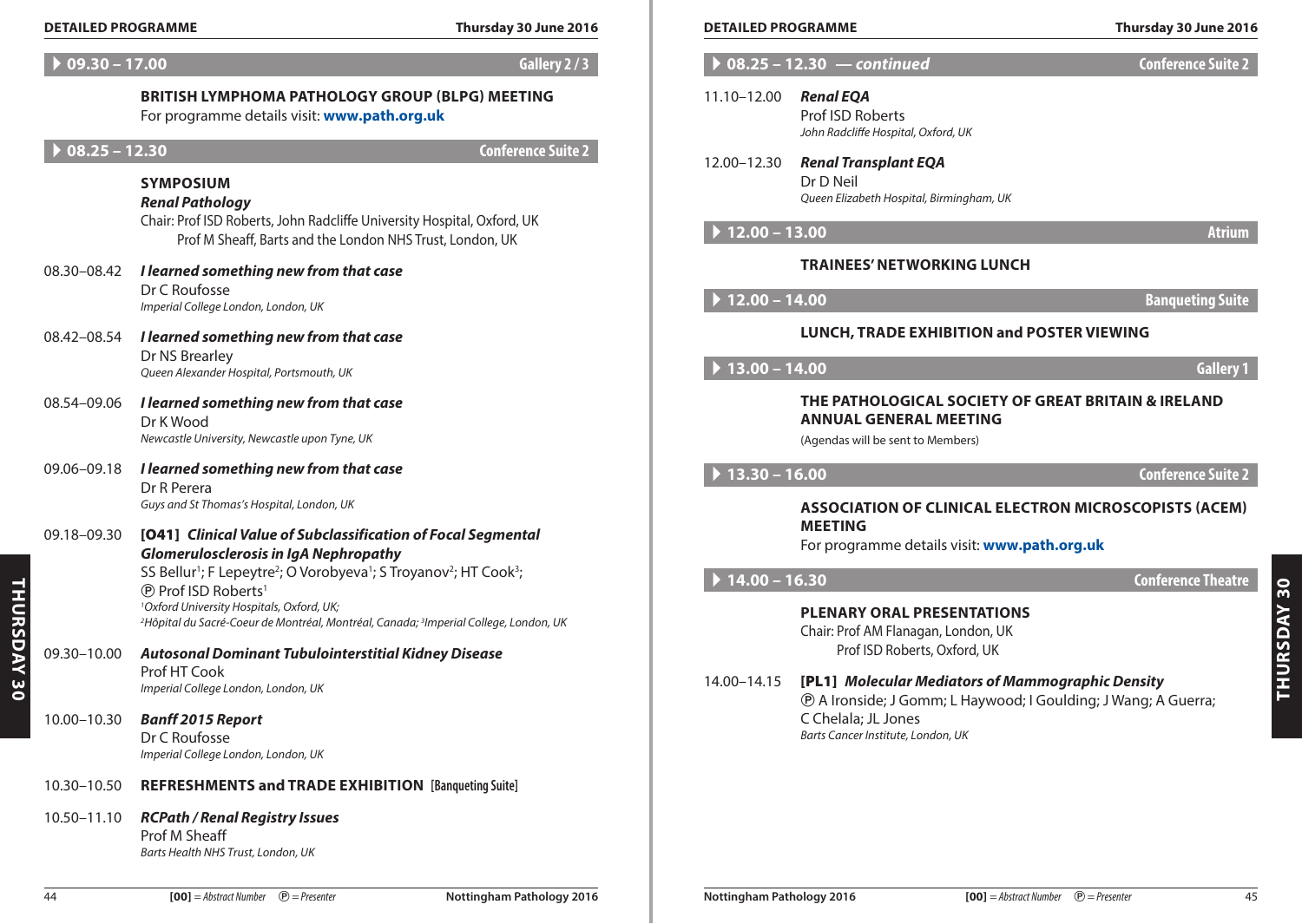A **14.00 – 16.30** *— continued* **Conference Theatre**

# **Plenary Oral Presentations** *(continued)*

|                    | 14.15-14.30 | [PL2] Exome Sequencing Identifies MSS51 Mitochondrial<br><b>Translational Activator as a Putative Metastasis Associated Gene in</b><br><b>Invasive Breast Carcinoma</b><br>MA Aleskandarany <sup>1</sup> ; @ M Diez-Rodriguez <sup>1</sup> ; E Nuglozeh <sup>2</sup> ; A Elmouna <sup>2</sup> ;<br>MF Fazaludeen <sup>2</sup> ; I Ashankyty <sup>2</sup> ; S mian <sup>2</sup> ; CC Nolan <sup>1</sup> ; IO Ellis <sup>1</sup> ; AR Green <sup>1</sup> ;<br>EA Rakha <sup>1</sup><br><sup>1</sup> Nottingham City Hospital, Nottingham, UK; <sup>2</sup> Molecular Diagnostics and Personalised<br>Therapeutics Unit, University of Ha'il, Ha'il, Saudi Arabia                                                                                                                                                                                                                                                                                                            |
|--------------------|-------------|---------------------------------------------------------------------------------------------------------------------------------------------------------------------------------------------------------------------------------------------------------------------------------------------------------------------------------------------------------------------------------------------------------------------------------------------------------------------------------------------------------------------------------------------------------------------------------------------------------------------------------------------------------------------------------------------------------------------------------------------------------------------------------------------------------------------------------------------------------------------------------------------------------------------------------------------------------------------------|
|                    | 14.30-14.45 | [PL3] Histological and Genomic Markers of the Switch from In Situ<br>to Invasive Behaviour in Early Lung Adenocarcinoma<br><b><i><b>@</b></i> DA Moore<sup>1</sup>; A Crate<sup>1</sup>; G Wilson<sup>2</sup>; JPC Le Quesne<sup>1</sup></b><br><sup>1</sup> University of Leicester, Leicester, UK; <sup>2</sup> Crick Institute, London, UK                                                                                                                                                                                                                                                                                                                                                                                                                                                                                                                                                                                                                             |
|                    | 14.45-15.00 | [PL4] UCA1 Overexpression is a New Independent Prognostic<br><b>Marker in Bladder Cancer Associated with Increased Patient Survival</b><br><b><i>@ L Lebrun<sup>1</sup>; D Milowich<sup>1</sup>; M Le Mercier<sup>1</sup>; J Allard<sup>2</sup>; YR Van Eycke<sup>2</sup>;</i></b><br>T Roumeguere <sup>3</sup> ; C Decaestecker <sup>4</sup> ; I Salmon <sup>1</sup> ; S Rorive <sup>1</sup><br><sup>1</sup> Department of Pathology, Erasme University Hospital, Université Libre de Bruxelles (ULB),<br>Brussels, Belgium; <sup>2</sup> DIAPath, Center for Microscopy and Molecular Imaging (CMMI), Académie<br>Universitaire Wallonie-Bruxelles, Gosselies, Belgium; <sup>3</sup> Department of Urology, Erasme<br>University Hospital, Université libre de Bruxelles (ULB), Brussels, Belgium; <sup>4</sup> Laboratories<br>of Image, Signal processing and Acoustics (LISA), Brussels School of Engineering/Ecole<br>Polytechnique de Bruxelles, Brussels, Belgium |
|                    | 15.00-15.30 | <b>REFRESHMENTS and TRADE EXHIBITION [Banqueting Suite]</b>                                                                                                                                                                                                                                                                                                                                                                                                                                                                                                                                                                                                                                                                                                                                                                                                                                                                                                               |
| <b>THURSDAY 30</b> | 15.30-15.45 | [PL5] Algorithm for Assessment and Prognostic Significance of MYC<br>and BCL2 Expression and Rearrangements in Diffuse Large B-cell<br>Lymphoma (DLBCL) - All Wales Lymphoma Panel Study<br><b><i>@ MR Pugh; A Joshi; RL Attanoos; SD Dojcinov</i></b><br>All Wales Lymphoma Panel, University Hospital of Wales, Cardiff, UK                                                                                                                                                                                                                                                                                                                                                                                                                                                                                                                                                                                                                                             |
|                    | 15.45-16.00 | [PL6] Investigating the Mechanisms Underlying Oligodendrocyte<br><b>Dysfunction in C9ORF72 ALS</b><br><b><i>®</i></b> A Lorente Pons; PJ Shaw; PG Ince; J Cooper-Knock; A Ramachandran;<br>J Kirby; JR Highley; JD Wood<br>Sheffield Institute for Translational Neuroscience (SITraN), Sheffield, UK                                                                                                                                                                                                                                                                                                                                                                                                                                                                                                                                                                                                                                                                     |
|                    | 16.00-16.15 | [PL7] Cten Knockout Using CRISPR/Cas9 Abrogates Cell Migration<br>and Invasion in Colorectal Cancer Cell Lines<br><b><i>®</i></b> H Thorpe; A Asiri; H Otifi; M Ilyas<br>University of Nottingham, Nottingham, UK                                                                                                                                                                                                                                                                                                                                                                                                                                                                                                                                                                                                                                                                                                                                                         |

# A **14.00 – 16.30** *— continued* **Conference Theatre**

# 16.15–16.30 [PL8] *An In-Depth Examination of Genomic Heterogeneity in Disseminated Colorectal Cancer* P TG Palmer; HM Wood; M Taylor; W Fateen; IM Carr; P Chambers; P Quirke

*University of Leeds, Leeds, UK*

# A **16.45 – 17.30 Conference Theatre**

# **The Pathological Society of Great Britain & Ireland DONIACH Lecture**

Chair: Prof P Quirke, President, The Pathological Society; University of Leeds, Leeds, UK

*Looking at Breast Cancer* Prof IO Ellis *University of Nottingham, Nottingham, UK*

# A **19.00 – 23.00 Banqueting Suite**

**Conference Dinner** *including Dodgems and Musical Entertainment*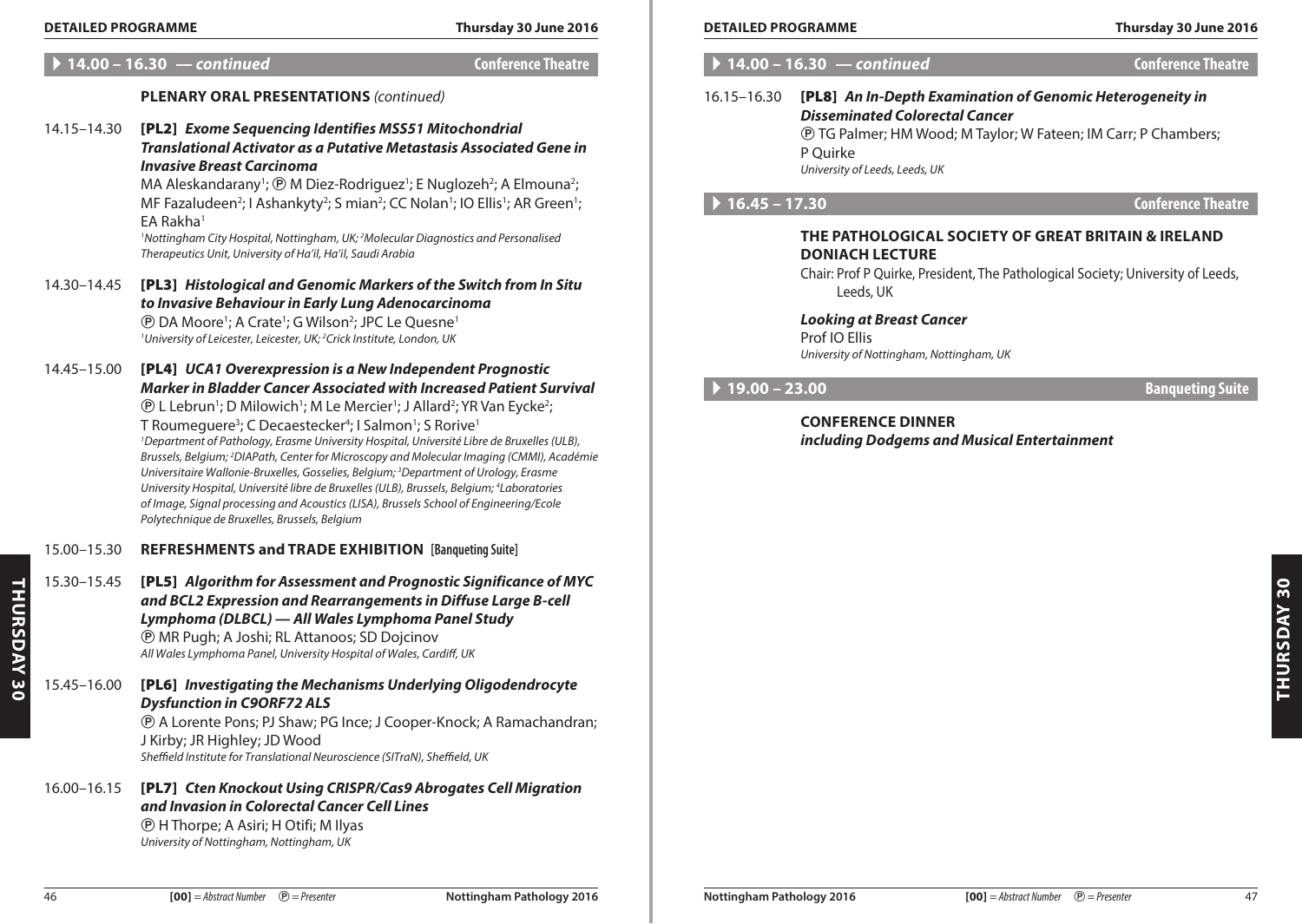| <b>DETAILED PROGRAMME</b>   |                                                                                                                                                           | Friday 1 July 2016 | <b>DETAILED PROGRAMME</b>      |                                                                                                                                                                                                                                                        | Friday 1 July 2016        |
|-----------------------------|-----------------------------------------------------------------------------------------------------------------------------------------------------------|--------------------|--------------------------------|--------------------------------------------------------------------------------------------------------------------------------------------------------------------------------------------------------------------------------------------------------|---------------------------|
| $\blacktriangleright$ 08.00 |                                                                                                                                                           | <b>Foyer</b>       |                                | $\triangleright$ 08.30 - 10.00 - continued                                                                                                                                                                                                             | <b>Conference Suite 4</b> |
|                             | <b>REGISTRATION and COFFEE</b>                                                                                                                            |                    | 09.30-09.40                    | <b>Case Competition Winner - Trainee</b><br>Dr R Colling, Oxford                                                                                                                                                                                       |                           |
| $09.00 - 17.00$             |                                                                                                                                                           | <b>Gallery 1</b>   |                                |                                                                                                                                                                                                                                                        |                           |
|                             | UK CARDIAC PATHOLOGY NETWORK<br><b>MEETING</b><br>For programme details visit: www.path.org.uk                                                            |                    | $\triangleright$ 09.55 - 16.30 | The Royal College of Pathologists<br>Pathology: the science behind the cure                                                                                                                                                                            | <b>Conference Suite 3</b> |
| $09.00 - 14.45$             | <b>BRITISH LYMPHOMA PATHOLOGY GROUP (BLPG)</b><br><b>MEETING</b><br>For programme details visit: www.path.org.uk                                          | Gallery 2/3        |                                | SYMPOSIUM — In association with the Royal College of Pathologists<br><b>Molecular Pathology: Transformative Technologies</b><br>Chair: Prof M Ilyas, University of Nottingham, Nottingham UK<br>Prof W Irving, University of Nottingham, Nottingham UK |                           |
| $08.30 - 10.00$             | <b>TRAINEES' SLIDE SEMINAR DISCUSSION</b>                                                                                                                 | Conference Suite 4 | 10.00-10.30                    | [S45] The Pathologist and the 100K Genome Project<br>Dr M Jimenez-Linan<br>Cambridge University Hospital, Cambridge, UK                                                                                                                                |                           |
| 08.30-08.40                 | Chair: Dr NM Orsi, St James's University Hospital, Leeds, UK<br>Dr E Short, Cardiff University, Cardiff, UK<br>Case 1                                     |                    | 10.30-11.00                    | [S46] Principles of Next Generation Sequencing<br>Dr A Sharif<br>East Midlands Regional Molecular Genetics Laboratory, Nottingham, UK                                                                                                                  |                           |
|                             | Dr K Moutasim<br>University of Southampton, Southampton, UK                                                                                               |                    | 11.00-11.30                    | <b>REFRESHMENTS [Atrium]</b>                                                                                                                                                                                                                           |                           |
| 08.40-08.50                 | Case 2<br>Dr K Allen<br>Leeds Teaching Hospitals NHS Trust, Leeds, UK                                                                                     |                    | 11.30-12.00                    | [S47] Next Generation Sequencing - Applications<br>Dr XM Fernandez<br>Thermo Fisher Scientific, Paisley, UK                                                                                                                                            |                           |
| 08.50-09.00                 | Case 3<br>Dr M Clarke<br>Brighton Healthcare NHS Trust, Royal Sussex County Hospital, Brighton, UK                                                        |                    | 12.00-12.30                    | [S48] SMRT® Technology - A Paradigm Shift in Sequencing<br>Dr S Picton<br>Pacific Biosciences, Menlo Park, USA                                                                                                                                         |                           |
| 09.00-09.10                 | Case 4                                                                                                                                                    |                    | 12.30-13.30                    | <b>LUNCH</b> [Atrium]                                                                                                                                                                                                                                  |                           |
|                             | Dr O Dotsenko<br>Royal Hallamshire Hospital, Sheffield, UK                                                                                                |                    | 13.30-14.00                    | <b>Imaging Mass Spectrometry</b><br>Prof Z Takats<br>Imperial College London, London, UK                                                                                                                                                               |                           |
|                             | 09.10-09.20 Case 5<br>Dr G Petts<br>Central Manchester University Hospitals NHS Foundation Trust, Royal Manchester Children's<br>Hospital, Manchester, UK |                    | 14.00–14.30                    | [S49] The Use of Proteomics in Diagnostics: Liver Fibrosis<br><b>Biomarkers</b><br><b><i>@</i></b> Dr B Gangadharan; A Kumar; E Barnes; P Klenerman; RA Dwek;                                                                                          |                           |
| 09.20-09.30                 | Case 6<br>Dr J Sampson<br>Royal Victoria Infirmary, Newcastle upon Tyne, UK                                                                               |                    |                                | N Zitzmann<br>University of Oxford, Oxford, UK                                                                                                                                                                                                         |                           |

| <b>DETAILED PROGRAMME</b>   |                                                                                                                                                                                                                                                               | Friday 1 July 2016        |  |
|-----------------------------|---------------------------------------------------------------------------------------------------------------------------------------------------------------------------------------------------------------------------------------------------------------|---------------------------|--|
| $08.30 - 10.00$ - continued | <b>Conference Suite 4</b>                                                                                                                                                                                                                                     |                           |  |
| 09.30–09.40                 | <b>Case Competition Winner - Trainee</b><br>Dr R Colling, Oxford                                                                                                                                                                                              |                           |  |
| $09.55 - 16.30$             |                                                                                                                                                                                                                                                               | <b>Conference Suite 3</b> |  |
|                             | The Royal College of Pathologists<br>Pathology: the science behind the cure                                                                                                                                                                                   |                           |  |
|                             | <b>SYMPOSIUM</b> — In association with the Royal College of Pathologists<br><b>Molecular Pathology: Transformative Technologies</b><br>Chair: Prof M Ilyas, University of Nottingham, Nottingham UK<br>Prof W Irving, University of Nottingham, Nottingham UK |                           |  |
| 10.00-10.30                 | [S45] The Pathologist and the 100K Genome Project<br>Dr M Jimenez-Linan<br>Cambridge University Hospital, Cambridge, UK                                                                                                                                       |                           |  |
| 10.30-11.00                 | [S46] Principles of Next Generation Sequencing<br>Dr A Sharif<br>East Midlands Regional Molecular Genetics Laboratory, Nottingham, UK                                                                                                                         |                           |  |
| 11.00-11.30                 | <b>REFRESHMENTS [Atrium]</b>                                                                                                                                                                                                                                  |                           |  |
| 11.30–12.00                 | [S47] Next Generation Sequencing - Applications<br>Dr XM Fernandez<br>Thermo Fisher Scientific, Paisley, UK                                                                                                                                                   |                           |  |
| 12.00-12.30                 | [S48] SMRT® Technology - A Paradigm Shift in Sequencing<br>Dr S Picton<br>Pacific Biosciences, Menlo Park, USA                                                                                                                                                |                           |  |
| 12.30–13.30                 | <b>LUNCH</b> [Atrium]                                                                                                                                                                                                                                         |                           |  |
| 13.30-14.00                 | <b>Imaging Mass Spectrometry</b><br>Prof Z Takats<br>Imperial College London, London, UK                                                                                                                                                                      |                           |  |
| 14.00-14.30                 | [S49] The Use of Proteomics in Diagnostics: Liver Fibrosis<br><b>Biomarkers</b><br><b><i>@</i></b> Dr B Gangadharan; A Kumar; E Barnes; P Klenerman; RA Dwek;<br>N Zitzmann<br>University of Oxford, Oxford, UK                                               |                           |  |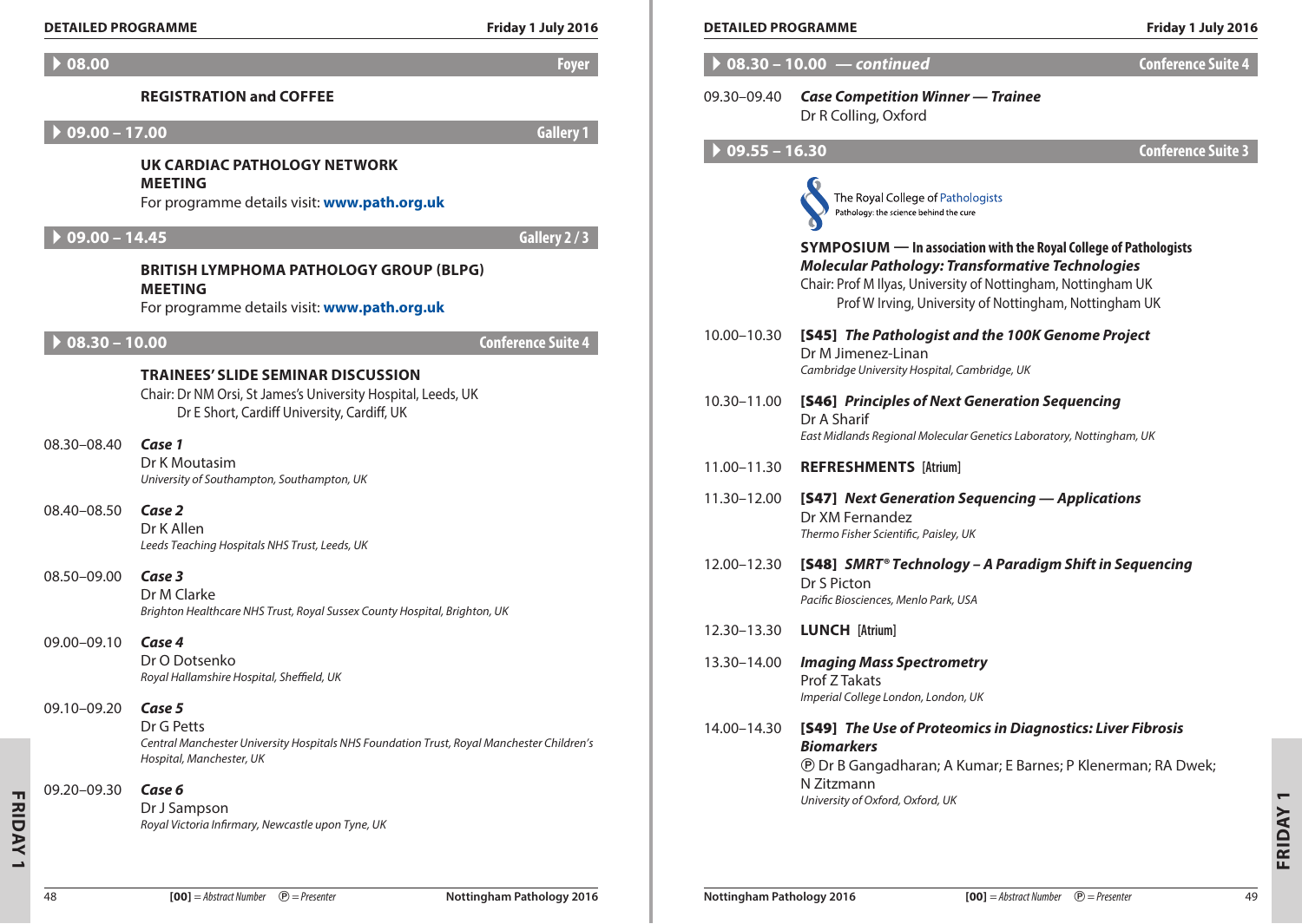#### **Detailed Programme Friday 1 July 2016 Abstract Reviewers**

# A **09.55 – 16.30** *— continued* **Conference Suite 3**

**Symposium — In association with the Royal College of Pathologists** *Molecular Pathology: Transformative Technologies (continued)*

- 14.30–15.00 *Breathomics the New Molecular Pathology?* Prof PS Monks *University of Leicester, Leicester, UK*
- 15.00–15.30 **REFRESHMENTS [Atrium]**

# 15.30–16.00 *Early Cancer Detection using Tumour Specific Autoantibodies: the Signal has been there all along* Prof H Sewell *University of Nottingham, Nottingham, UK*

16.00–16.30 [S50] *Metabolomics: Shedding Light on Human Health and Diseases* J Wood'; A Lourdusamy'; J Ward'; D Barrett<sup>2</sup>; R Rahman'; ℗ Dr DH Kim<sup>2</sup> *1 Children's Brain Tumour Research Centre, School of Medicine, University of Nottingham, Nottingham, UK; 2 Centre for Analytical Bioscience, School of Pharmacy, University of Nottingham, Nottingham, UK*

*End of Conference*

### Abstract Reviewers

Dr MF Amary, London

Prof MJ Arends, Edinburgh

Dr C Bacon, Newcastle-upon-Tyne

Dr EW Benbow, Manchester

Prof DM Berney, London

Dr T Brenn, Skin

Dr L Browning, Oxford

Dr L Burke, Cork

Prof SS Cross, Sheffield

Dr J Dormer, Leicester

Prof M-Q Du, Cambridge

Prof RM Feakins, London

Prof S Fleming, Dundee

Prof AJ Freemont, Manchester

Dr TR Helliwell, Liverpool

Prof CS Herrington, Edinburgh

Prof S Hubscher, Birmingham

Prof M Ilyas, Nottingham

Dr M Khan, Nottingham Dr S Manek, Oxford Dr S Martin, Nottingham Prof RFT McMahon, Manchester Prof GI Murray, Aberdeen Prof AG Nicholson, London Dr M Osborn, London Dr S Paine, Nottingham Dr N Pillay, London Dr D Poller, Portsmouth Dr CM Quinn, Dublin Prof E Rakha, Nottingham Dr G Saldanha, Leicester Prof G Thomas, Southampton Dr D Treanor, Leeds Prof P van der Valk, Amsterdam Dr A Warren, Cambridge Dr KP West, Leicester